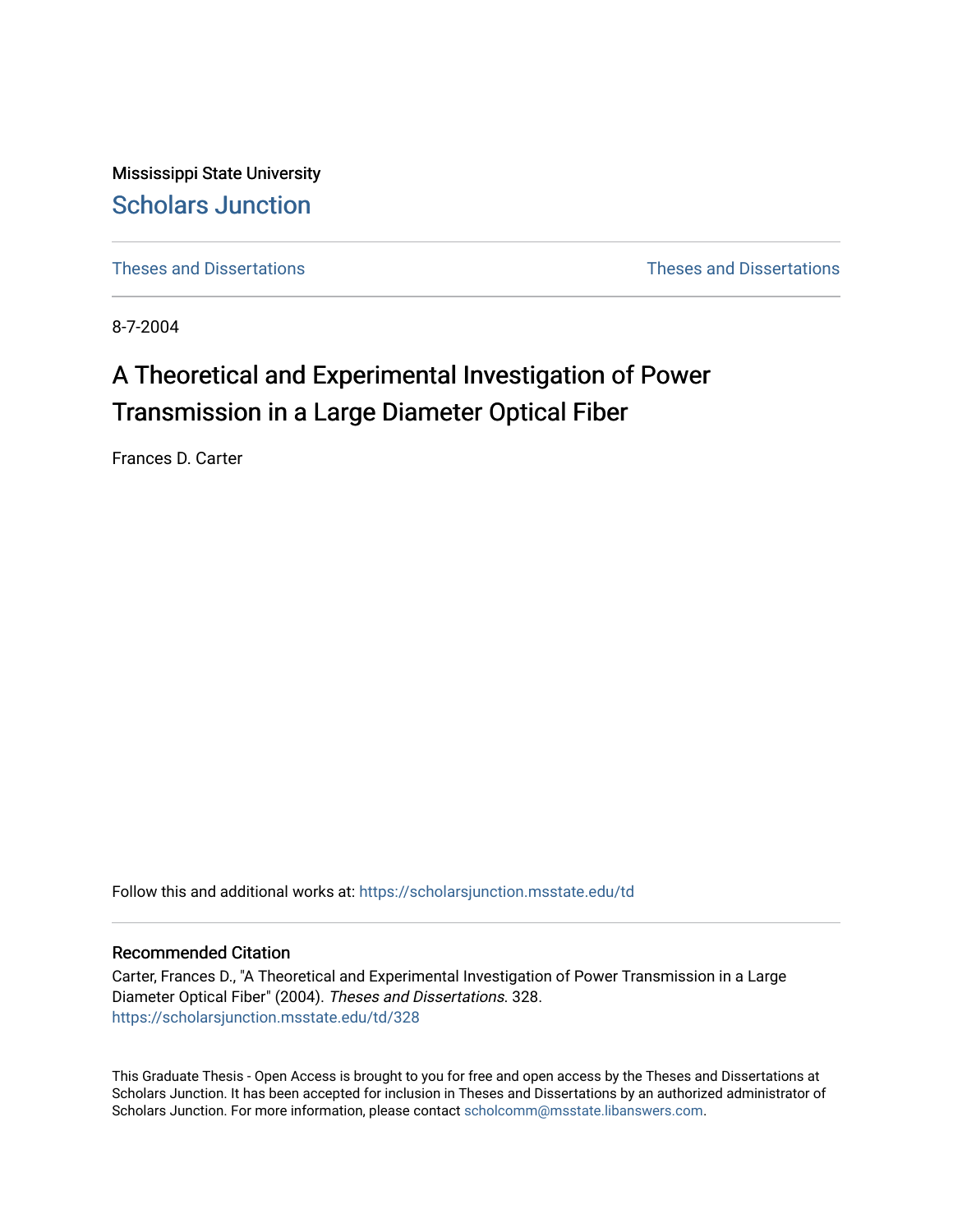# A THEORETICAL AND EXPERIMENTAL INVESTIGATION OF POWER TRANSMISSION IN A LARGE DIAMETER OPTICAL FIBER

By

Frances D. Carter

A Thesis Submitted to the Faculty of Mississippi State University in Partial Fulfillment of the Requirements for the Degree of Master of Science in Physics in the Department of Physics and Astronomy

Mississippi State, Mississippi

August 2004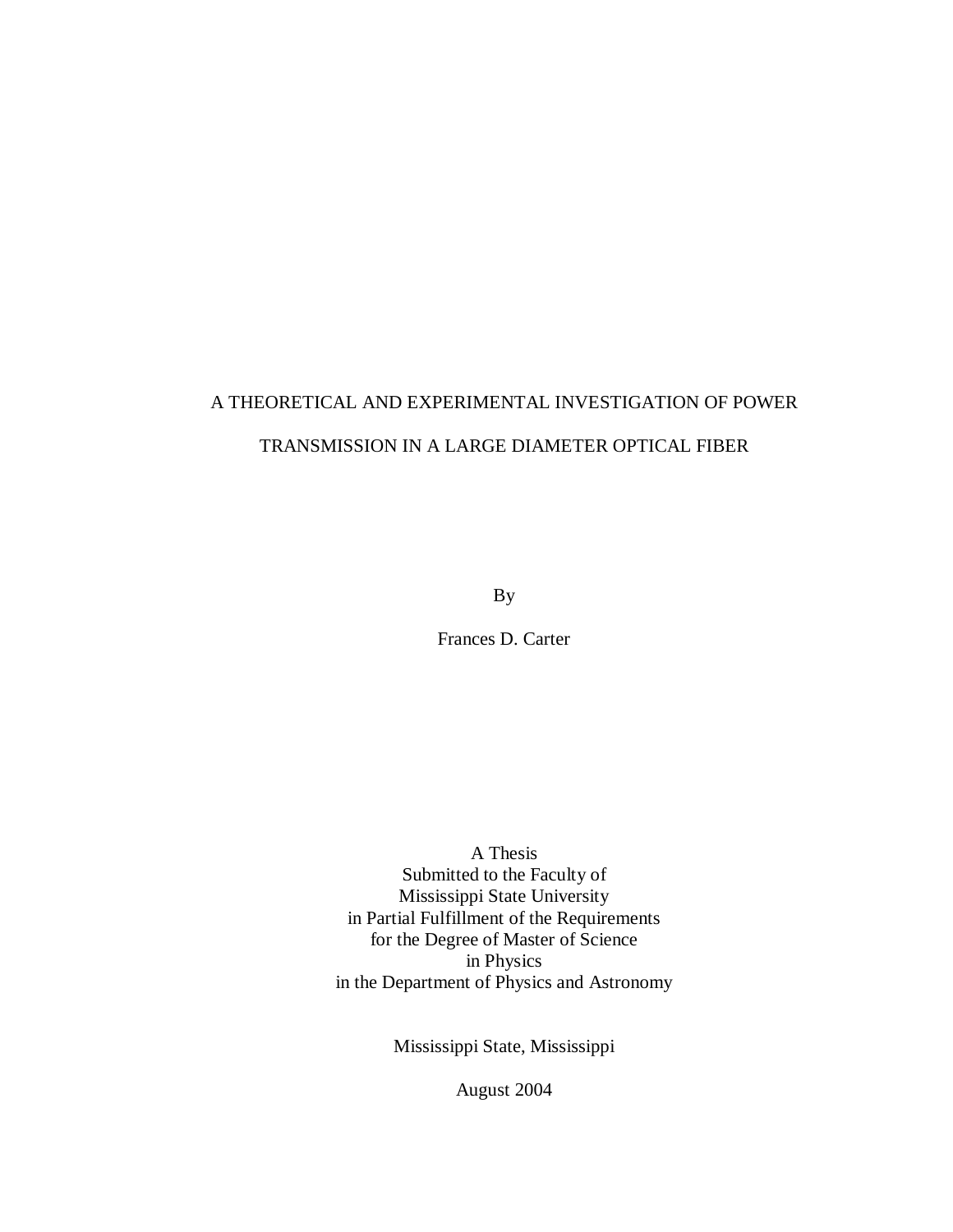Copyright by

Frances D. Carter

2004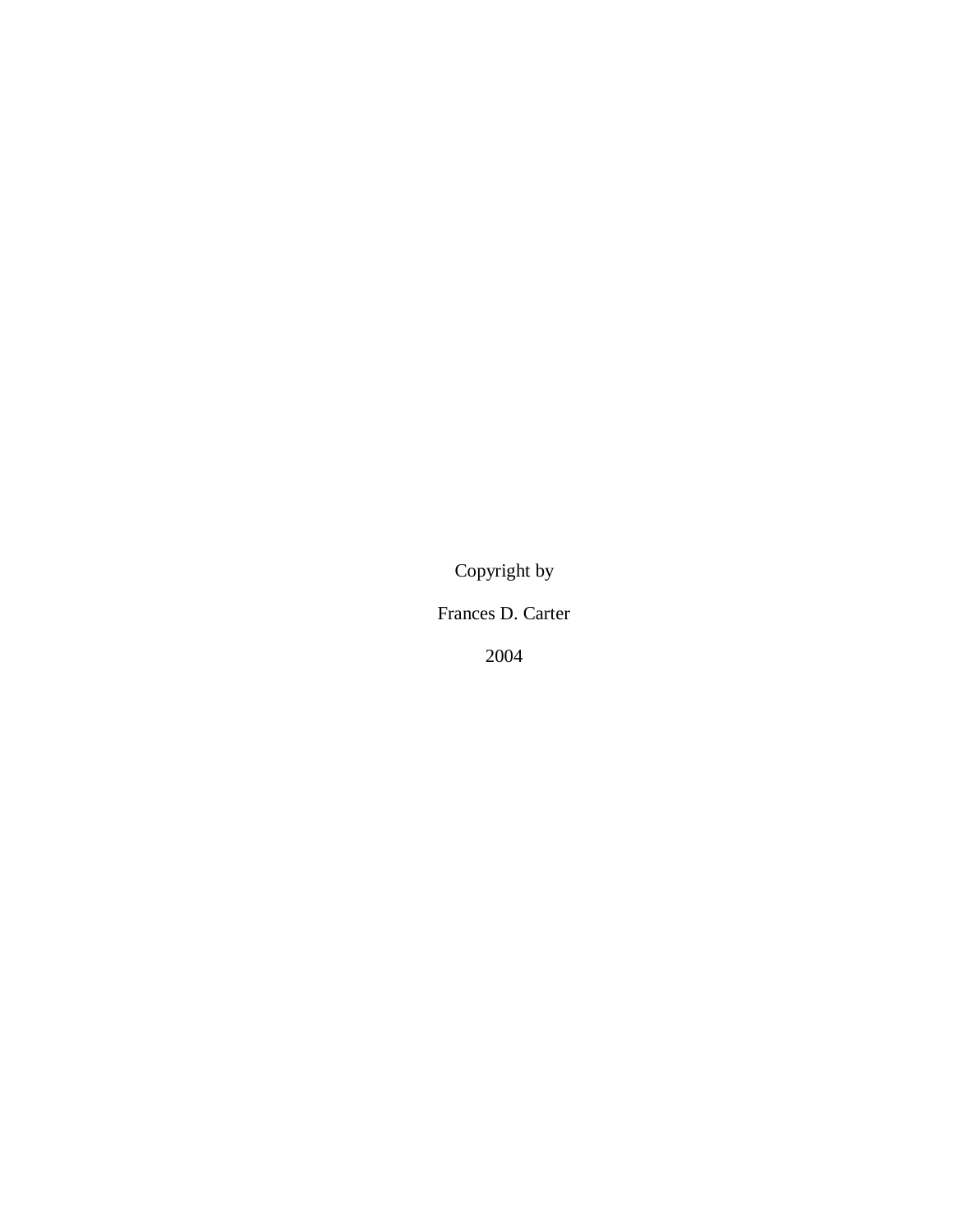# A THEORETICAL AND EXPERIMENTAL INVESTIGATION OF POWER TRANSMISSION IN A LARGE DIAMETER OPTICAL FIBER

By

Frances D. Carter

\_\_\_\_\_\_\_\_\_\_\_\_\_\_\_\_\_\_\_\_\_\_\_\_\_\_\_\_\_\_\_\_\_ \_\_\_\_\_\_\_\_\_\_\_\_\_\_\_\_\_\_\_\_\_\_\_\_\_\_\_\_\_\_\_\_\_

\_\_\_\_\_\_\_\_\_\_\_\_\_\_\_\_\_\_\_\_\_\_\_\_\_\_\_\_\_\_\_\_\_ \_\_\_\_\_\_\_\_\_\_\_\_\_\_\_\_\_\_\_\_\_\_\_\_\_\_\_\_\_\_\_\_\_

Approved:

John T. Foley Jagdish P. Singh Professor of Physics and Astronomy Research Professor, Diagnostic (Major Professor) Instrumentation and Analysis La

Instrumentation and Analysis Laboratory (Committee Member)

Taha Mzoughi David L. Monts (Committee Member)

Associate Professor of Physics Professor and Graduate Coordinator, and Astronomy Department of Physics and Astronomy

> Phil Oldham Dean of the College of Arts and Science

\_\_\_\_\_\_\_\_\_\_\_\_\_\_\_\_\_\_\_\_\_\_\_\_\_\_\_\_\_\_\_\_\_\_\_\_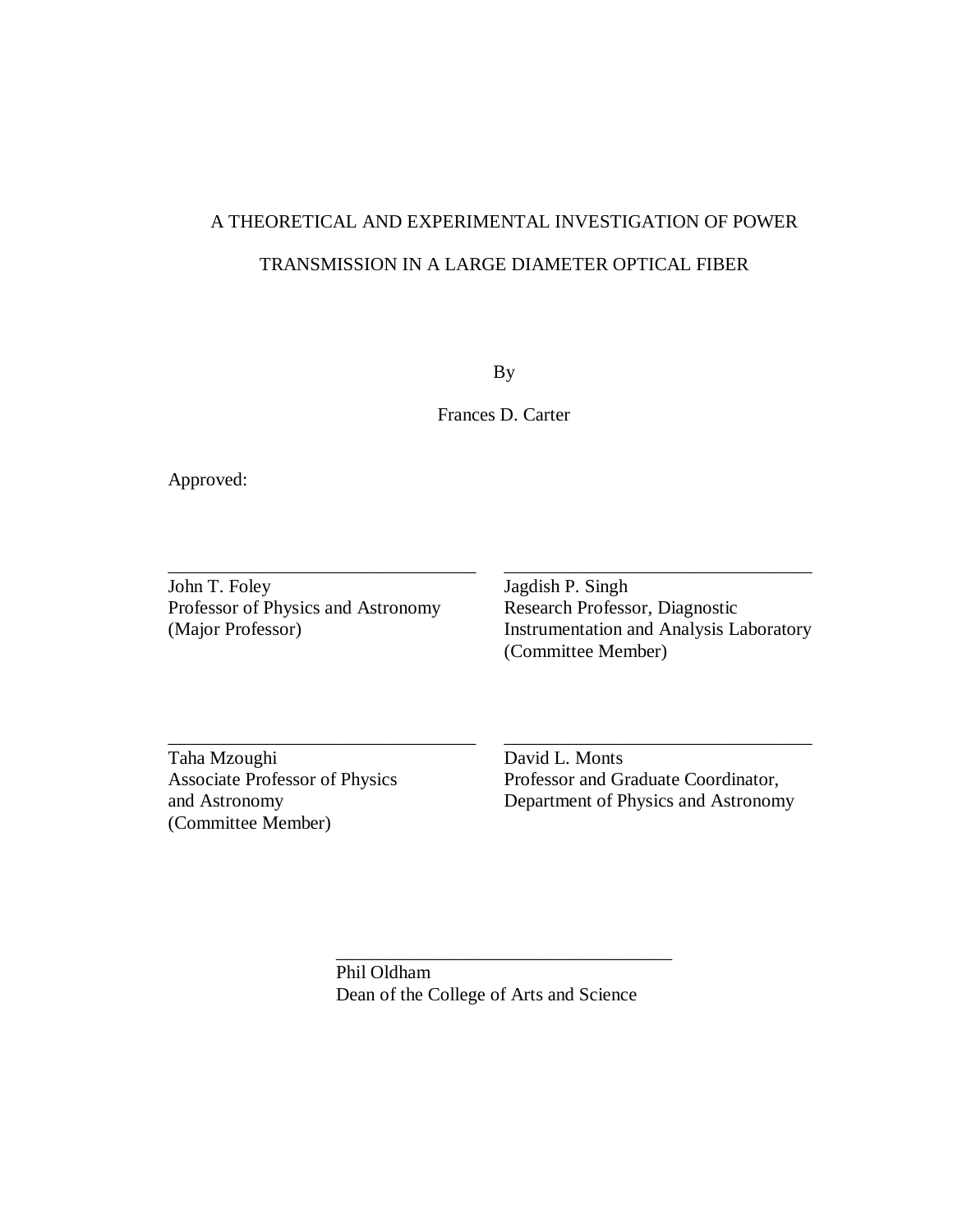Name: Frances D. Carter

Date of Degree: August 7, 2004

Institution: Mississippi State University

Major Field: Physics

Major Professor: Dr. John T. Foley

### Title of Study: A THEORETICAL AND EXPERIMENTAL INVESTIGATION OF POWER TRANSMISSION IN A LARGE DIAMETER OPTICAL FIBER

Pages in Study: 76

Candidate for Degree of Master of Science

The effect of varying the angle of incidence of a Gaussian beam from a He-Ne laser incident upon a large radius optical fiber is theoretically and experimentally investigated. The modes in a weakly-guiding, step index fiber were determined by using an analytical approximation technique to calculate the corresponding eigenvalues. An expression was developed for the fractional power per mode as a function of the angle of incidence for such a fiber. This expression was used to calculate the fractional power per mode for the lowest order 171 modes. This allowed the calculation of the fractional power per order and total power. By comparing these theoretical results to our experiment results, it is shown that the theoretical method is accurate at normal incidence and gives qualitative but not quantitative agreement at larger angles.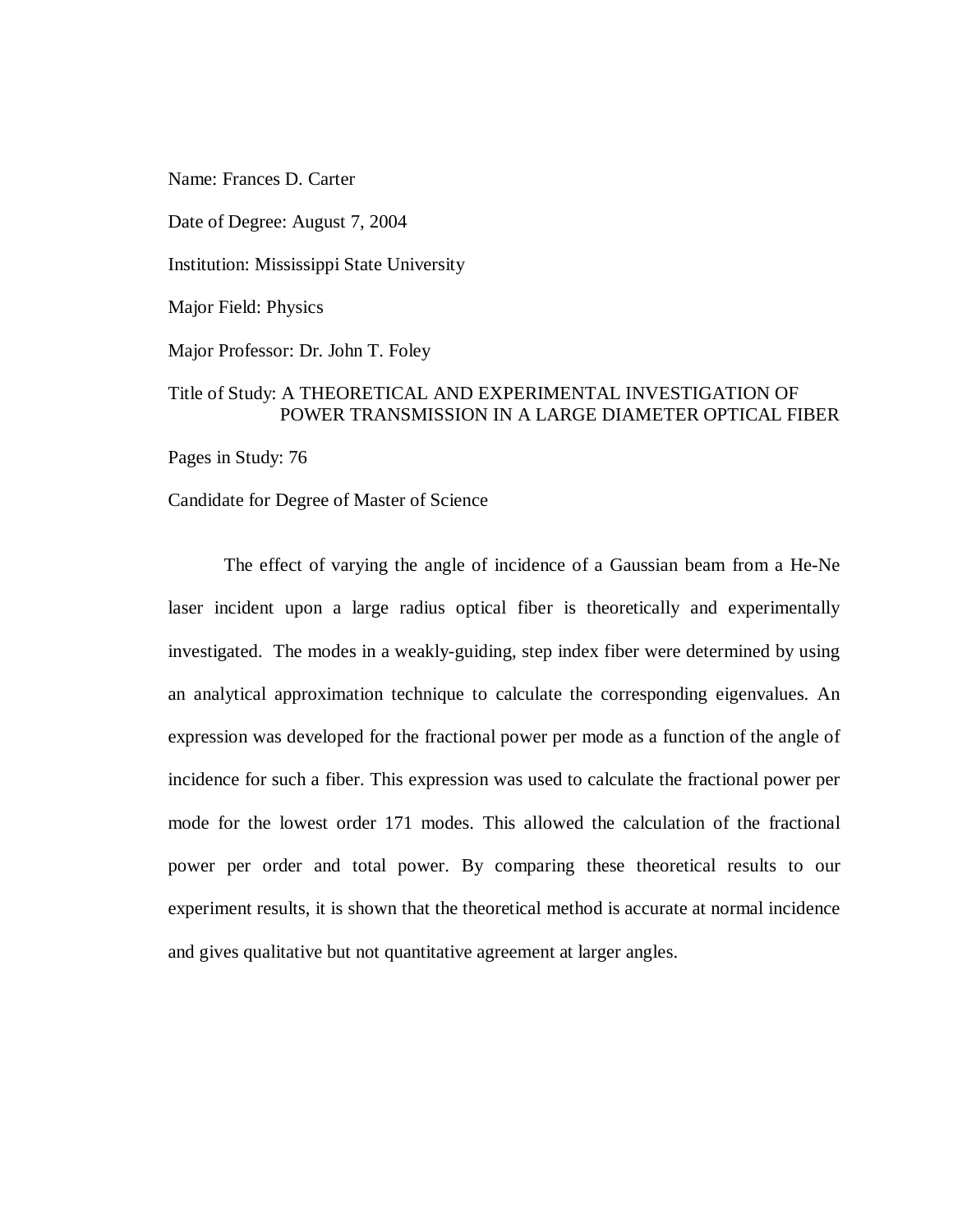### DEDICATION

To family and friends, both those who have been here since the beginning and those life has presented through blood, friendship and science.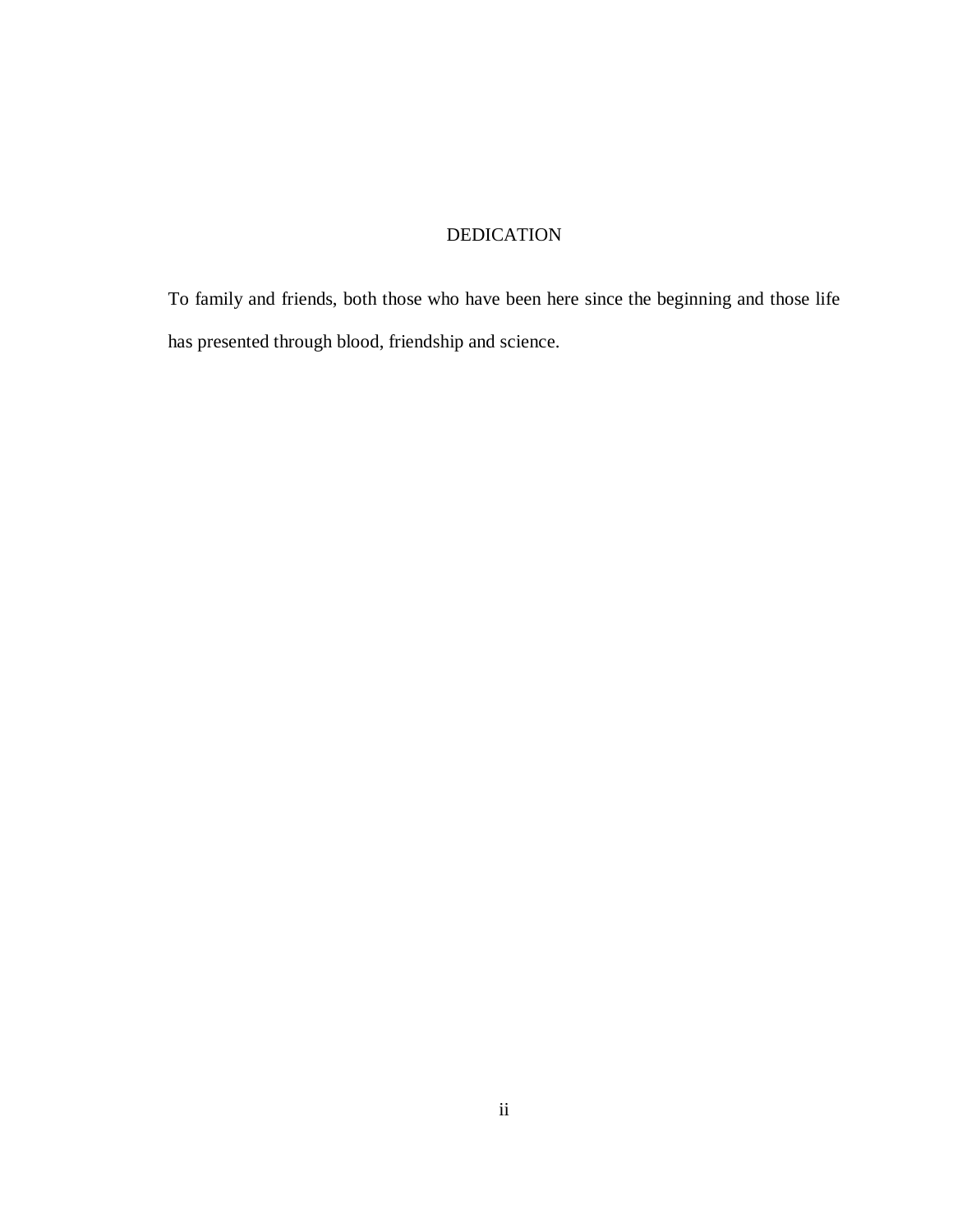#### ACKNOWLEDGMENTS

I would like to greatly thank DIAL for providing the financial support for this thesis. I would like to thank my advisors, Dr. John T. Foley and Dr. J.P. Singh for the support and learning they supplied that were necessary for me to complete this thesis. I would also like to thank Dr. Sunil Khijwania, Dr. Renat Letfullin and Tracy Miller for valuable help in the theoretical and experimental process. Also I thank Dr. David Monts and the Department of Physics and Astronomy at Mississippi State University for the opportunity.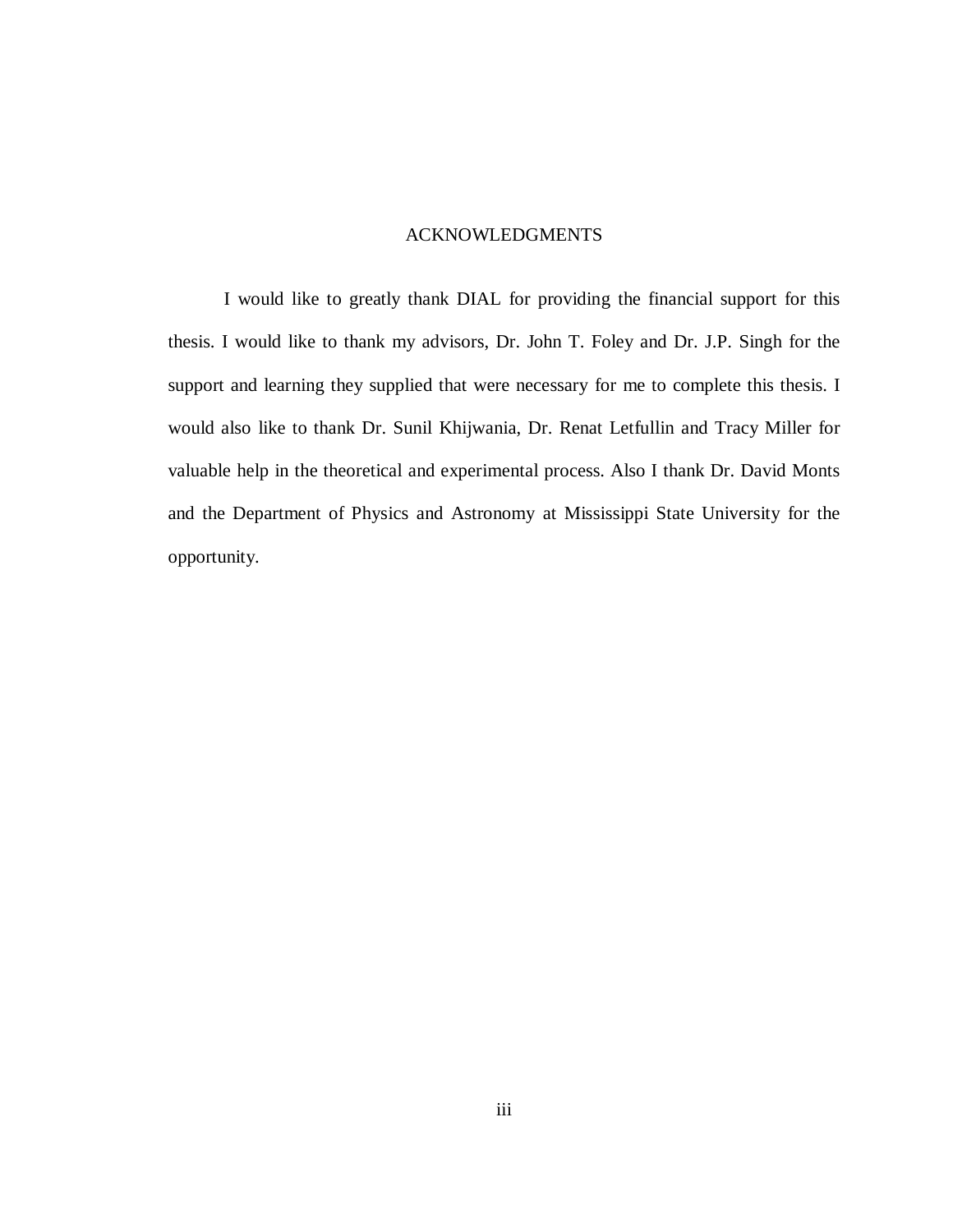## TABLE OF CONTENTS

|                                                            | Page |
|------------------------------------------------------------|------|
|                                                            |      |
|                                                            |      |
|                                                            |      |
|                                                            |      |
| <b>CHAPTER</b>                                             |      |
| $I_{\cdot}$                                                |      |
| SOLUTIONS AND SIMULATIONS OF OPTICAL FIBER MODES 3<br>II.  |      |
| 2.3 Illustrations of Optical Fiber Modes Using MathCAD11   |      |
| EVALUATION OF FRACTIONAL POWER IN A LARGE DIAMETER<br>III. |      |
|                                                            |      |
|                                                            |      |
|                                                            |      |
| IV.<br>EXPERIMENT: VARYING THE ANGLE OF INCIDENCE ON A     |      |
|                                                            |      |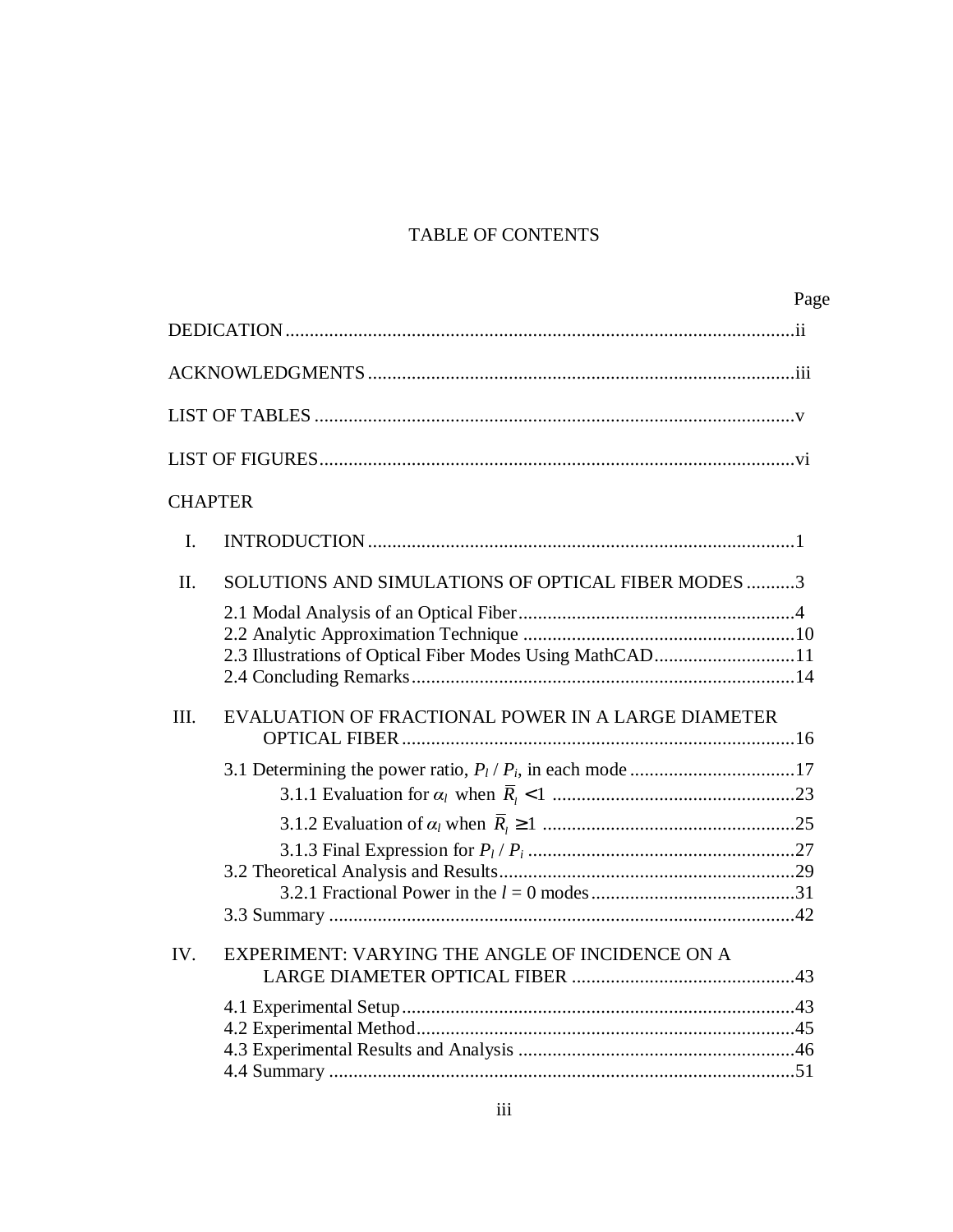| <b>CHAPTER</b><br>Page                              |  |
|-----------------------------------------------------|--|
| V.                                                  |  |
| <b>APPENDIX</b>                                     |  |
|                                                     |  |
|                                                     |  |
|                                                     |  |
| D: DERIVATION OF ASYMPTOTIC APPROXIMATE UPPER BOUND |  |
|                                                     |  |
|                                                     |  |
| -75                                                 |  |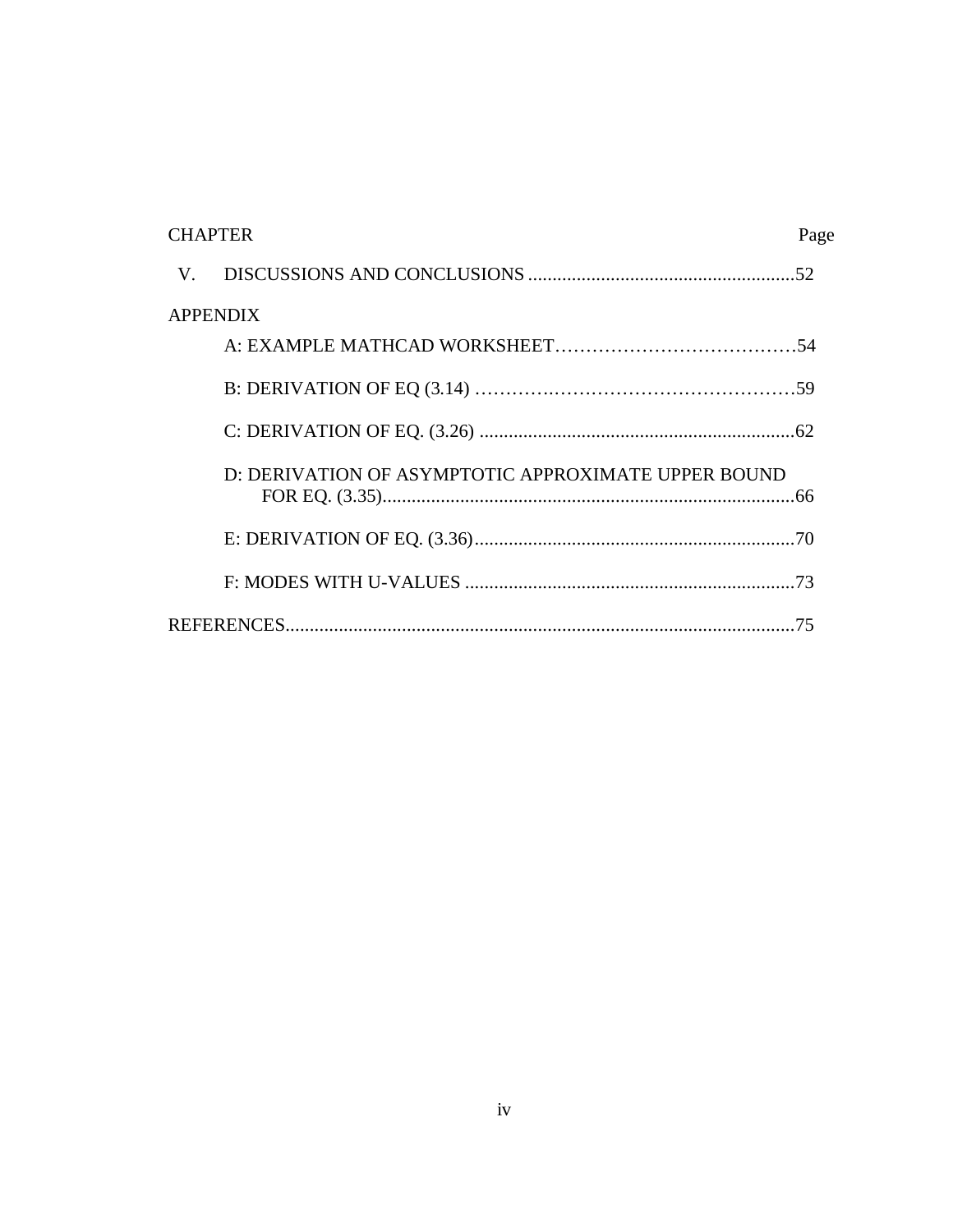## LIST OF TABLES

| TABLE |                                                                             | Page |
|-------|-----------------------------------------------------------------------------|------|
| 2.1   |                                                                             |      |
| 3.1   |                                                                             |      |
| 3.2   | Asymptotic argument, $x_l$ , and $R_l$ for modes of various orders30        |      |
| 3.3   | Fractional power per order, $P_l$ , for the modes $l = 0$ -8 for increasing |      |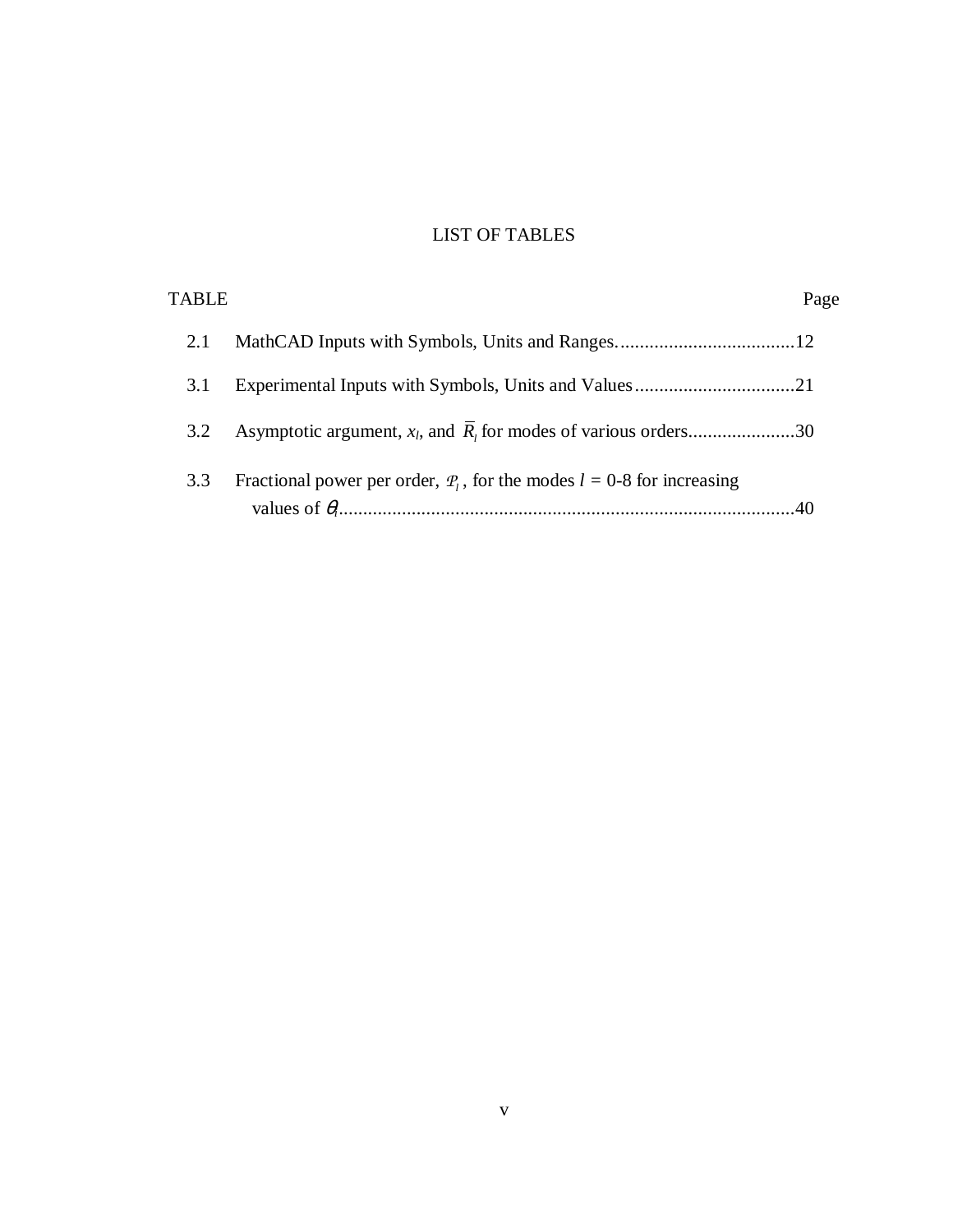## LIST OF FIGURES

| FIGURE |                                                                                        | Page |
|--------|----------------------------------------------------------------------------------------|------|
| 2.1    |                                                                                        |      |
| 2.2    |                                                                                        |      |
| 2.3    |                                                                                        |      |
| 3.1    | Illustration of Gaussian beam entering a large diameter optical fiber at               |      |
| 3.2    | Fractional power for $LP_{01}$ as a function of the angle of incidence 32              |      |
| 3.3    | Fractional power for $l = 0$ , $m = 2, 3, 5, 7, 9, 11$ modes as a function of the      |      |
| 3.4    | Fractional power for $l = 0$ , $m = 11$ , 13, 15, 17, 19 modes as a function of        |      |
| 3.5    | Fractional power for $LP_{12}$ and $LP_{23}$ as a function of the angle of incidence35 |      |
| 3.6    | Fractional power for $l = 1$ , $m = 3, 5, 7, 9, 13, 15, 19$ modes as a function        |      |
| 3.7    | Fractional power for $l = 2$ , $m = 3, 4, 14, 15, 16, 17, 18, 19$ modes versus         |      |
| 3.8    | Fractional power for $l = 5$ , $m = 13$ , 15, 17, 19 modes as a function of the        |      |
| 3.9    | Fractional power for $l = 8$ , $m = 11$ , 13, 15, 17 and 19 modes as a function        |      |
| 3.10   | Total fractional power as a function of the angle of incidence 42                      |      |
| 4.1    |                                                                                        |      |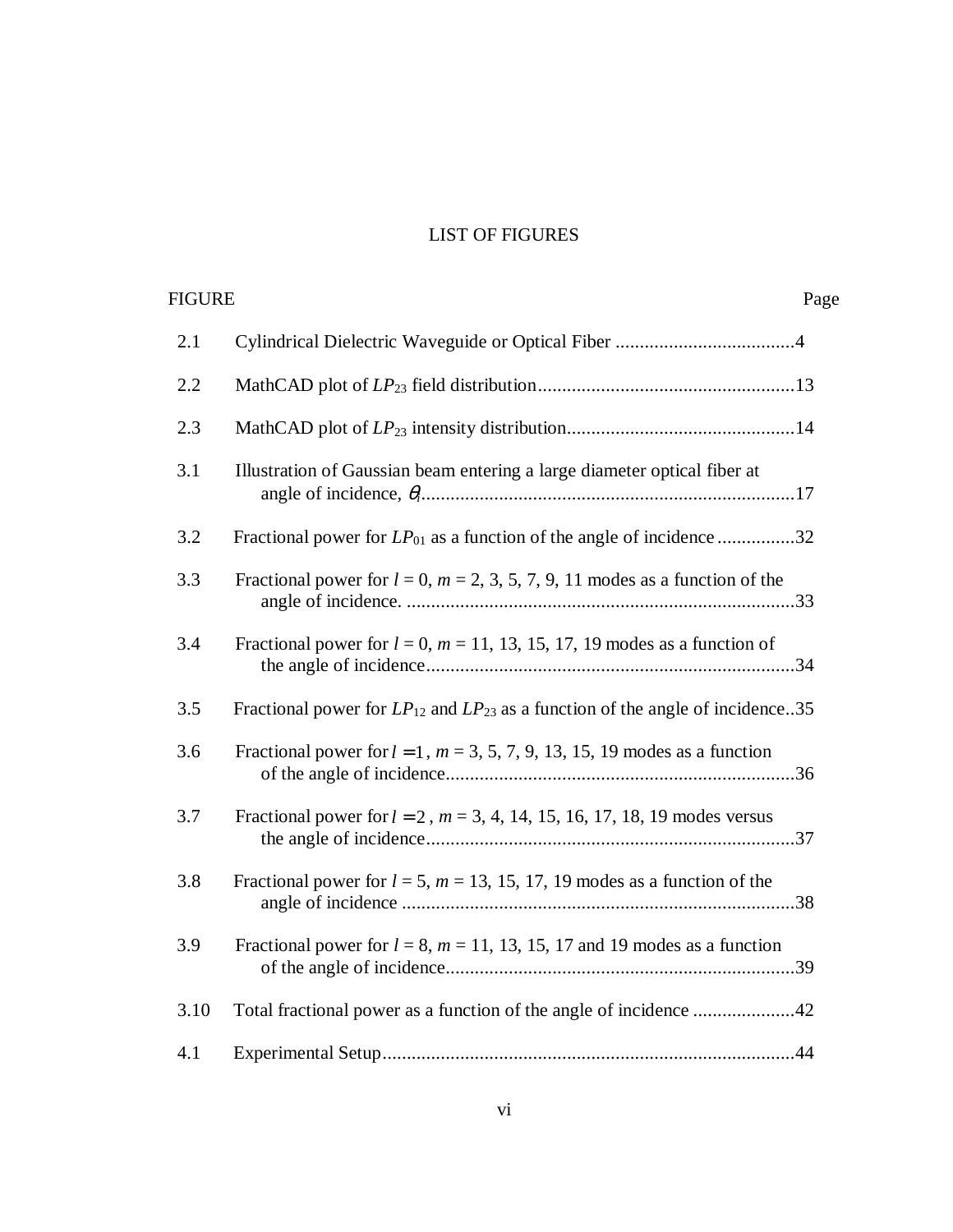## FIGURE Page

|--|

| 4.2 | Illustration of axis of rotation and angle of incidence of the experimental |
|-----|-----------------------------------------------------------------------------|
| 4.3 | Normalized fiber output power as a function of the angle of incidence       |
| 4.4 | Normalized fiber output power as a function of the angle of incidence       |
| 4.5 | Normalized experimental output power and normalized theoretical             |
| 4.6 | Normalized experimental output power and normalized theoretical             |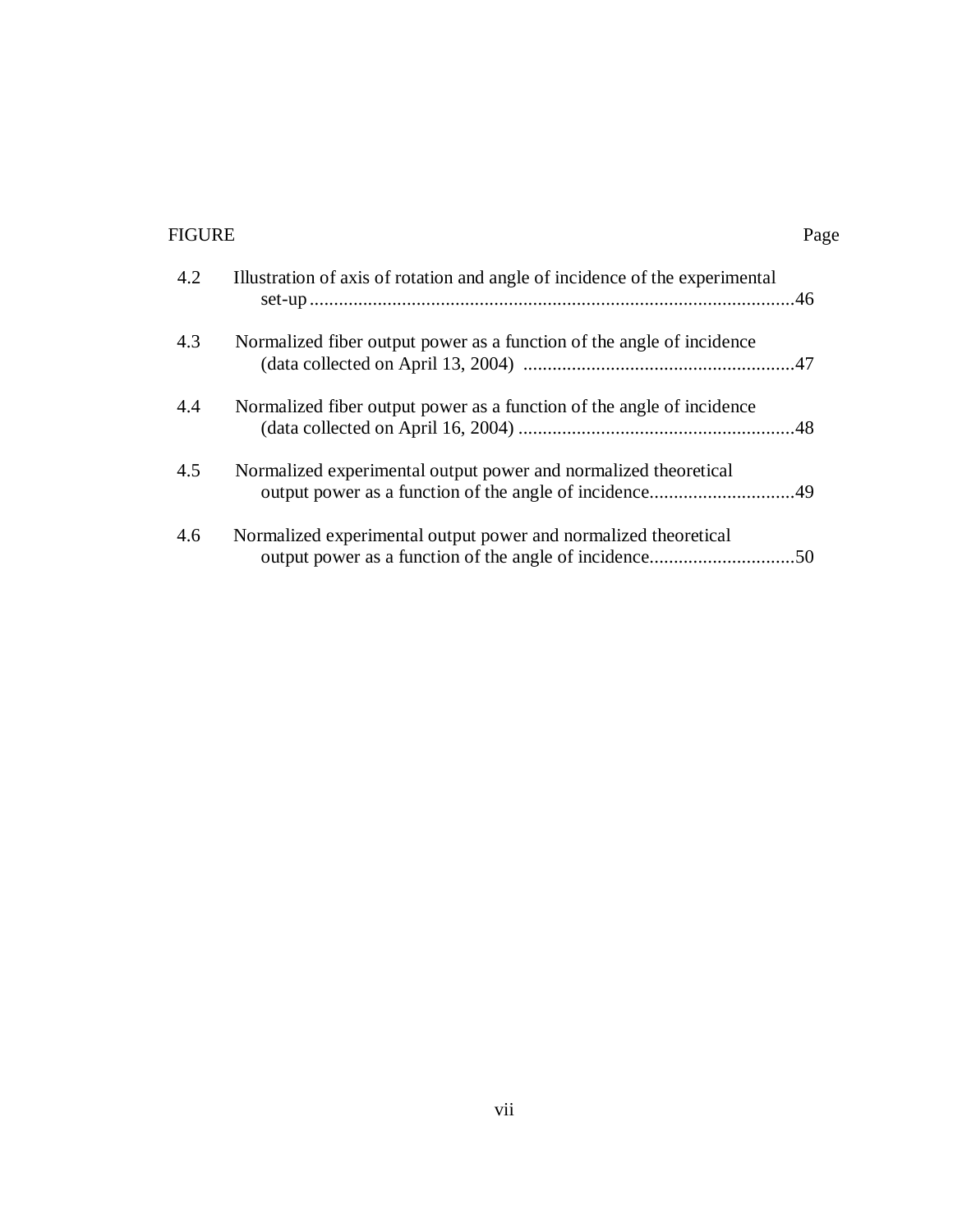### CHAPTER I

#### INTRODUCTION

Optical fibers are light transmitting devices, invented in the early 1970s, that have revolutionized the field of optics and allowed innovation in a range of fields, including but not limited to telecommunications and sensing. The ability of optical fibers to transmit low loss light signals over large distances is one of the most important aspects of the revolution. Although the applications of optical fibers are growing more complex, from the physicist's point of view the understanding of the fundamental physics is the key to developing new applications and advancing the technology. Therefore, in this thesis, we concentrate on understanding the fundamentals of varying launching conditions on power transmission in a weakly-guiding, step index fiber. Specifically, the effects of varying the angle of incidence on power transmission in a straight optical fiber with a 100 $\mu$ m core radius are investigated.

There are several conditions and assumptions in this thesis that will now be introduced. First, by "large radius" fiber, we mean fibers with a large normalized waveguide parameter, *V.* In practice, this means the fiber is highly multimode. Second, we will concentrate on the guided modes in the fiber, not the radiation modes. Third, the paraxial approximation is used throughout since we are only interested in small angles of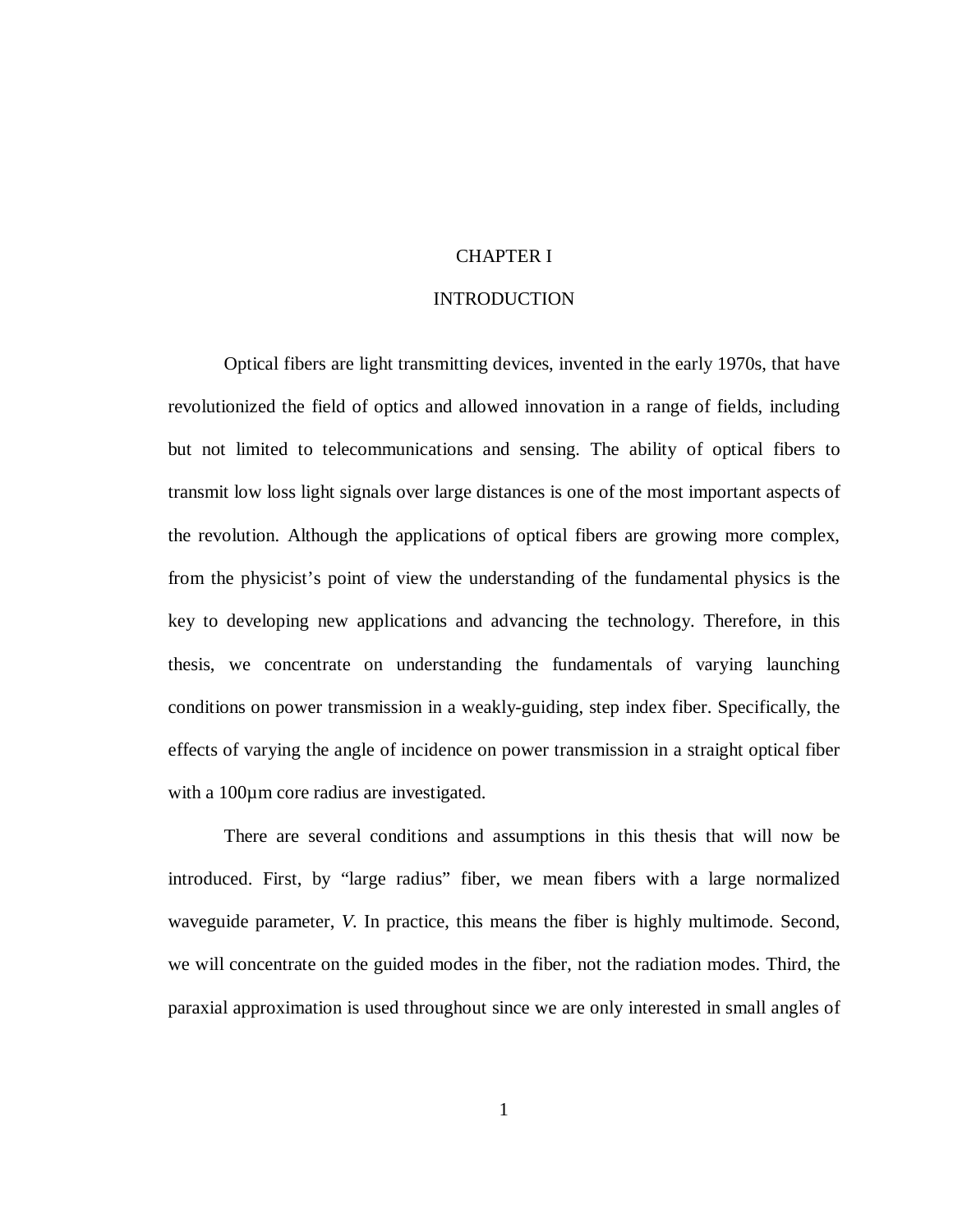incidence. With the purpose and assumptions stated, the organization of this thesis is as follows:

In Chapter II, the basic concepts necessary to solve for the modes of optical fibers are introduced. The analytical approximation technique of Gloge [1] for the determination of the eigenvalues of weakly, guiding step index fibers is presented. Electric field and intensity distribution of the modes in an optical fiber are calculated and graphically illustrated.

In Chapter III, the effect of varying the angle of incidence on the power transmitted is investigated theoretically. A new expression for the power per mode as a function of the angle of incidence for optical fibers of large radius is derived. This result is used to calculate the fractional power per mode, power per order, and total power of the 100µm fiber used in the experiments discussed in Chapter IV. The theoretical results provide detailed information about the power distribution in the individual modes.

In Chapter IV we investigated experimentally the effect of varying the angle of incidence on the guided power in an optical fiber by describing the experiment and presenting its results. The experimental results agree qualitatively with the theoretical results for very small angles of incidence but not at larger angles. Possible reasons for this disagreement are discussed.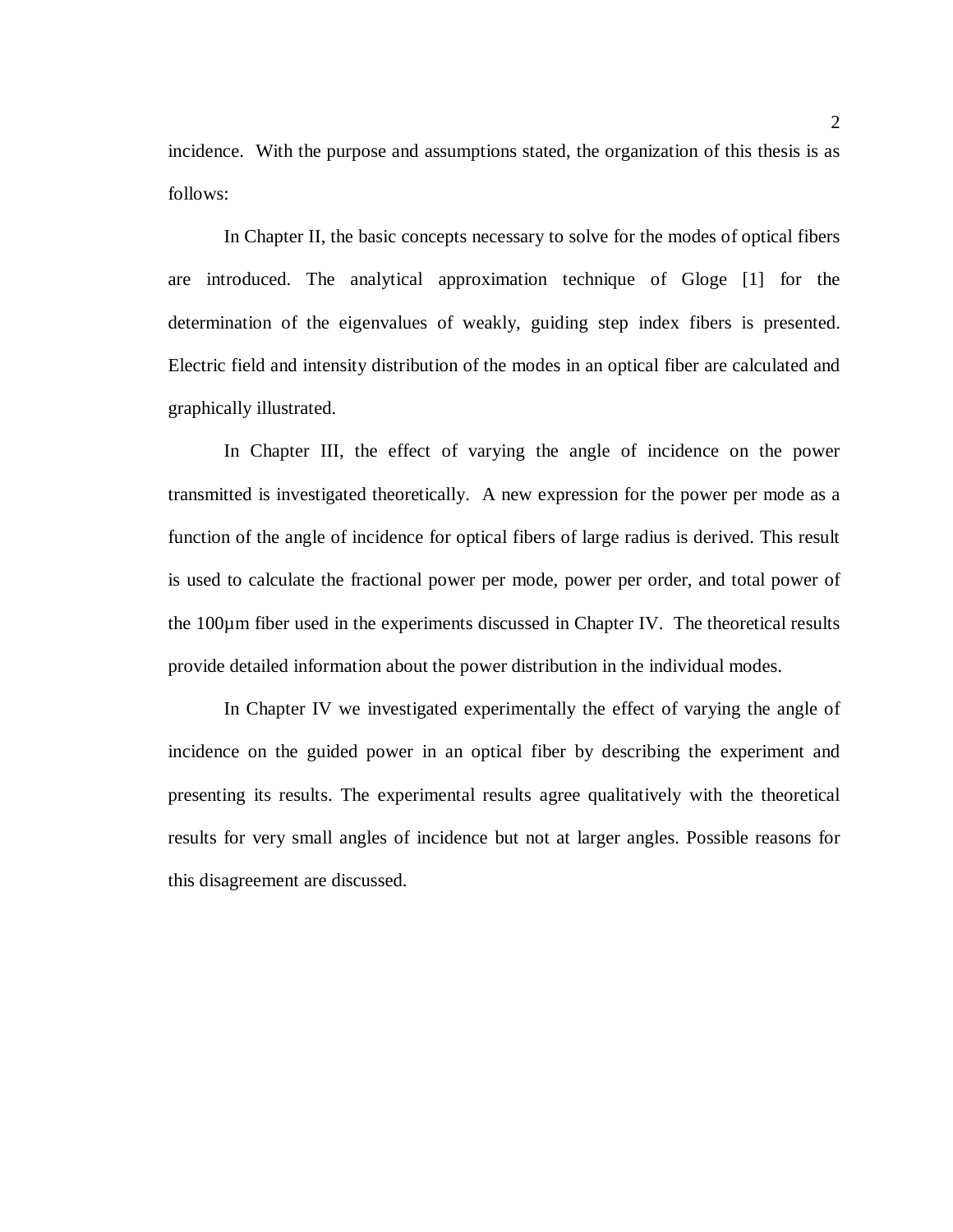#### CHAPTER II

#### SOLUTIONS AND SIMULATIONS OF OPTICAL FIBER MODES

In this chapter the parameters of one type of fiber, the weakly-guiding step-index fiber, are introduced, and the techniques used to solve for the modes of such a fiber are presented. The modes of an optical fiber are solutions to Maxwell's equations that obey the appropriate boundary conditions. The modes are electric fields that maintain the same transverse distribution and polarization during propagation through the fiber. Understanding of the modes, which govern the light propagation in the fiber, is essential to the analysis of the fiber as well as the design of optical fiber systems. Ghatak [2] states that the calculation of the modal field distributions and the corresponding propagation constants are extremely important to the study of optical fibers. Specifically, knowledge of the modal field distribution is essential for the calculation of excitation efficiencies and splice losses at joints and the development of new fiber optic devices. In this thesis, modal analysis using an analytic approximation technique is investigated. The equations and relationships from the analytic approximation technique are used to solve for the specific eigenvalues of the modes. These eigenvalues are then input into modal equations to illustrate the optical fiber modes for given parameter sets.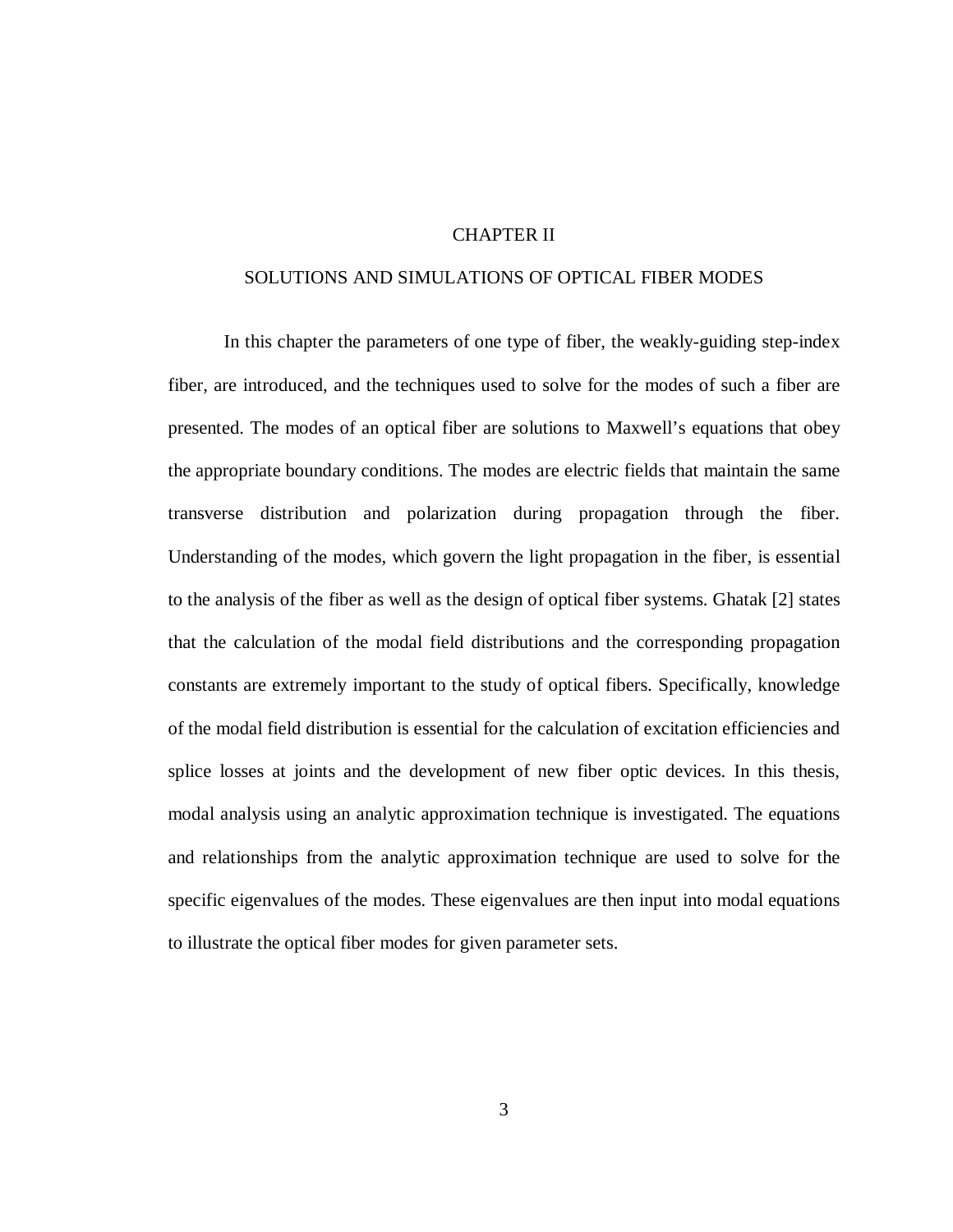#### **2.1 Modal Analysis of an Optical Fiber**

Consider a cylindrical dielectric waveguide defined by an inner material, the core with index of refraction  $n_1$ , surrounded by an outer material, the cladding of index of refraction  $n_2$ . The core radius,  $a$ , is illustrated in Fig. 2.1. The radius of the cladding is assumed to be large enough so that the effect of the air-cladding boundary on the light propagation in the fiber is negligible [3].



Figure 2.1 Cylindrical Dielectric Waveguide or Optical Fiber [from Ref. 3].

Step-index fibers, characterized by the following index of refraction profile [2],

$$
n = \begin{cases} n_1, & 0 < r < a, \\ n_2, & r > a \end{cases} \tag{2.1}
$$

are considered in this thesis. For most realistic fibers, the difference between the two indices of refraction is much smaller than the index of the core [1-4]. This relationship may be expressed as [3]

$$
\Delta = \frac{n_1 - n_2}{n_1} < 1 \tag{2.2}
$$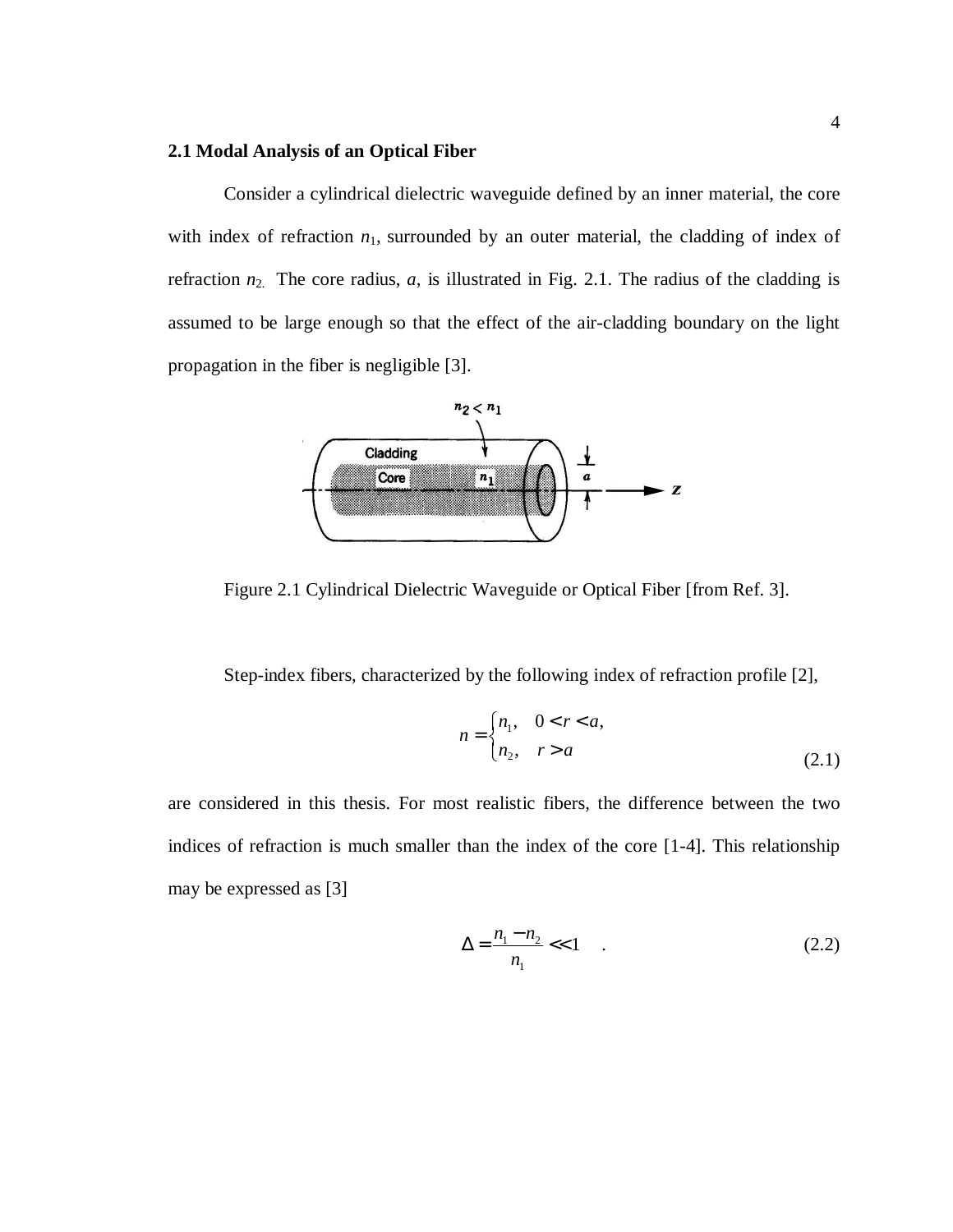The maximum value of this fractional difference in the indices of refraction for this research was  $\Delta \leq 0.01$ . The physical effects of this small fractional difference are important to the modal analysis of step-index fibers.

As previously defined, the modes of an optical fiber satisfy Maxwell's equations and the appropriate boundary conditions. The boundary conditions are that the tangential components of the electric field  $(E)$  and magnetic field  $(H)$  are continuous at the interface of the core and cladding materials. The results of solving for the modes are eigenfunctions of the electric field with constant transverse distributions and polarizations throughout the fiber, which allow light, and hence information, to propagate down in the fiber. The modes also have distinct propagation constants, characteristic field distributions in the transverse plane and two independent states of polarization [3]. Although all types of fibers are parameterized by modal characteristics, the physical parameters of step-index fibers with  $\Delta \ll 1$  allow closed-form solutions to Maxwell's equations and allow use of an approximation, the weakly-guiding approximation.

By noting that the fractional difference in the indices of refraction is small, use of the weakly-guiding approximation in solving for the modes of the optical fiber is permitted. The longitudinal components of the electric and magnetic fields are then much weaker than the transverse components and the guided waves are approximately transverse electromagnetic, or TEM [3]. This assumption that the modes of the fiber are nearly transverse allows use of the scalar wave approximation [3]. The modal fields of weakly guided fibers are found from Maxwell's equations to be waves propagating in the direction of the fiber axis, which we take to be the *z-*direction (see Fig. 2.1) [5]. The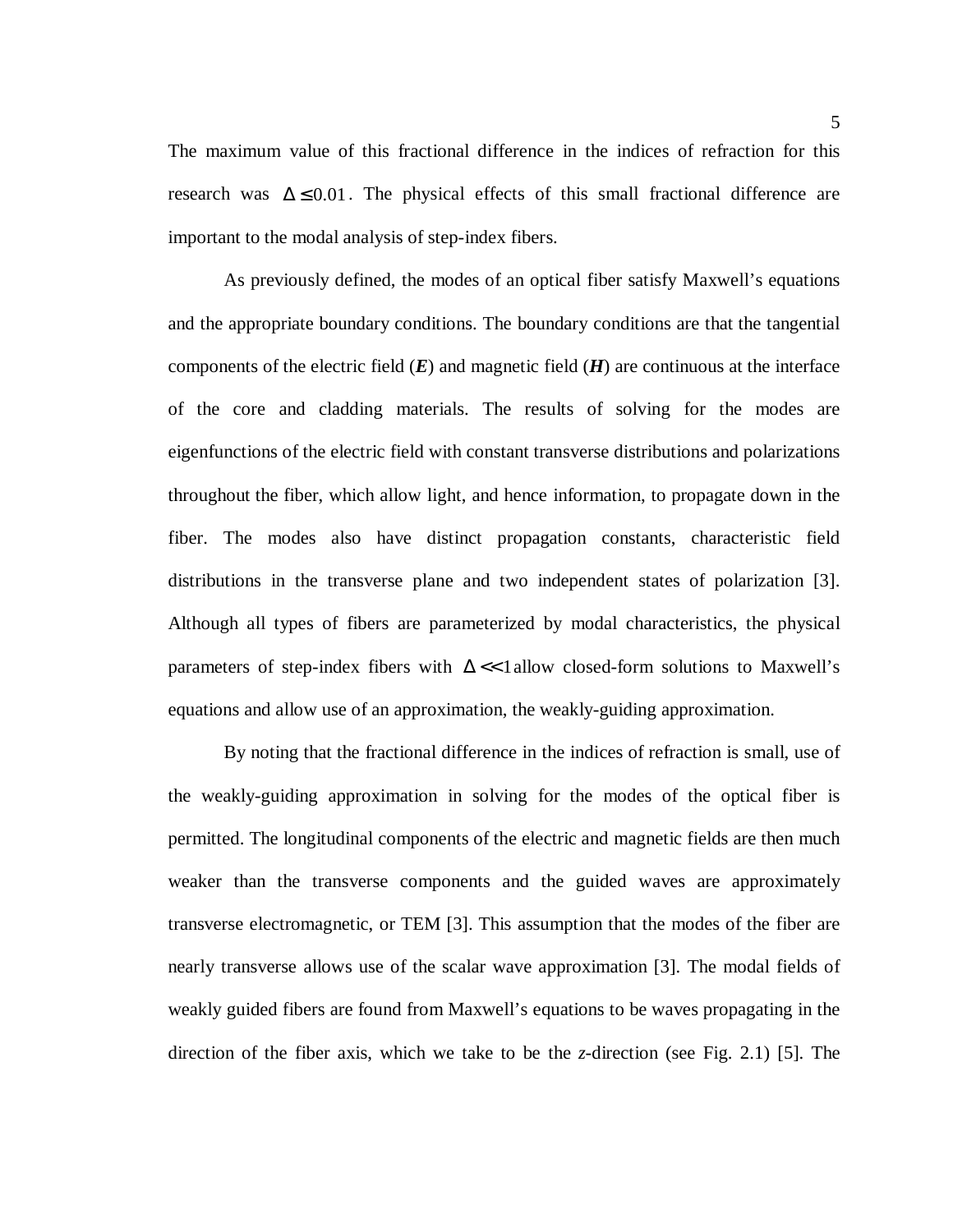states of polarization that the modes can have are in the *x-* and *y-*directions and these linear polarizations form orthogonal polarization states. The phenomenon of evanescent waves in the cladding that propagate in the *z*-direction but decay exponentially in the transverse direction is also present in the fiber. In non-weakly-guiding fibers, hybrid electric (*HE*), tranverse electric (*TE*) and transverse magnetic (*TM*) modes are present [6]. However, for weakly-guiding fibers, which are the type used for telecommunications, a superposition of the linearly polarized (*LP*) modes adequately describes the field in the fiber. Thus, the modes of interest for this thesis are the *LP* modes.

 For the linearly polarized modes, the transverse component of the electric field, which will hereafter be denoted by  $\Psi$ , satisfies the scalar wave equation

$$
\nabla^2 \Psi = \frac{n^2}{c^2} \frac{\partial^2 \Psi}{\partial t^2},
$$
\n(2.3)

where  $c$  is the speed of light in vaccuo and  $n$  is the index of refraction of the medium in question [2]. We now assume that the solution to Eq. (2.3) may be written in terms of cylindrical polar coordinates (*r,*φ*, z*) as

$$
\Psi(r,\phi,z,t) = \psi(r,\phi)\cos(\beta z - \omega t), \qquad (2.4)
$$

where  $\omega$  is the angular frequency of the light and  $\beta$  is the propagation constant of each mode. Substituting Eq. (2.4) into the wave equation, we obtain the following partial differential equation

$$
\left[\frac{1}{r}\frac{\partial}{\partial r}\left(r\frac{\partial}{\partial r}\right)-\frac{1}{r^2}\frac{\partial^2}{\partial \phi^2}\right]\psi+\left(\frac{\omega^2}{c^2}n^2-\beta^2\right)\psi=0\,,\tag{2.5}
$$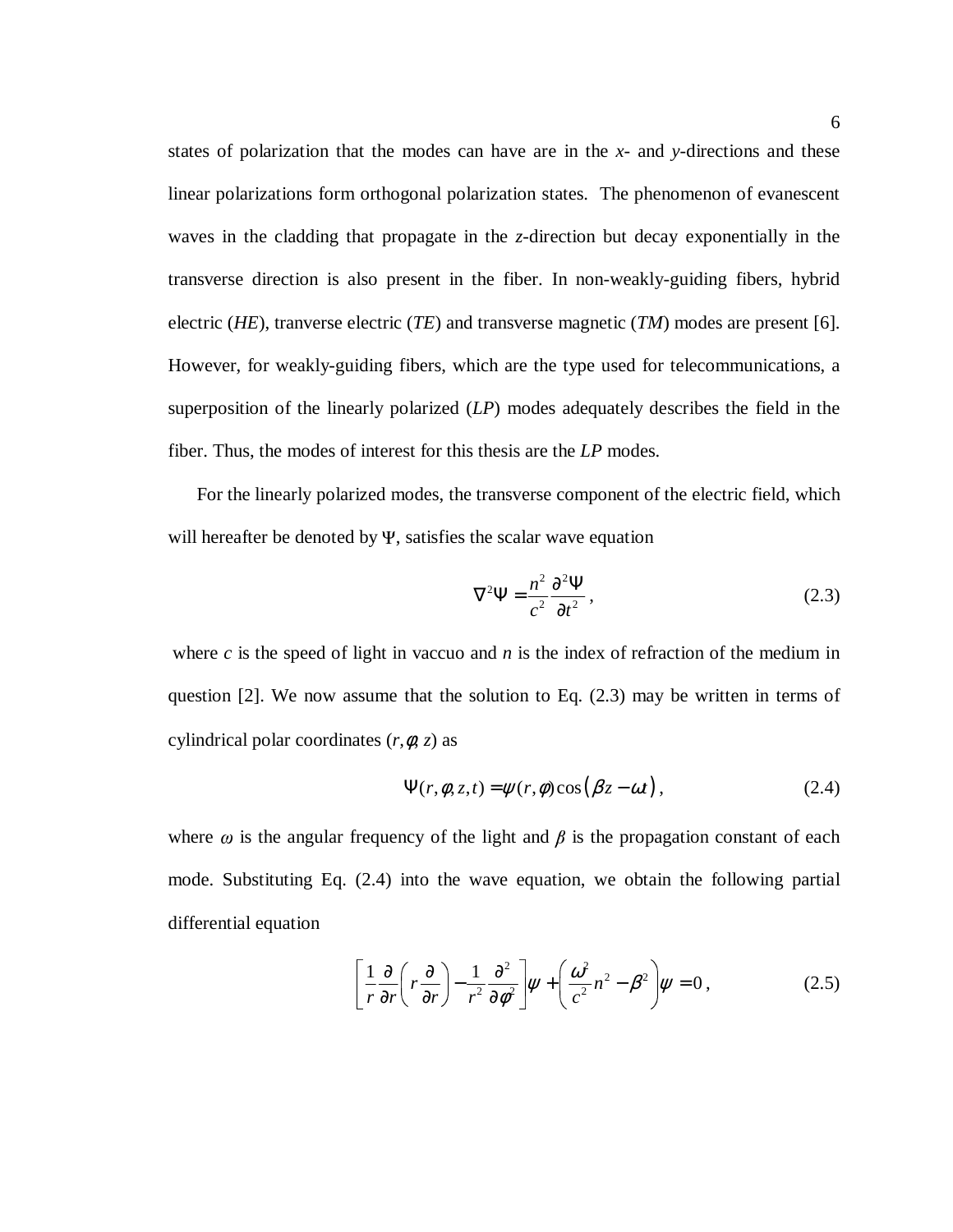Application of the method of separation of variables to this equation leads to the following forms for the transverse field

$$
\psi(r,\phi) = \begin{cases}\n\frac{A}{J_l(U)} J_l\left(\frac{U}{a}r\right) \begin{bmatrix}\n\cos l\phi \\
\sin l\phi\n\end{bmatrix}, & r < a \\
\frac{A}{K_l(W)} K_l\left(\frac{W}{a}r\right) \begin{bmatrix}\n\cos l\phi \\
\sin l\phi\n\end{bmatrix}, & r > a\n\end{cases}
$$
\n(2.6)

where

$$
U = a \left( k_0^2 n_1^2 - \beta^2 \right)^{1/2},\tag{2.7}
$$

$$
W = a \left( \beta^2 - k_0^2 n_2^2 \right)^{1/2},\tag{2.8}
$$

$$
k_0 = \omega/c = 2\pi/\lambda_0.
$$
 (2.9)

Here *A* is the amplitude of the wave,  $\beta$  can be determined from the knowledge of *U* and *W, k*<sup>0</sup> is the free space wave number and  $\lambda$ <sup>0</sup> is the wavelength of the light in vaccuo. In Eq. (2.6),  $J_l(x)$  is the Bessel function of the first kind of order *l* and  $K_l(x)$  is the modified Bessel function of the second kind of order *l*.

The Bessel functions give the transverse dependence of the modal field, which determines the distribution for a particular mode. The function  $J_l(x)$  oscillates in a manner similar to sine or cosine functions, but with decaying amplitude as *x* increases. The function  $K_l(x)$  decays exponentially with increasing *x*. The cos( $\beta z - \omega t$ ) term governs the propagation of the mode in the *z*-direction. The subscript *l* specifies the azimuthal dependence.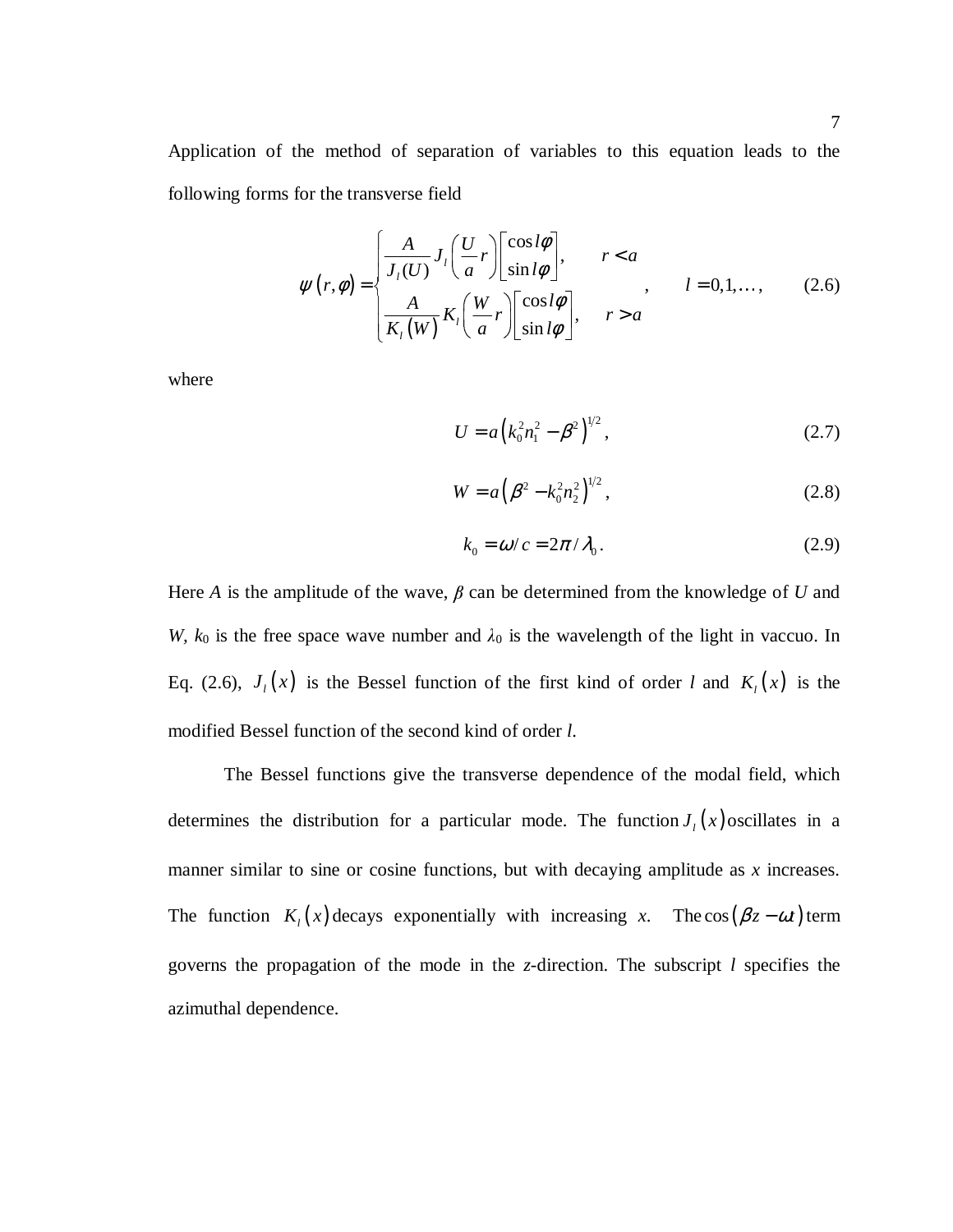The constants *U* and *W* result from application of the separation of variables technique on Eq. (2.5). The transverse distribution of a given mode is influenced by *U* and *W,* because they are key variables in the argument of the Bessel and modified Bessel functions in Eq. (2.6). These parameters determine the rate of change of the mode in the core and the cladding, respectively. A large value of *U* means fasters oscillation of the radial distribution in the core. A large value of *W* means a faster decay and smaller penetration of the wave into the cladding [5].

The boundary conditions that the modes must satisfy are

$$
\left. \psi_{core} \right|_{r=a} = \psi_{cladding} \left|_{r=a} \right. \tag{2.10}
$$

$$
\frac{\partial \psi_{core}}{\partial r}\Big|_{r=a} = \frac{\partial \psi_{cladding}}{\partial r}\Big|_{r=a}.
$$
 (2.11)

Substituting Eq. (2.6) into the boundary conditions results in a transcendental equation that must be solved,

$$
U\frac{J_{I-1}(U)}{J_{I}(U)} = -W\frac{K_{I-1}(W)}{K_{I}(W)}.
$$
\n(2.12)

Since *U* and *W* are related by

$$
\left(U^2 + W^2\right)^{1/2} = \left(\frac{2\pi a}{\lambda_0}\right) \left(n_1^2 - n_2^2\right)^{1/2} \equiv V\,,\tag{2.13}
$$

the transcendental equation can be solved for  $U$  as a function of  $V$ , the normalized waveguide parameter*. W* can then be obtained from Eq. (2.13).

For a given value of the azimuthal index, *l,* there are a finite number,  $m = 1, 2, 3, \ldots$ , of solutions to the transcendental equation. The  $m<sup>th</sup>$  solution is referred to as the  $LP_{lm}$  mode. The multiple solutions yield corresponding values of  $U$  and  $W$ , which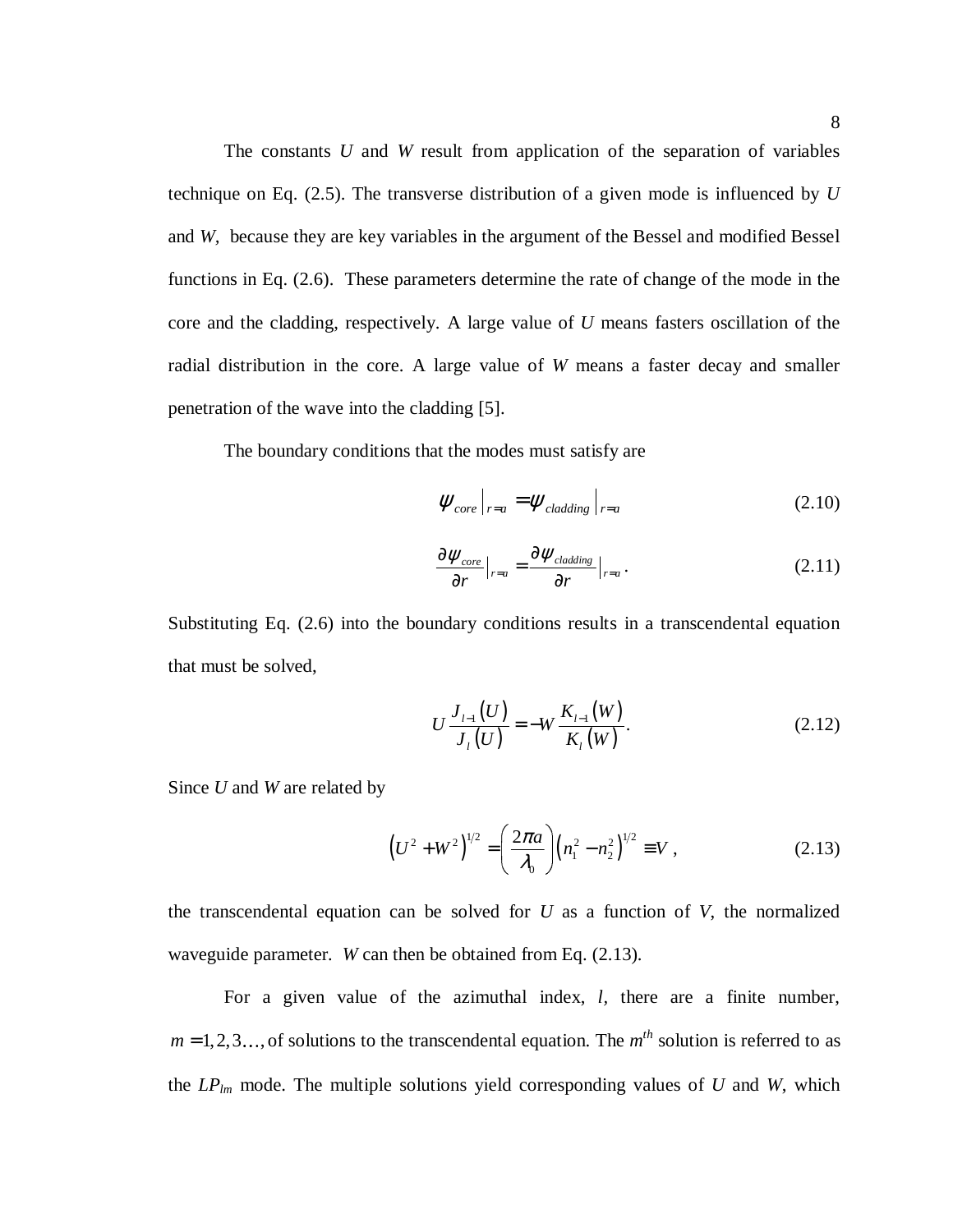govern the spatial distributions in the core and in the cladding, respectively, and may be denoted *Ulm* and *Wlm* [5]. It can be shown that the subscripts *l* and *m* not only specify each mode but also provide information about the radial field distributions and intensity patterns for each mode. The number and location of zeros in the azimuthal and radial directions are dictated by *l* and *m*, respectively. In particular [2],

number of 
$$
\phi
$$
 direction zeros = 2*l* (2.14)

and

number of radial direction zeros (not including 
$$
r = 0
$$
) =  $m-1$ . (2.15)

*V* is an important parameter in solving for the modes of an optical fiber. As seen in Eq. (2.13), the sum of the squares of *U* and *W* defines *V.* While many fiber parameters only describe either the fiber or electromagnetic wave properties, *V* depends on both the fiber parameters  $(n_1, n_2,$  and  $a)$  and the wavelength of the light [7]. Thus, many of the propagation characteristics, such as the number of modes, the propagation constant and the cutoff wavelength can be directly calculated by utilizing the normalized waveguide parameter.

Each mode has a cutoff value, denoted as *Vc*, which is the minimum allowed value of *V*. This occurs when  $W = 0$  (see Eq. 2.13). The cutoff values are therefore specified by (see Eq. 2.12) the equations

$$
J_{l-1}(V_c) = 0.\t(2.16)
$$

This illustrates the fact that *Vc*, and hence *Uc*, correspond to zeros of the Bessel functions, which is significant to the analytic approximation technique used in this thesis.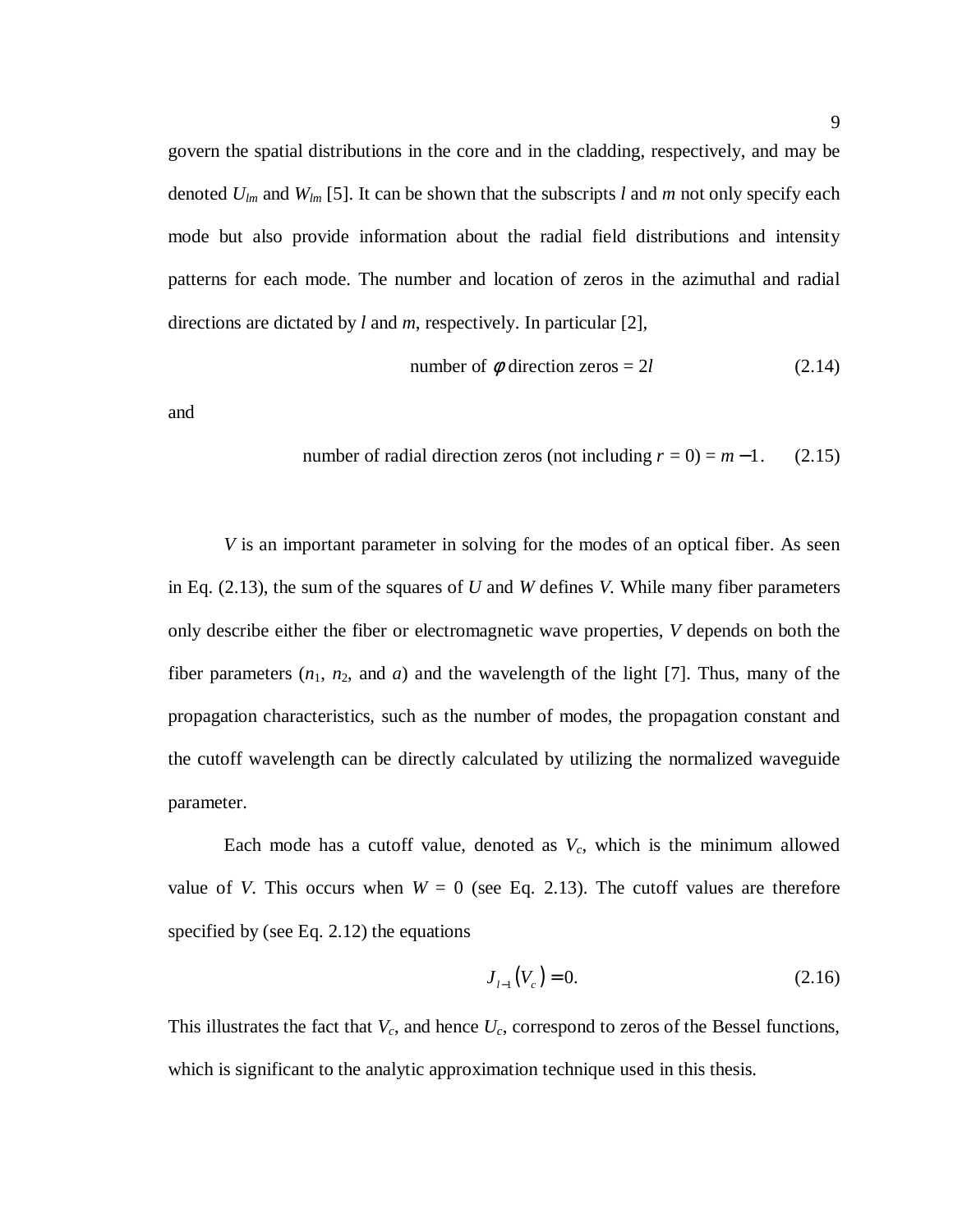#### **2.2 Analytic Approximation Technique**

Solving the transcendental equation for the modes of an optical fiber can only be done numerically and can be computationally complicated. The literature provides alternative analytic approximation techniques whose results agree well with those of the numerical solution techniques [1,7-9]. For this thesis, we utilized the analytic approximation technique developed by Gloge [1]. This technique is based on the weaklyguiding approximation for step-index fibers, and in fact it initiated the use of the term "weakly-guiding fibers" [3,6]. Ghatak and Yariv support use of this approach as an accurate approximation for the modes and modal conditions in fibers used for telecommunication purposes, which require the weakly-guiding approximation condition for operation.

Through mathematical manipulation of Eq. (2.12), Gloge derived an analytic approximation equation for *U* as a function of *V* [1]. He found that, to a good approximation, that for  $LP_{01}$ ,

$$
U(V) = \frac{\left(1 + \sqrt{2}\right)V}{\left[1 + \left(4 + V^4\right)^{1/2}\right]},
$$
\n(2.17)

and for all other modes

$$
U(V) = U_c \exp\left[\frac{\arcsin\left(s/U_c\right) - \arcsin\left(s/V\right)}{s}\right],\tag{2.18}
$$

where

$$
s = \left(U_c^2 - l^2 - 1\right)^{\frac{1}{2}}.\tag{2.19}
$$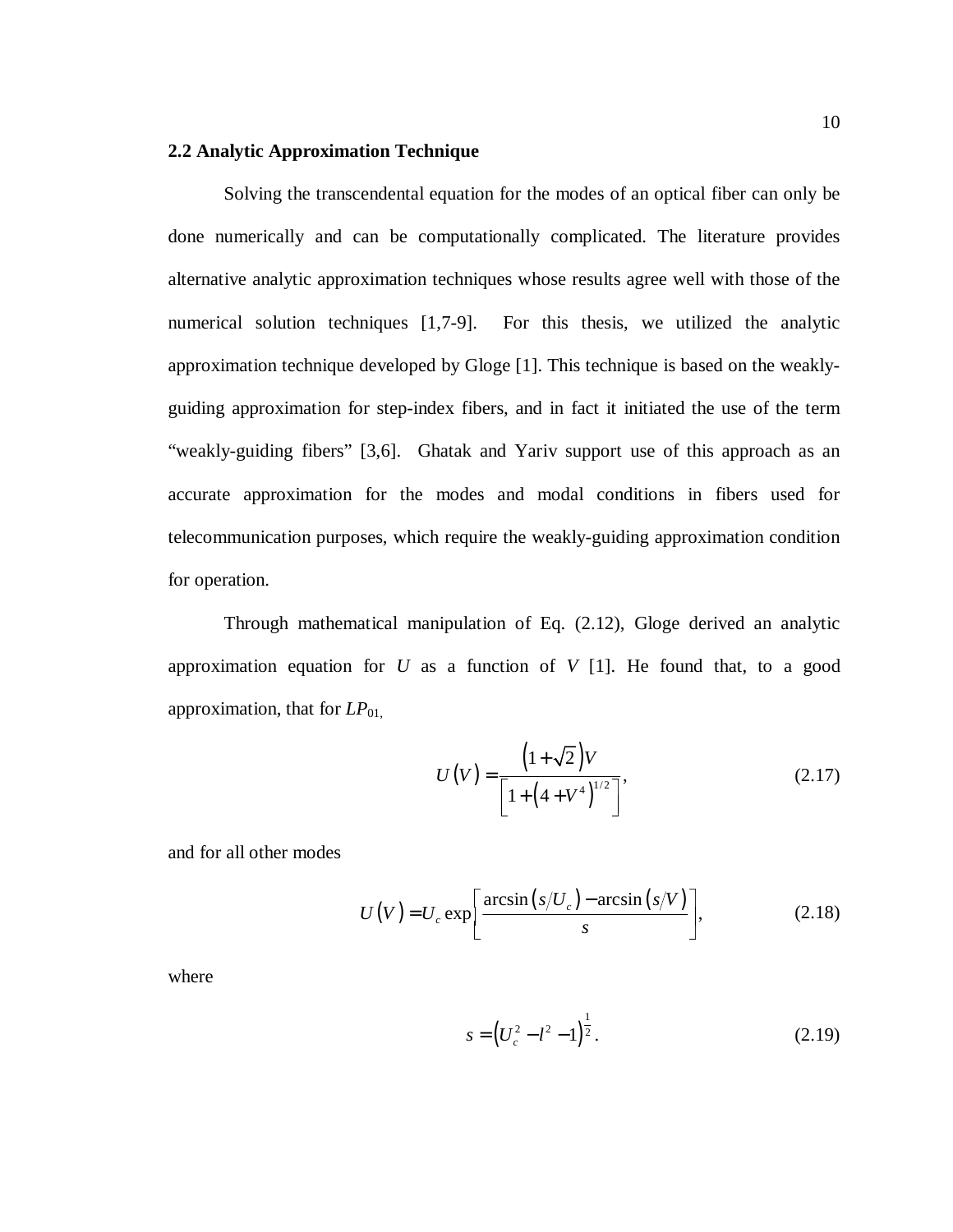In Eqs. (2.18) and (2.19)  $U_c$  is the  $m^{\text{th}}$  root of  $J_{l-1}(U)$ . Thus,  $U_c$ , obtained from a table of Bessel function zeros, and *V,* calculated from the fiber parameters, are used to determine the values of *U* and *W* for the mode. Using these values, expressions for the field, intensity and power distributions can be solved for numerically for parameter sets that correspond to weakly-guiding fibers.

In addition, the analytical expressions also allow the determination of the total possible number of modes in the fiber for a given *V* value. The number of modes *M* is therefore equal to the number of roots of  $J_{l-1}(U)$  that are smaller than  $V$  [2]. For fibers that support a large number of modes, the total number of modes is approximately

$$
M \approx \frac{V^2}{2}.
$$
 (2.20)

Since Eqs. (2.17) - (2.20) are simple equations that provide accuracy on the order of the square of fractional difference in indices of refraction [1], it was determined that the solutions this method provided were appropriate for this thesis.

#### **2.3 Illustrations of Optical Fiber Modes Using MathCAD**

 MathCAD 8, a mathematical software package, was used to verify and illustrate the analytic approximation technique solutions for the modes of an optical fiber. The verification was done to develop a better understanding of the effectiveness of the approximation technique and graphical illustrations in preparation for calculation of the fractional guided power in each mode of the fiber. The symbols and ranges of inputs into the MathCAD worksheet are listed in Table 3.1.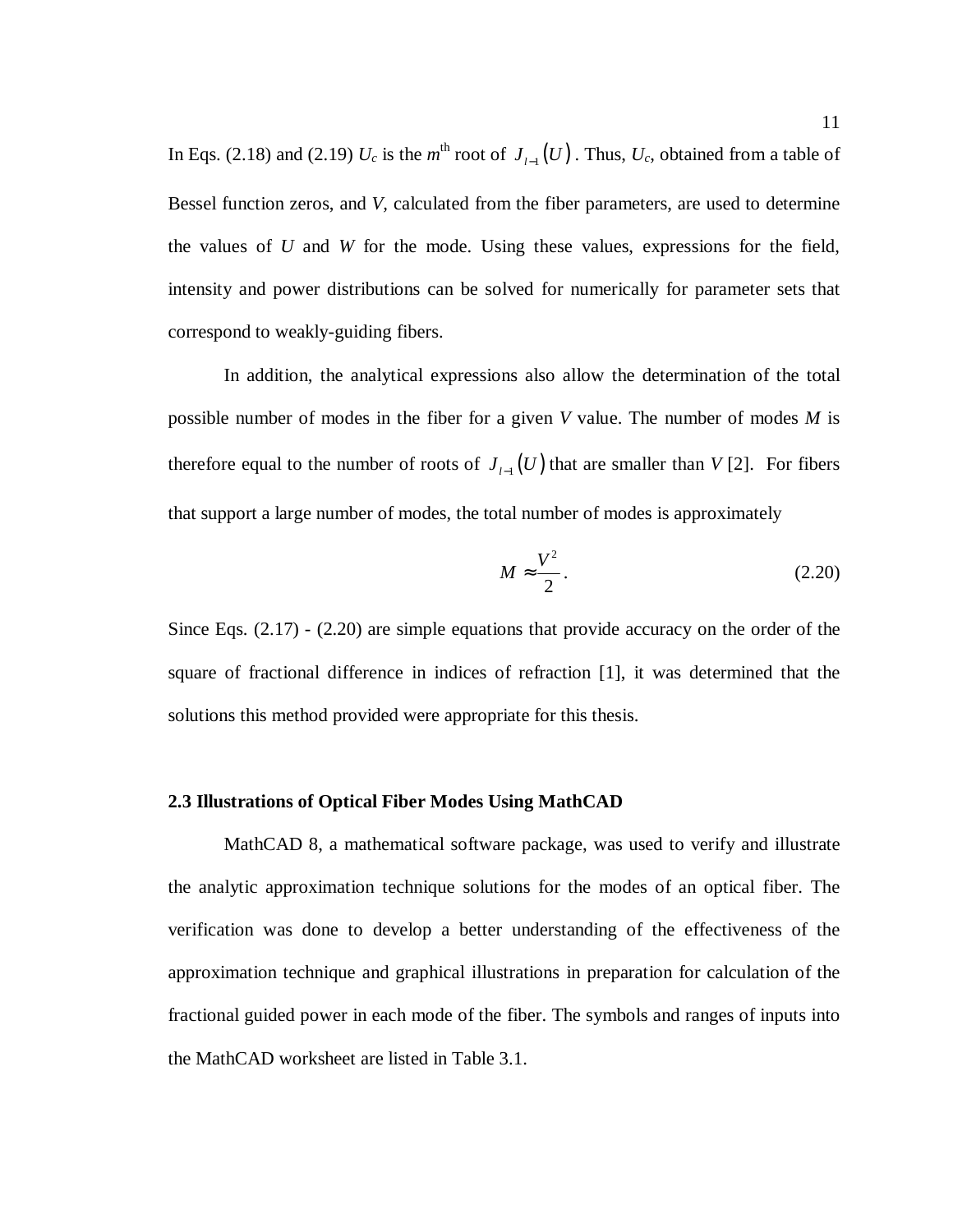| Input                        | <b>Symbol</b>    | <b>Units/Dimensions</b> | Range                         |
|------------------------------|------------------|-------------------------|-------------------------------|
| Amplitude                    | A                | None                    | 1                             |
| Core Index of Refraction     | n <sub>I</sub>   | None                    | $1.45 \le n_l \le 1.47$       |
| Cladding Index of Refraction | n <sub>2</sub>   | None                    | $1.446 \le n_1$               |
| Radius of the fiber          | $\mathfrak a$    | $\mu$ m                 | $4 \le a \le 100$             |
| Wavelength                   | $\lambda$        | $\mu$ m                 | $0.40 \leq \lambda \leq 1.60$ |
| Order of eigenvalue equation |                  | None                    | $l=08$                        |
| $mth$ eigenfunction solution | $\boldsymbol{m}$ | None                    | $m = 119$                     |

Table 2.1 MathCAD Inputs with Symbols, Units and Ranges.

The normalized waveguide parameter, *V,* defined by Eq. (2.13) is calculated in the worksheet and used to determine *M* from a relational matrix as shown in Appendix A, an example MathCAD worksheet.  $U_{c,lm}$ , the cutoff value for a particular mode, is selected, from a table of the Bessel functions roots using subscripts *l* and *m* from user inputs. *Uc,lm* is used with Eq. (2.18) to calculate the value of *U* for the given mode, which is combined with *V* to determine *W*. The values of *W* and *U* are input into MathCAD equations equivalent to Eq. (2.6) to plot the field and the intensity. Although, the electric field can not be observed, intensity, calculated in  $I = |\psi|^2$ , is observable and measurable. It is, therefore, a key quantity in this thesis. The field and the intensity are plotted in Cartesian coordinates based on the radius of the fiber input initially into each worksheet. The equation is used to incrementally step through the fiber, solving for the field and intensity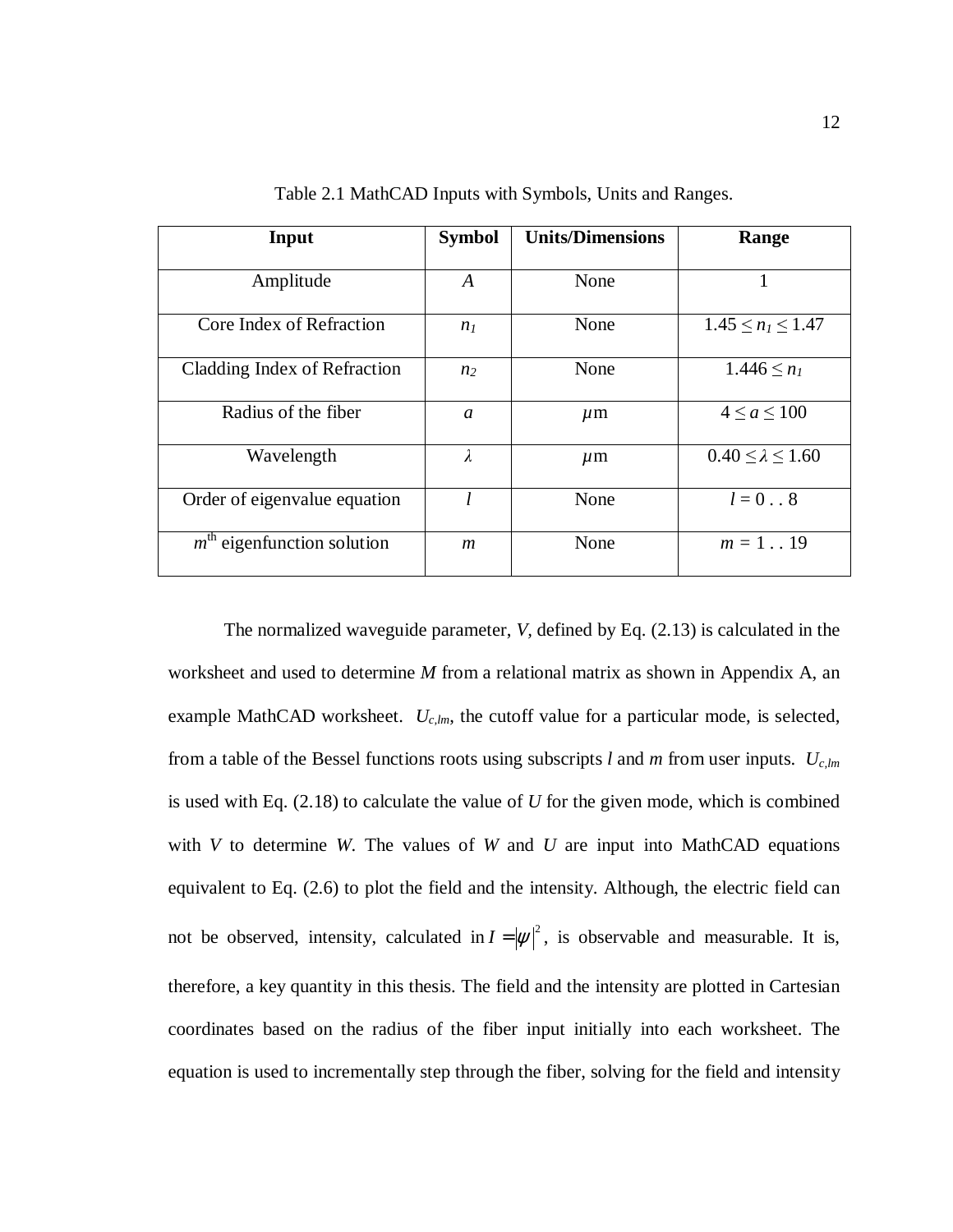at each position. The results are plots of the field and the intensity as functions of *x* and *y,*  as seen in Figs. 2.2 and 2.3 below.



Figure 2.2 MathCAD plot of  $LP_{23}$  field distribution.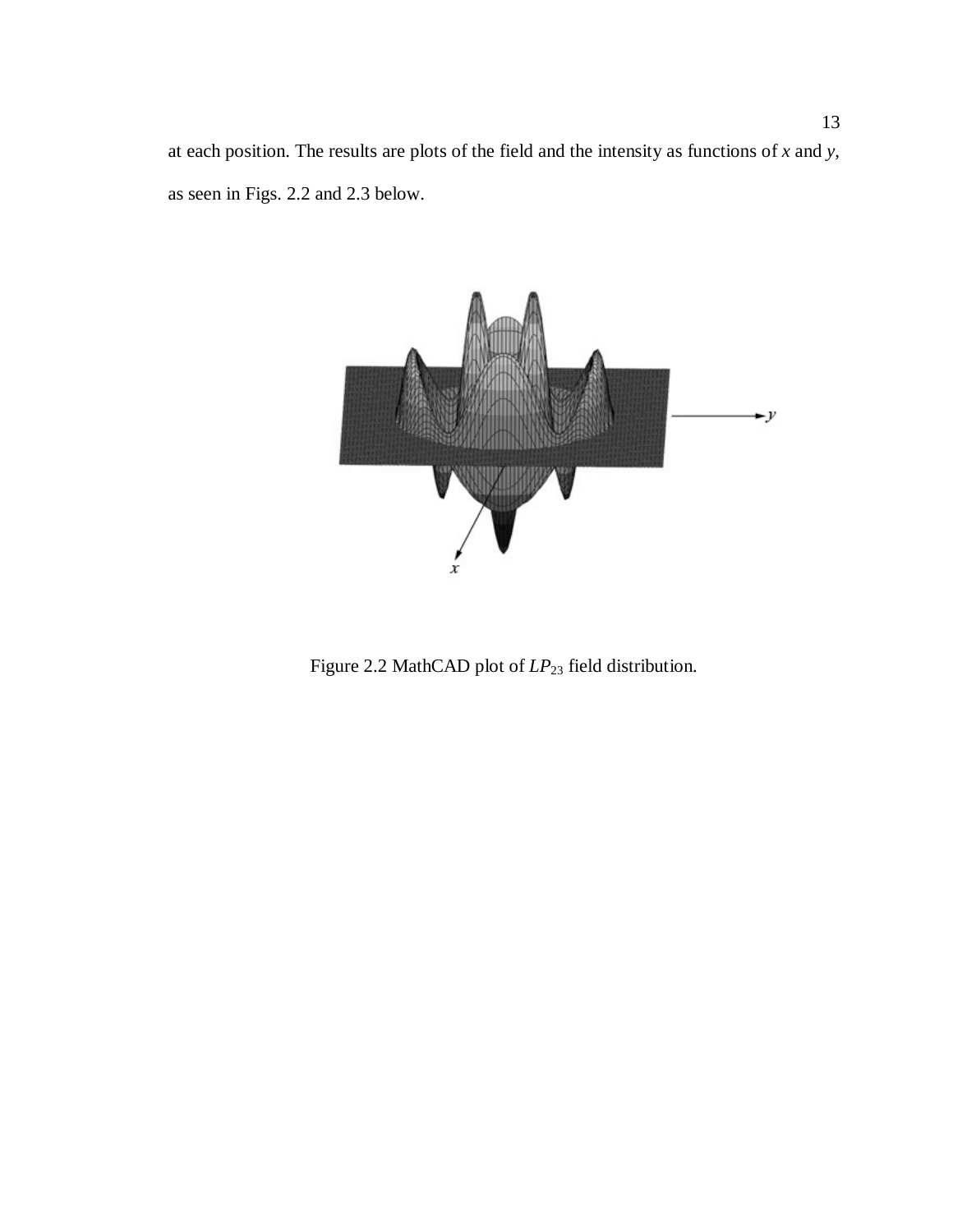

Figure 2.3 MathCAD plot of  $LP_{23}$  intensity distribution.

### **2.4 Concluding Remarks**

In this chapter the basic theory of the modes of a step-index fiber was presented, and an analytical approximation technique, valid for weakly-guiding fibers, was described. The analytic approximation method:

- provides results that are accurate compared with the results from the numerical technique,
- provides a straightforward, simple method to solve for various eigenvalues by changing the parameters in the equations that result from the method.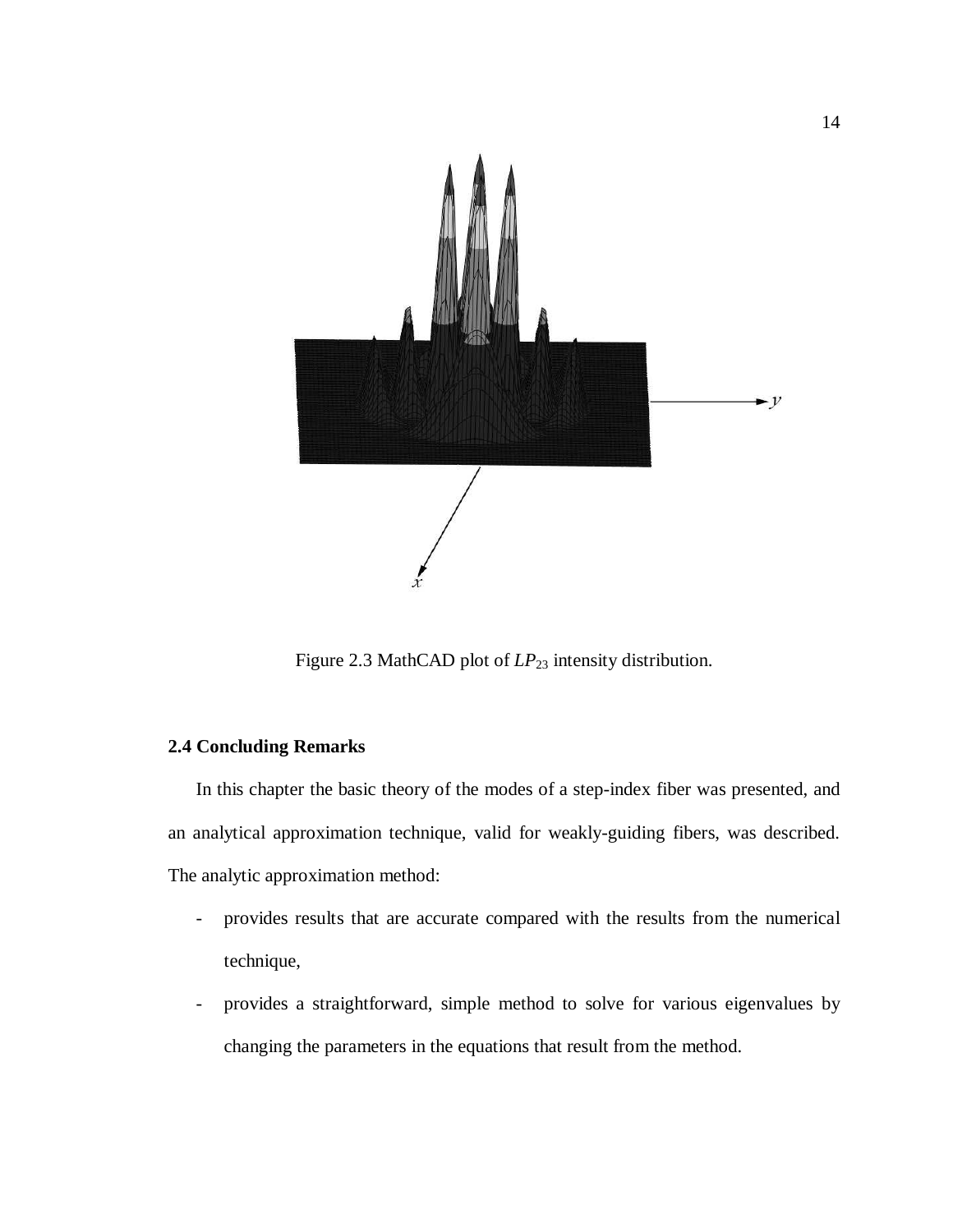Therefore, the Gloge analytic approximation technique was chosen to be used as the basis for this thesis.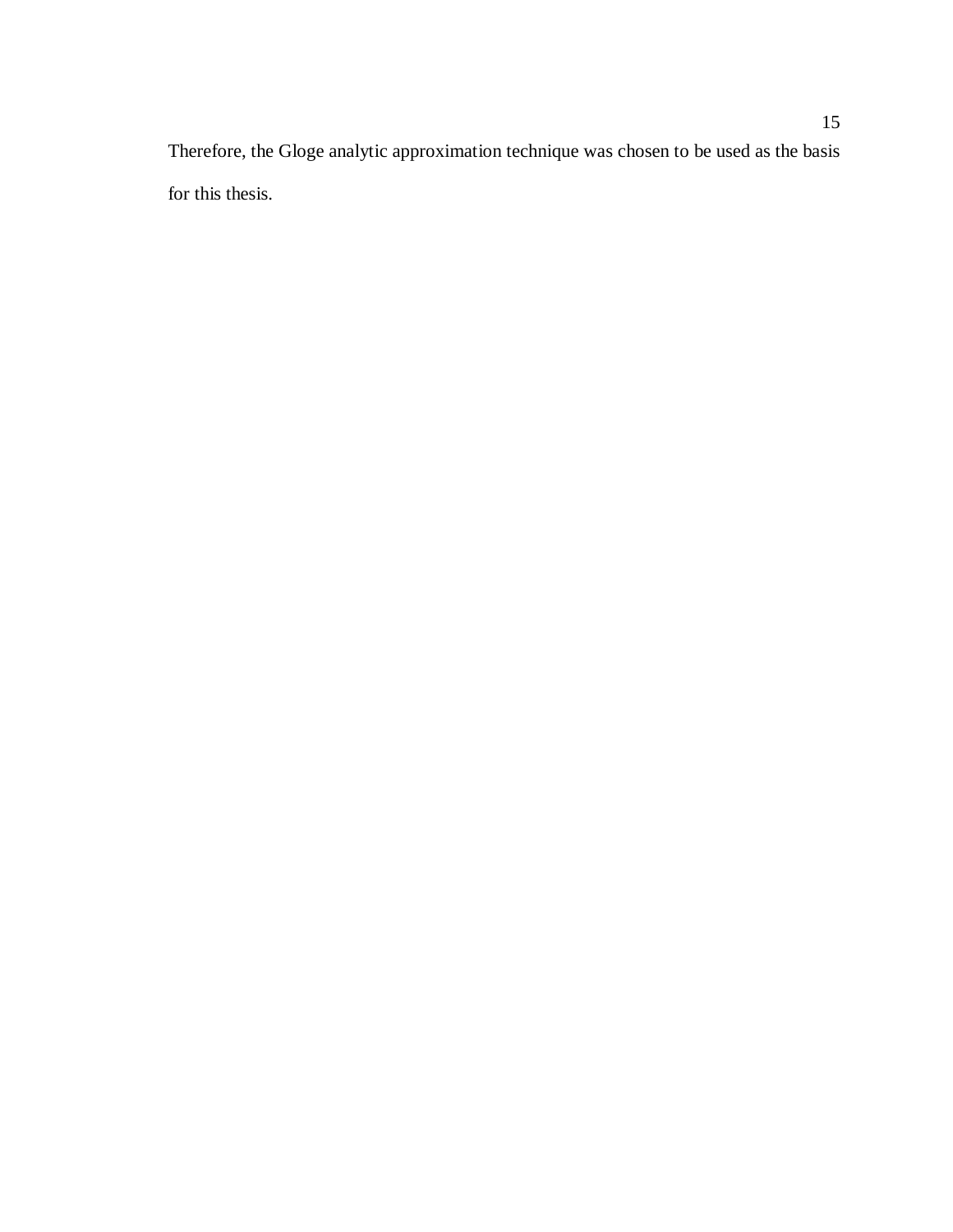#### CHAPTER III

# EVALUATION OF FRACTIONAL POWER IN A LARGE DIAMETER OPTICAL FIBER

 In the last chapter, the basic concepts regarding the modes of an optical fiber were introduced. In this chapter, we investigate theoretically the effect of varying the angle of incidence on the fractional guided power per mode and the total fractional power transmitted by an optical fiber of large radius. From previous studies, we see that the amount of light transmitted along the fiber is found by summing the power transmitted in each mode and that it is of interest to consider the contributions of the individual modes to the total light power transmitted in the fiber [11]. Since we are only concerned with the light guided in the fiber, the light that is radiated from the fiber is not considered in this analysis.

For this thesis in particular, the numerical values used will be those of the fiber in the experiment of Chapter IV, which had a radius of 100µm, in order to compare the theoretical and experimental results. This large optical fiber has large values for *V* and *W*, which lead to asymptotic behavior in the modal field that is accounted for in this chapter. In the experiment, the optical fiber is excited by a Gaussian beam whose angle of incidence with respect to the axis of the fiber is varied by small amounts as illustrated in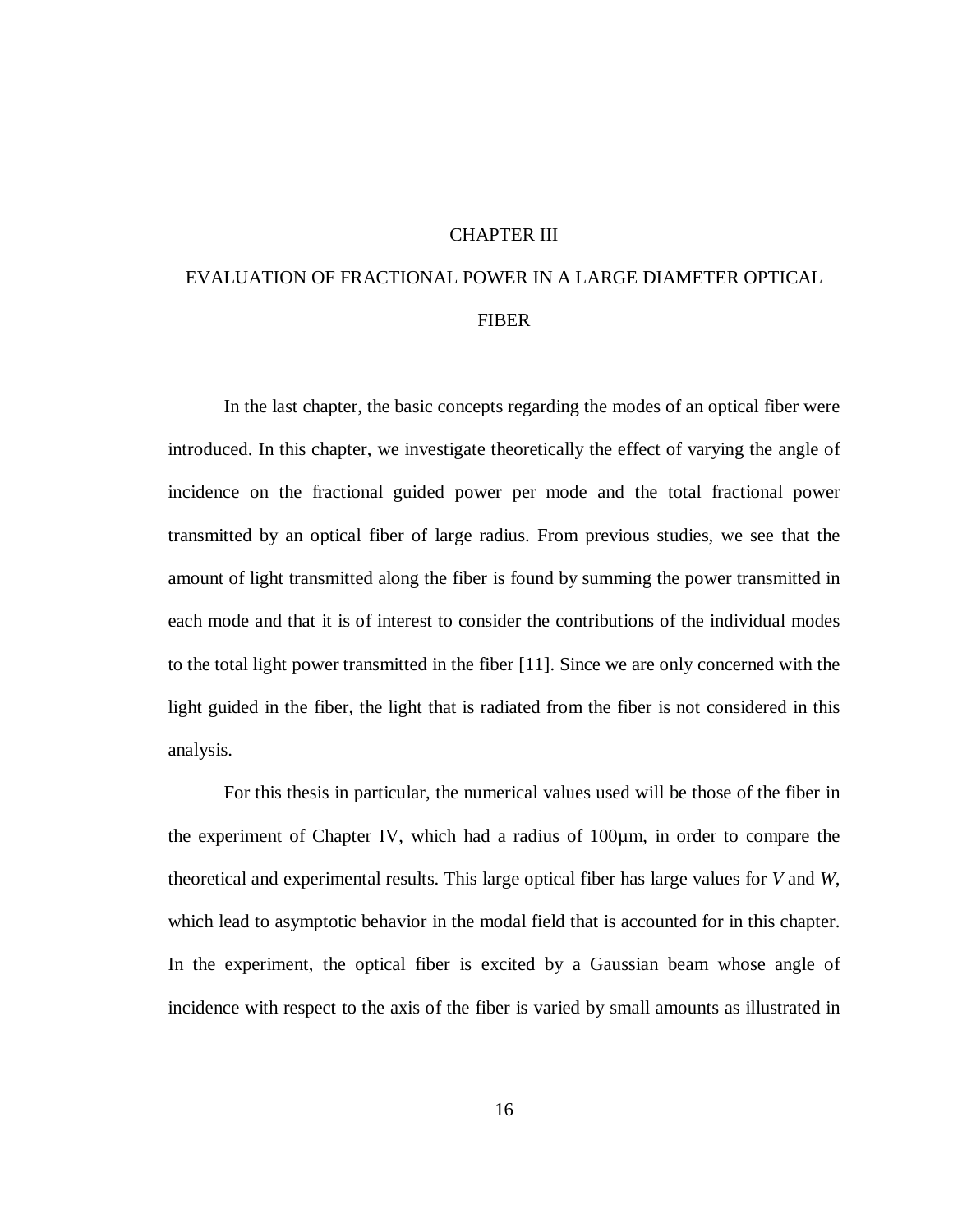Fig. 3.1. Based on these modal and experimental parameters, a new expression for the power per mode for large fibers is developed in section 3.1.3. Results from application of this theory to the 100 $\mu$ m fiber show that each  $l = 0$  mode exhibits a peak in fractional power at normal incidence and that the higher order modes  $l = 1$  and  $l = 2$  peak at other angles and have minimal fractional power when  $\theta_i = 0$ .



Figure 3.1 Illustration of Gaussian beam entering a large diameter optical fiber at angle of incidence, θ*i*.

#### **3.1 Determining the power ratio,**  $P_l$  **/**  $P_i$ **, in each mode**

 The literature provides general expressions for the ratio of the guided power in each mode to the incident power, denoted  $P_l/P_i$ , which are used to calculate the fiber output power in this thesis. When the incident field is a Gaussian beam of spot size  $\rho_s$ traveling in a medium of index of refraction  $n_i$ , the expression for the incident power is

$$
P_i = \frac{\pi}{2} \left( \frac{\varepsilon_o}{\mu_o} \right)^{1/2} n_i \rho_s , \qquad (3.1)
$$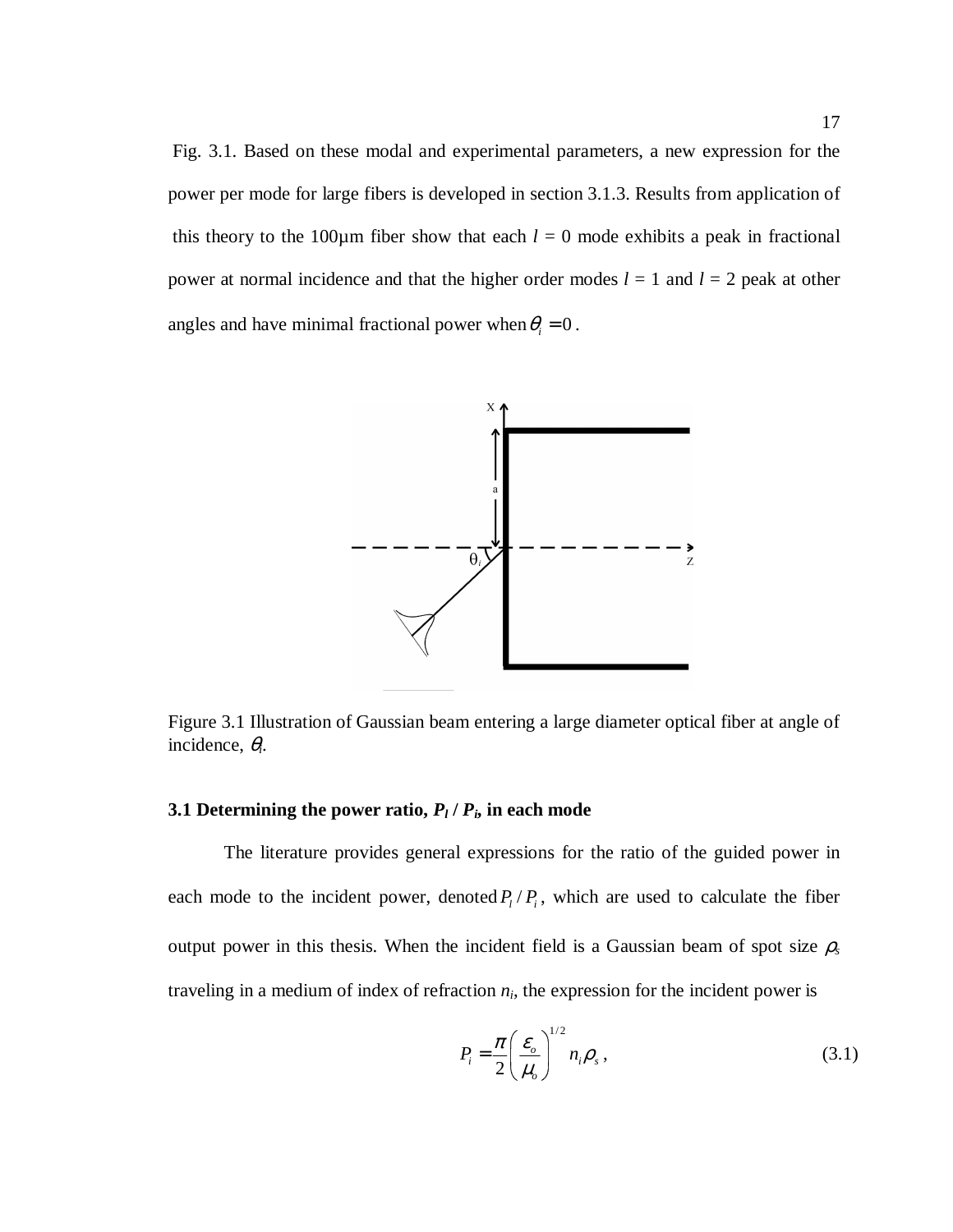where  $\varepsilon_0$  and  $\mu_0$  are respectively, the permittivity and permeability of free space. The equation for the power in each mode, *Pl*, for fibers with a circular cross section is given by [4]

$$
P_l = \frac{a^2 n_1}{4\pi} \left(\frac{\varepsilon_0}{\mu_0}\right)^{\frac{1}{2}} \frac{|\alpha_l|^2}{N_l},
$$
\n(3.2)

where

$$
\alpha_{l} = \int_{0}^{\infty} \int_{0}^{2\pi} E_{x} (aR) \psi_{l} (R, \phi) RdR d\phi, \qquad (3.3)
$$

$$
N_{l} = \int_{0}^{\infty} F_{l}^{2}(R) R dR,
$$
 (3.4)

and  $E_x(aR)$  is the amplitude of the incident electric field. In our case the incident field is that of a Gaussian beam,

$$
E_x(aR) = f(aR) \exp\{ikn_i(\theta_i aR \cos \phi + z\},\tag{3.5}
$$

where

$$
f(aR) = \exp\left\{-\frac{1}{2}\left(\frac{a}{\rho_s}R\right)^2\right\}
$$
 (3.6)

is the amplitude distribution of the beam. The  $\psi_l(R, \phi)$  term in Eq. (3.3) represents the modal field distributions discussed in Chapter II

$$
\psi_{l}(R,\phi) = F_{l}(R) \begin{cases} \cos(l\phi) \\ \sin(l\phi) \end{cases}, \tag{3.7}
$$

 $\sim$   $\sim$   $\sim$   $\sim$   $\sim$   $\sim$ 

where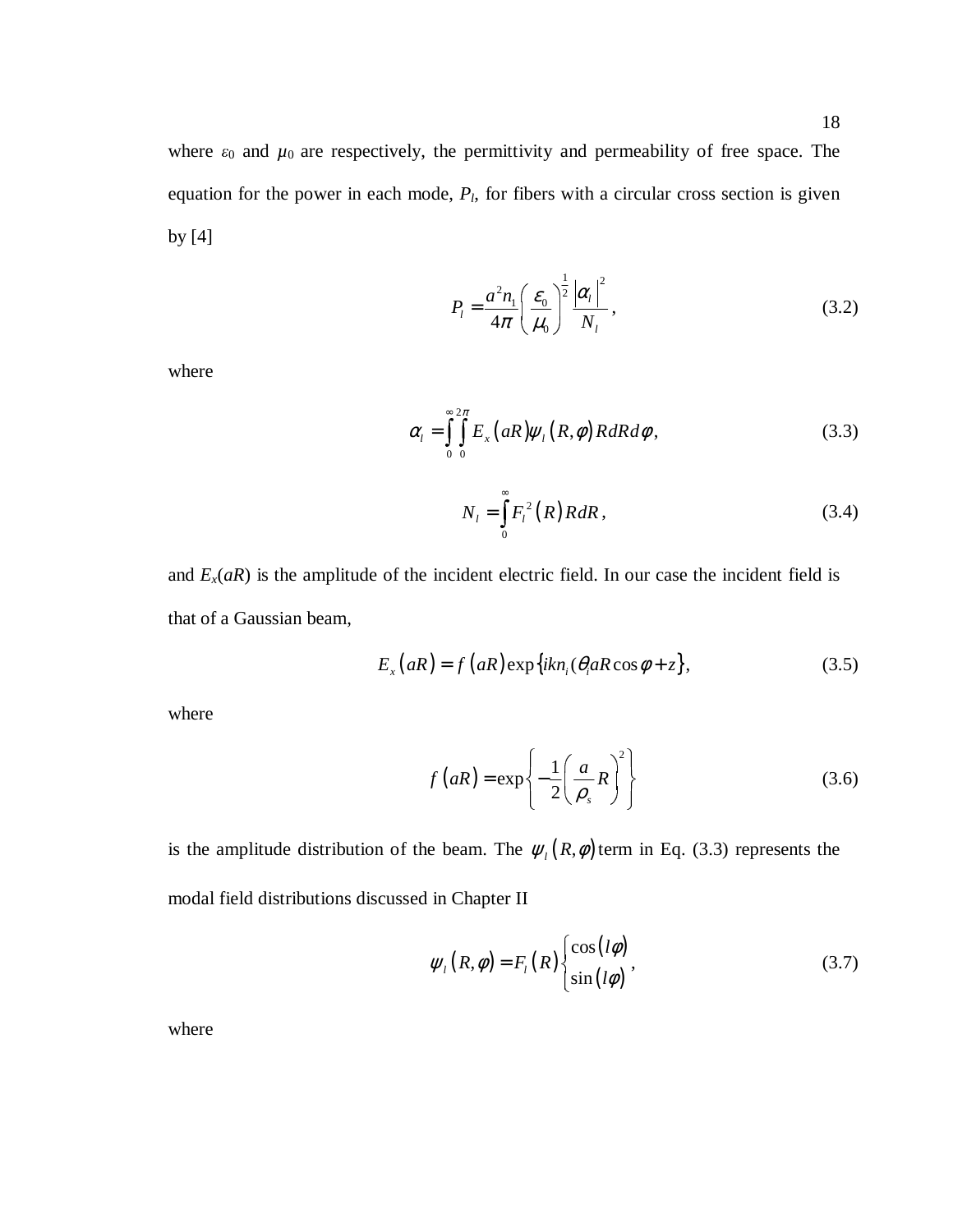$$
F_{i}(R) = \begin{cases} \frac{J_{i}(UR)}{J_{i}(U)}, & 0 \le R \le 1\\ \frac{K_{i}(WR)}{K_{i}(W)}, & 1 < R < \infty \end{cases}
$$
(3.8)

Here  $R = r/a$  is the normalized fiber radius. In this thesis the incident field is taken to be a Gaussian beam, because this corresponds to the incident field used in the experiments of Chapter IV, which used the field from a laser oscillating in its  $TEM_{00}$  mode.

We begin evaluating  $\alpha_l$  by substituting Eqs. (3.5) and (3.7) into Eq. (3.3),

$$
\alpha_{i} = \int_{0}^{\infty} \int_{0}^{2\pi} f(aR) \exp[ikn_{i} (\theta_{i} aR \cos \phi + z)] F_{i}(R) \left[ \frac{\cos(l\phi)}{\sin(l\phi)} \right] R dR d\phi,
$$
  
\n
$$
= \exp(ikn_{i}z) \int_{0}^{\infty} f(aR) F_{i}(R) \left[ \frac{B_{i}^{(1)}(\kappa R)}{B_{i}^{(2)}(\kappa R)} \right] R dR,
$$
\n(3.9)

where

$$
B_{l}^{(1)}(\kappa R) = \int_{0}^{2\pi} \exp\left(i\kappa R \cos\phi\right) \cos\left(l\phi\right) d\phi, \quad (l = 0, 1, ...),
$$
  
\n
$$
B_{l}^{(2)}(\kappa R) = \int_{0}^{2\pi} \exp\left(i\kappa R \cos\phi\right) \sin\left(l\phi\right) d\phi, \quad (l = 1, 2, ...),
$$
\n(3.10)

and  $\kappa = ak_0 n_i \theta_i$ . Here  $k_0$  is the free space wave number and  $\theta_i$  is the angle of incidence of the beam with respect to the fiber axis.  $\kappa$  is a function of the angle of incidence  $\theta_i$ , but this dependence will not be shown explicitly for notational convenience.  $\kappa$  is the variable in the expression for the power ratio that determines the angular dependence of the output power on the angle of incidence.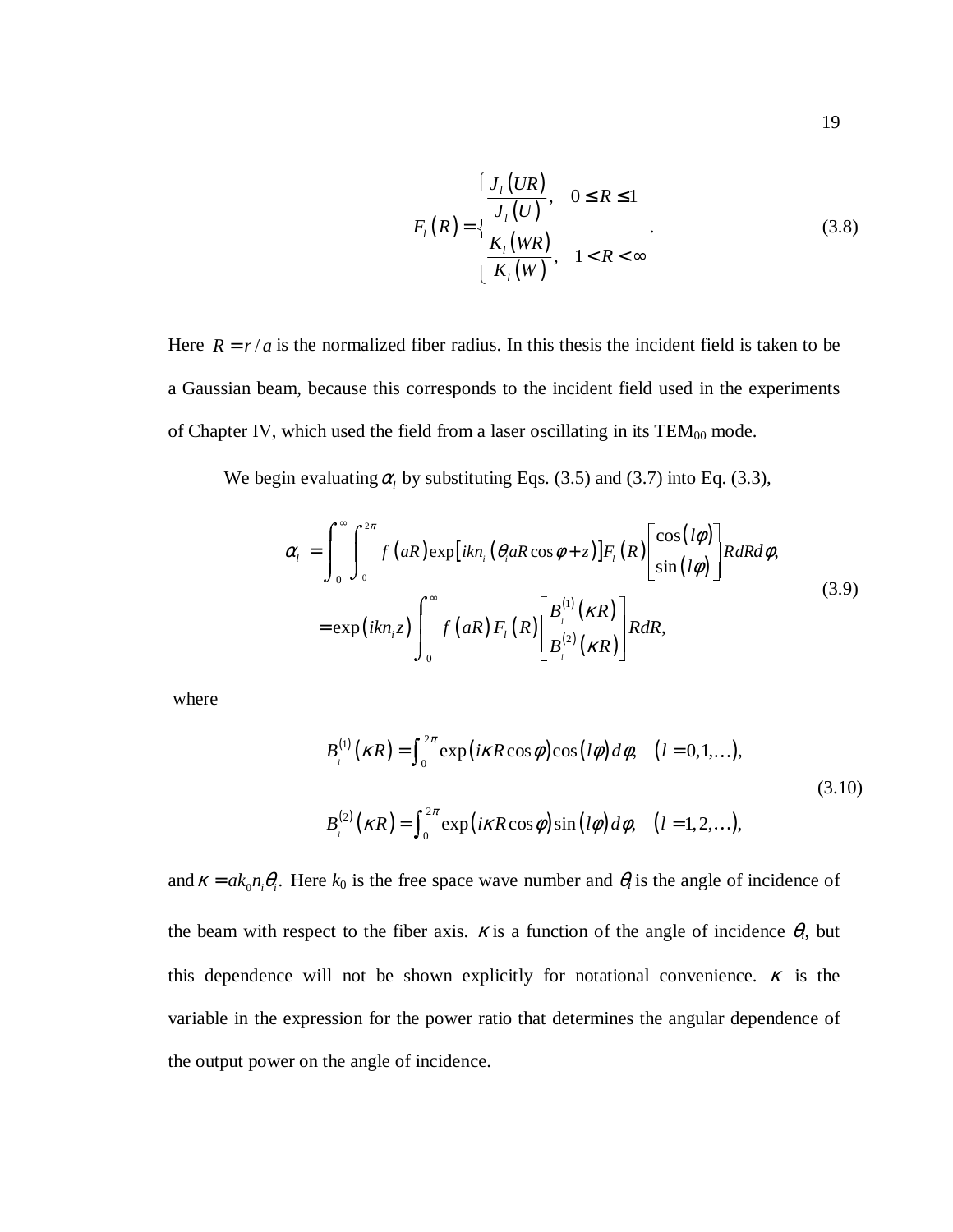To account for the excitation of all the modes by a tilted Gaussian beam, the wellknown identity

$$
\exp\left(i\kappa R\cos\phi\right) = J_0\left(\kappa R\right) + 2\sum_{p=1}^{\infty} i^p J_p\left(\kappa R\right)\cos p\phi\tag{3.11}
$$

is substituted into Eqs. (3.10a) and (3.10b). It follows that

$$
B_{i}^{(1)}\left(\kappa R\right) = J_{0}\left(\kappa R\right) \int_{0}^{2\pi} \cos\left(\frac{l\phi}{d\phi} + 2\sum_{p=1}^{\infty} i^{p} J_{p}\left(\kappa R\right) \int_{0}^{2\pi} \cos\left(\frac{p\phi}{d\phi}\right) \cos\left(\frac{l\phi}{d\phi}\right) d\phi \tag{3.12}
$$

$$
B_{i}^{(2)}(\kappa R) = J_0(\kappa R) \int_{0}^{2\pi} \sin(l\phi) d\phi + 2 \sum_{p=1}^{\infty} i^p J_p(\kappa R) \int_{0}^{2\pi} \sin(p\phi) \cos(l\phi) d\phi. \tag{3.13}
$$

It is shown in Appendix B that Eqs. (3.12) and (3.13) simplify to

$$
B_{i}^{(1)}(\kappa R) = 2\pi i^{l} J_{l}(\kappa R), \quad l = 0, 1, ... \tag{3.14a}
$$

$$
B_l^{(2)}(\kappa R) = 0, l = 0, 1, \dots
$$
 (3.14b)

Thus, only the  $cos(l\phi)$  term effects  $\alpha_l$  and Eq. (3.3) becomes

$$
\alpha_l = 2\pi i^l \int_0^\infty f(aR) F_l(R) J_l(\kappa R) R dR, \quad l = 0, 1, \dots \tag{3.15}
$$

Inserting Eq. (3.8) into Eq. (3.9) yields

$$
\alpha_{i} = 2\pi i^{i} \left[ I_{i}^{(1)} + I_{i}^{(2)} \right] \tag{3.16}
$$

where

$$
I_l^{(1)} = \int_0^1 \frac{f(aR)J_l(UR)J_l(\kappa R)}{J_l(U)}R dR, \qquad (3.17)
$$

$$
I_l^{(2)} = \int_1^\infty \frac{f(aR)K_l(WR)J_l(\kappa R)}{K_l(W)}R dR.
$$
 (3.18)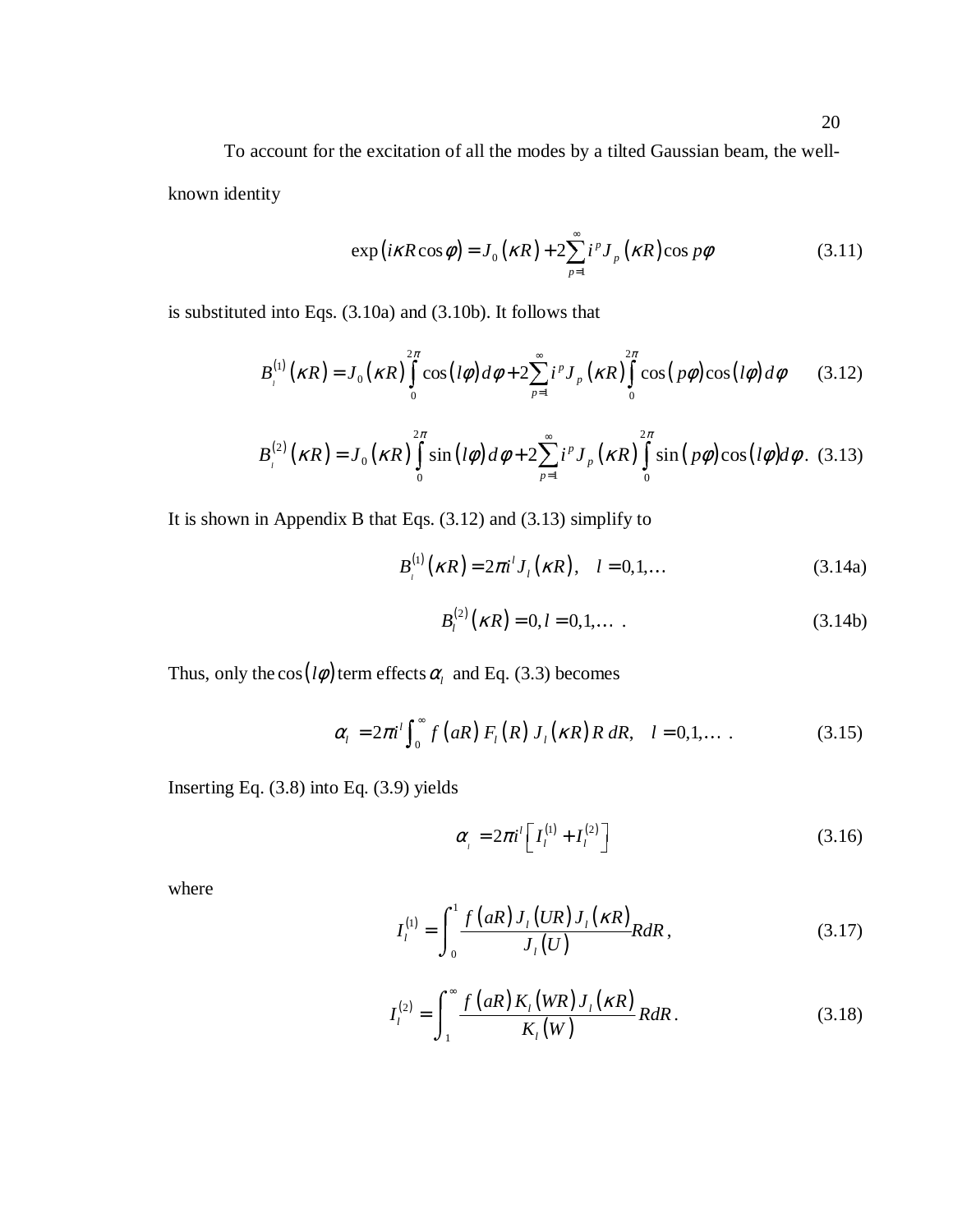The two integrals,  $I_l^{(1)}$  and  $I_l^{(2)}$ , correspond, respectively, to the power in the core and cladding.

To determine evaluation methods for the integrals that will allow comparison with the experiments, we must consider the fiber and modal parameters of the experimental fiber, which are listed in Table 3.1. The *V* value of this fiber was calculated from Eq. (2.13) and is equal to 298.6, which is extremely large. This is due to the large core radius of the fiber (100µm) and the relatively short wavelength (632.8nm) of the incident light. The corresponding *W* values are approximately 300. Based on the experimental range of angles,  $\theta_i = 0.18^\circ$ , the values for  $\kappa$ , which depends on the incident angle,  $\theta_i$ , also assumes large values as the angle increases. Note that the *U* values were not found to be large compared to *V* and *W* for any modes of the modes for this thesis.

| <b>Parameter</b>                     | <b>Symbol</b>                 | <b>Units/Dimensions</b> | <b>Value/Range</b> |
|--------------------------------------|-------------------------------|-------------------------|--------------------|
| Amplitude                            | A                             | None                    |                    |
| Core Index of Refraction [8]         | n <sub>I</sub>                | None                    | 1.474              |
| Cladding Index of Refraction         | n <sub>2</sub>                | None                    | 1.443              |
| <b>Index of Refraction of Source</b> | $n_i$                         | None                    |                    |
| Medium                               |                               |                         |                    |
| Spot Size of He Ne Laser             | $\rho_{\scriptscriptstyle S}$ | $\mu$ m                 | 5                  |
| Radius of the fiber [8]              | a                             | $\mu$ m                 | 100                |
| Wavelength of He-Ne Laser            | $\lambda$                     | $\mu$ m                 | 0.6328             |
| Normalized Waveguide                 | V                             | None                    | 298.6              |
| Frequency                            |                               |                         |                    |
| Angular Dependence of the            | K                             | None                    | $0 - 312$          |
| <b>Incident Beam</b>                 |                               |                         |                    |

Table 3.1 Experimental Inputs with Symbols, Units and Values.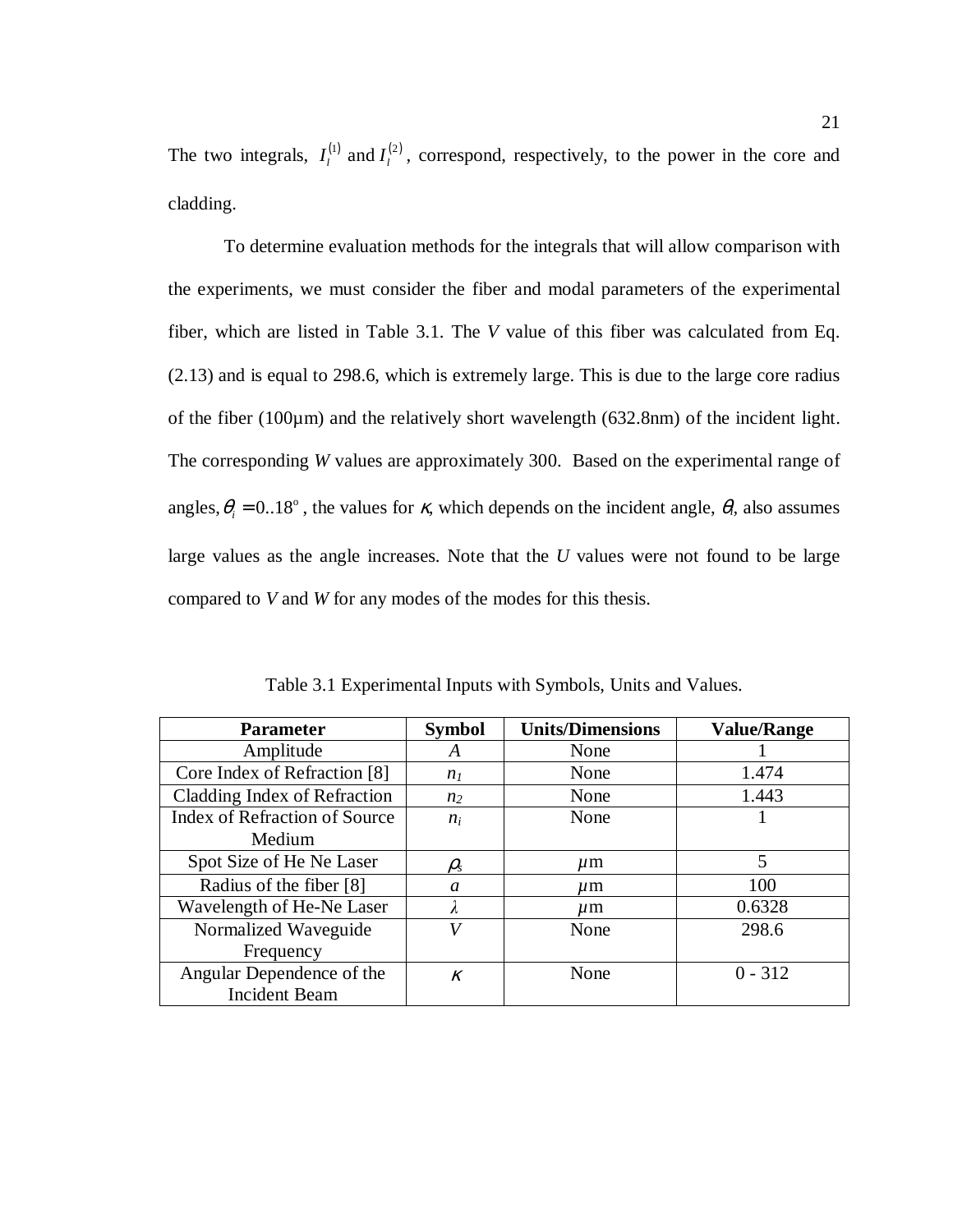The spot size of the incident beam was too small to be measured with the apparatus that was available. For the purposes of this thesis, the spot size was estimated to be  $5\mu$ m.

In Chapter II, we mentioned that large *W* values indicate faster decay of the evanescent wave and a smaller penetration of the wave into the cladding [5] due to the asymptotic (i.e. large argument) behavior of  $K_i(x)$ . The function decreases exponentially to zero for large values of its argument. In addition to *W* causing asymptotic behavior, <sup>κ</sup> also causes asymptotic behavior in Eqs. (3.17) and (3.18) for values  $\kappa \gg 1$ . To derive expressions for these integrals, the asymptotic forms of the  $J_l(x)$  and  $K_l(x)$  will be utilized. The asymptotic forms of these functions, valid for  $x \gg 1$ , are

$$
J_l(x) \approx \left(\frac{2}{\pi x}\right)^{1/2} \cos\left[x - \left(l + \frac{1}{2}\right)\frac{\pi}{2}\right],\tag{3.19}
$$

$$
K_l(x) \approx \left(\frac{\pi}{2x}\right)^{1/2} e^{-x}.
$$
 (3.20)

Use of the asymptotic forms in Eqs. (3.17) and (3.18) will allow us to evaluate and compare the values of the core and cladding integrals. Due to the large values of *W* and  $\kappa$ , and the resulting asymptotic behavior of the  $J_i(x)$  and  $K_i(x)$ , the cladding integral is expected to be negligibly small compared to the core integral. Upon determining which integrals have significant values, the result will be the final expression to calculate the power in each mode.

To account for  $\kappa >>1$  values, the core and cladding integrals will be split into nonasymptotic and asymptotic regions for the  $\kappa$  values of interest. Since the integration is over the normalized fiber radius, *R*, which is in the argument of  $J_l(kR)$ , the *R* value, call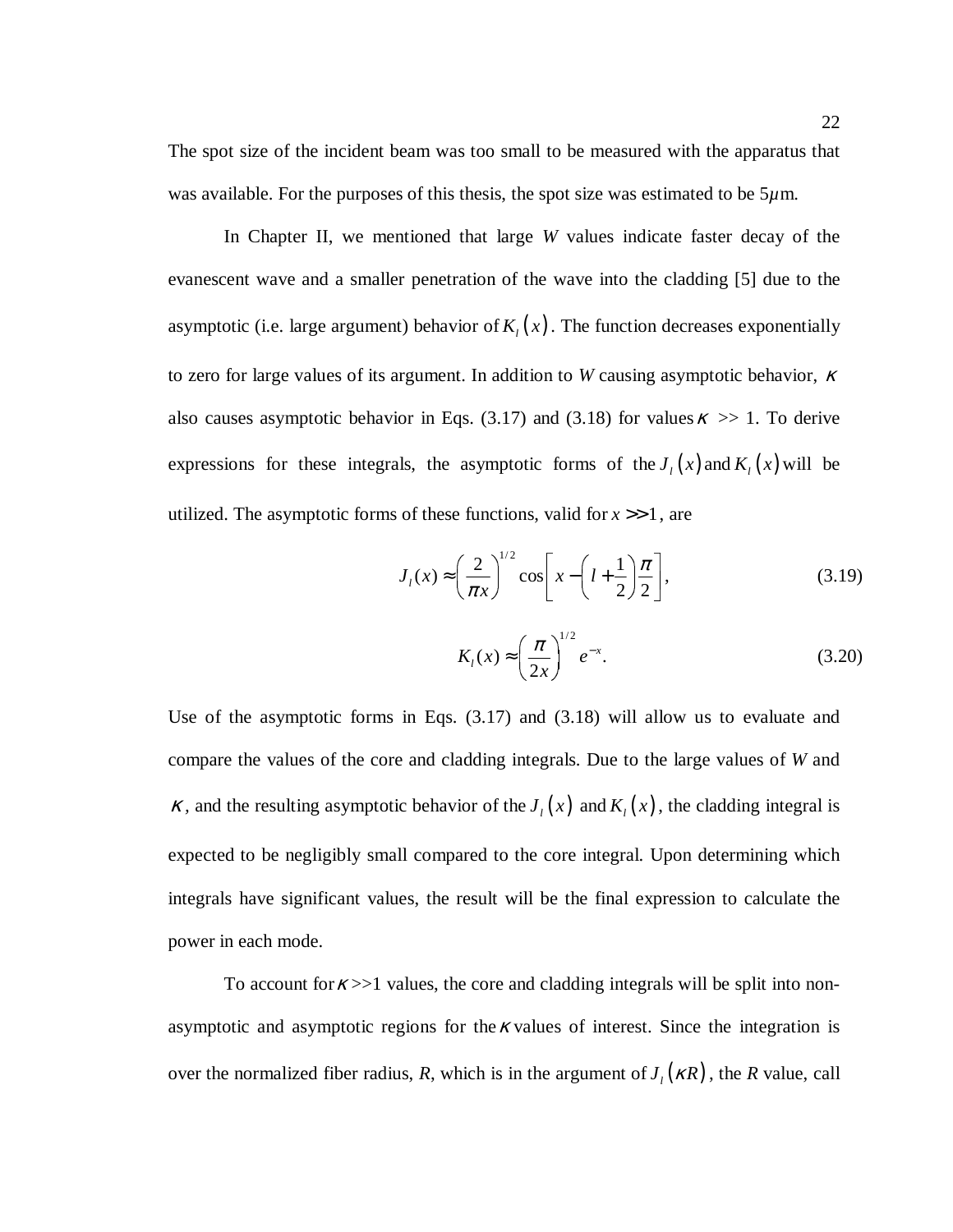it  $\overline{R}_l$ , at which the asymptotic behavior begins is a key quantity. Let  $x_l$  be the value of the argument of  $J_l(x)$  that specifies the beginning of asymptotic behavior.  $R_l$  is then defined by means of  $\kappa \overline{R}_l = x_l$ .

When  $R_l$  < 1, Eq. (3.17) is divided into an initial part integrated from zero to  $R_l$ , where  $J_l(x)$  does not behave asymptotically, and a subsequent part integrated from  $\overline{R}_l$  to 1, where  $J_i(x)$  behaves asymptotically. For  $R_i > 1$ , Eq. (3.18) is divided into a section integrated from 1 to  $\overline{R}_l$  where  $J_l(x)$  does not behaving asymptotically and a subsequent section integrating from  $\overline{R}_l$  to infinity where  $J_l(x)$  behaves asymptotically.

### **3.1.1 Evaluation for**  $a_l$  **when**  $R_l < 1$

In this case, Eq. (3.17) can be divided into non-asymptotic and asymptotic parts. Inserting Eq. (3.19), the asymptotic expansion for  $J_l(x)$ , into Eq. (3.17) leads to the following expression,

$$
I_{l}^{(1)} = \frac{1}{J_{l}(U)} \left\{ \int_{0}^{\bar{R}_{l}} \exp\left(-\gamma^{2} R^{2}\right) J_{l}\left(UR\right) J_{l}\left(\kappa R\right) R dR + \sqrt{\frac{2}{\pi \kappa}} \int_{\bar{R}_{l}}^{1} \exp\left(-\gamma^{2} R^{2}\right) \cos\left[\kappa R - \frac{\pi}{2} \left(l + \frac{1}{2}\right)\right] \sqrt{R} dR \right\}
$$
\n(3.21)

where  $\gamma = a / \sqrt{2\rho_s}$ . It therefore follows that  $\alpha_l$  takes the following form when  $\bar{R}_l < 1$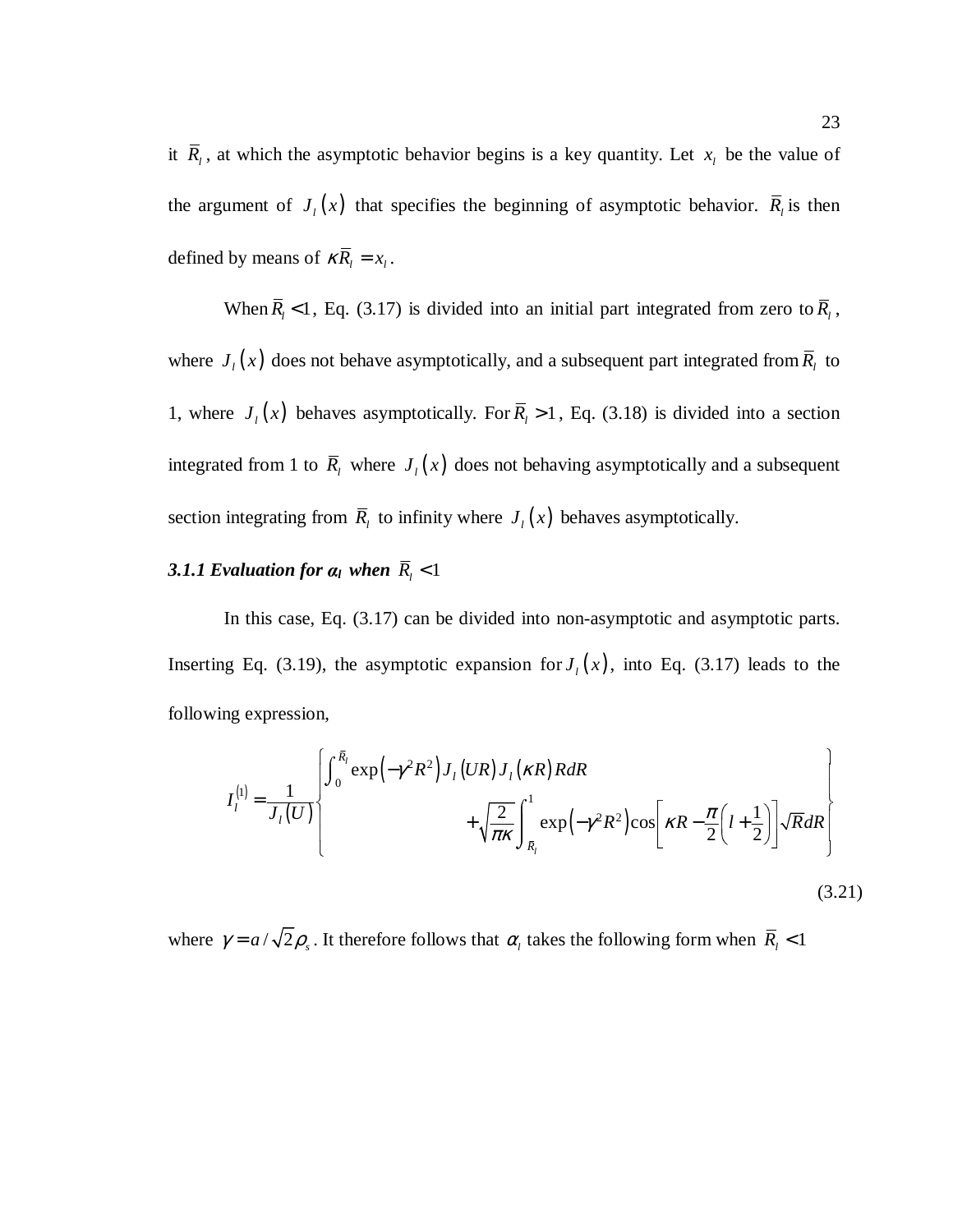24  
\n
$$
\alpha_{l} = 2\pi i^{l} \left( \frac{1}{J_{l}(U)} \left\{ \int_{0}^{\overline{R}_{l}} \exp\left(-\gamma^{2} R^{2}\right) J_{l}(UR) J_{l}(\kappa R) R dR + \sqrt{\frac{2}{\pi \kappa}} \int_{\overline{R}_{l}}^{1} \exp\left(-\gamma^{2} R^{2}\right) \cos\left[\kappa R - \frac{\pi}{2} \left(l + \frac{1}{2}\right)\right] \sqrt{R} dR \right\} + I_{l}^{(2)}
$$

 $(3.22)$ 

It is shown in Appendix C that for  $\overline{R}_l$  < 1 the asymptotic approximation of  $I_l^{(2)}$  is

$$
I_{l}^{(2)} = C_{1} \left\{ \frac{\exp \left[ -\left(\frac{W^{4}}{4\gamma^{2}} - q_{1}W^{2} - W\right) \right]}{\Omega_{1}(W)} \cos \left[\Lambda_{1}(W) + \left(l + \frac{1}{2}\right)\frac{\pi}{2}\right] \right\},
$$
(3.23)

where

$$
q_1 = \frac{3}{2} + \frac{\kappa^2}{\gamma^2} - \frac{3}{4}
$$
 (3.24)

$$
C_1 = \frac{1}{2\pi\gamma^2} \sqrt{\frac{2}{\kappa}} \exp\left[\sigma_1 \kappa^2 - \frac{\kappa^4}{4\gamma^2} + \gamma^2\right],
$$
 (3.25)

$$
\sigma_1 = -\frac{1}{4} + \gamma^2, \tag{3.26}
$$

$$
\Omega_1(W) = 1 + \frac{W^2}{2\gamma^2} - \frac{\kappa^2}{2\gamma^2},
$$
\n(3.27)

$$
\Lambda_1(W) = \frac{\kappa W^3}{\gamma^2} - \frac{\kappa^3 W}{4\gamma^4} - \frac{3}{2} \kappa W.
$$
 (3.28)

For the parameter ranges of interest,  $W \approx 300$  and  $\gamma \approx 40$ , the term  $\exp(-W^4/4\gamma^4)$  in Eq. (3.23) is extremely small. This makes  $I_l^{(2)}$  negligibly small compared to the first two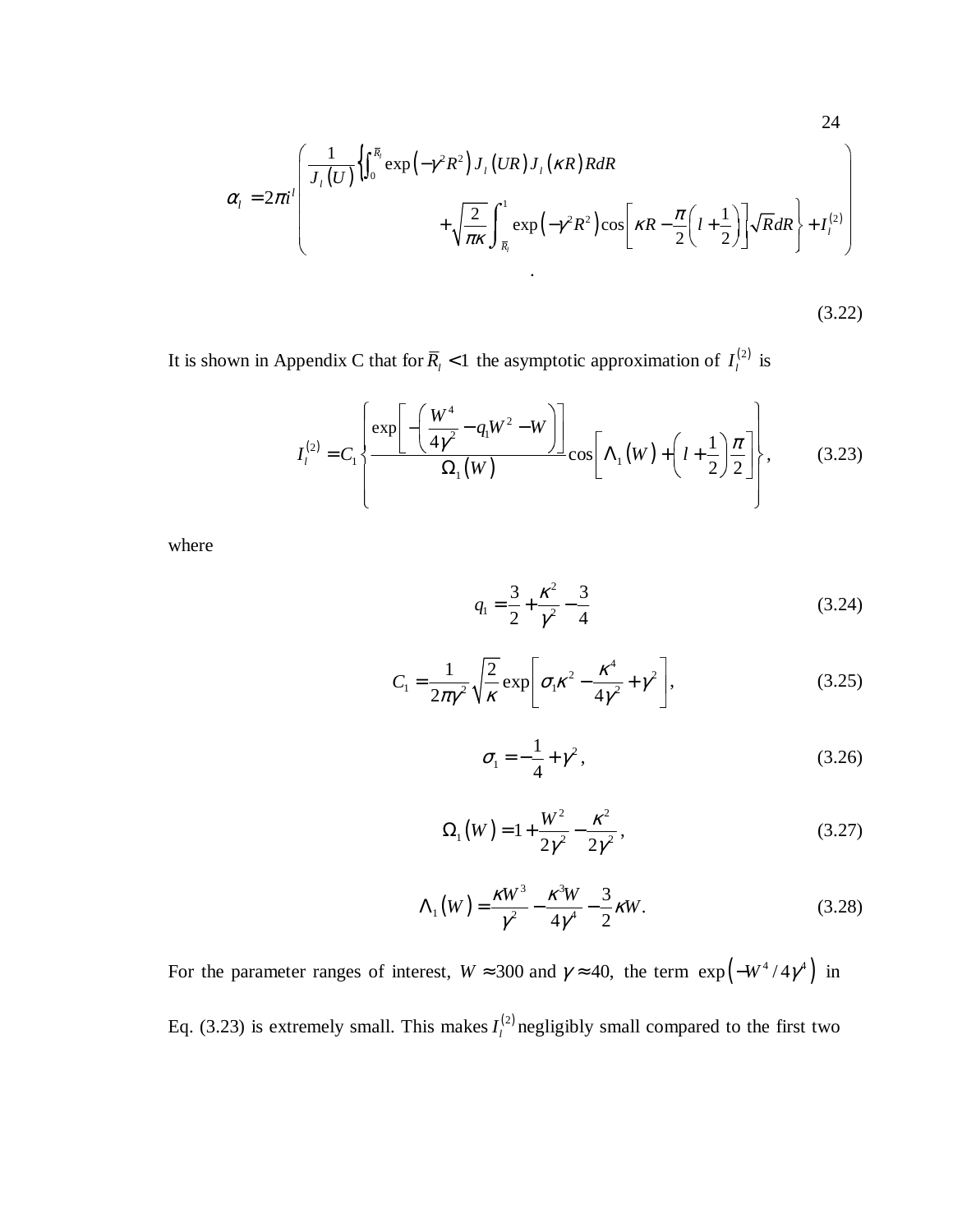terms in Eq. (3.22); therefore, it is omitted from here on. As a result, the following equation provides the final expression for  $\alpha_l$  when  $\overline{R}_l < 1$ ,

$$
\alpha_{l} = 2\pi i^{l} \left\{ \frac{1}{J_{l}(U)} \left[ \frac{\int_{0}^{\overline{R}_{l}} \exp\left(-\gamma^{2} R^{2}\right) J_{l}(UR) J_{l}(\kappa R) R dR + \sqrt{\frac{2}{\pi \kappa}} \int_{\overline{R}_{l}}^{1} \exp\left(-\gamma^{2} R^{2}\right) \cos\left[\kappa R - \frac{\pi}{2} \left(l + \frac{1}{2}\right)\right] \sqrt{R} dR \right] \right\}.
$$
\n(3.29)

# 3.1.2 Evaluation of  $a_l$  when  $\overline{R}_l \geq 1$

For this case,  $I_l^{(1)}$  $I_l^{(1)}$  can be evaluated without splitting the integral because its lower limit of integration occurs at  $R = 1$ . Therefore, we now investigate the evaluation of  $I_l^{(2)}$ . The cladding integral, Eq. (3.18), will be divided into non-asymptotic and asymptotic parts, where asymptotic behavior occurs when  $\kappa \overline{R}_l \ge x_l$ . Inserting the asymptotic expansion for  $J_l(x)$  into Eq. (3.18) leads to the following division of the cladding integral

$$
I_{l}^{(2)} = \frac{1}{K_{l}(W)} \left\{ \int_{1}^{\bar{R}_{l}} \exp\left(-\gamma^{2} R^{2}\right) K_{l}(WR) J_{l}(\kappa R) R dR + \sqrt{\frac{2}{\pi \kappa}} \int_{\bar{R}_{l}}^{\infty} \exp\left(-\gamma^{2} R^{2}\right) K_{l}(WR) \cos\left[\kappa R - \frac{\pi}{2} \left(l + \frac{1}{2}\right)\right] \sqrt{R} dR \right\}.
$$
\n(3.30)

Since  $W \approx 300$ , the use of the asymptotic form  $K_l(WR)$  gives the result

$$
I_l^{(2)} = I_l^{(3)} + I_l^{(4)},\tag{3.31}
$$

where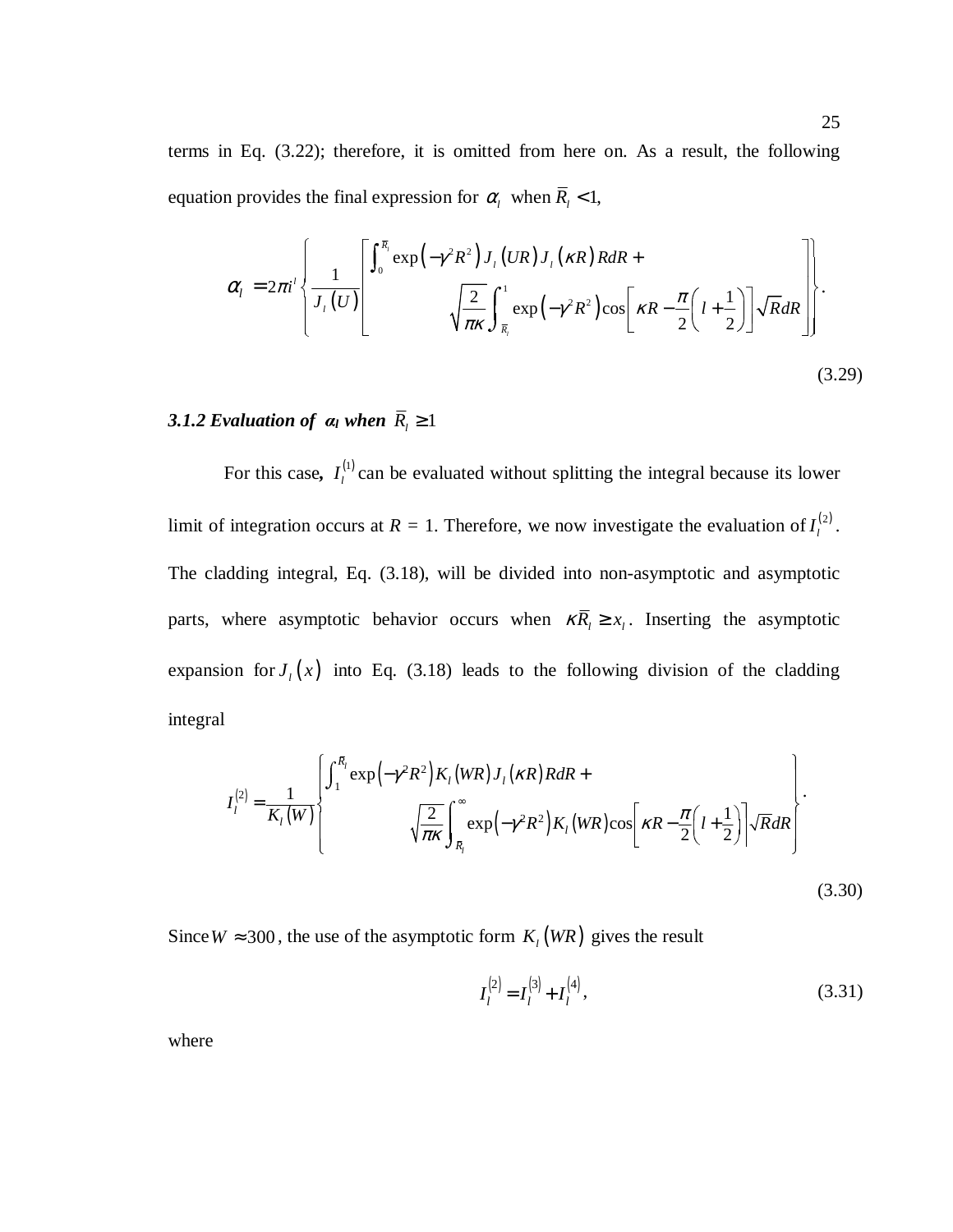26

$$
I_l^{(3)} = \int_1^{\bar{R}_l} g(R) J_l(\kappa R) \sqrt{R} dR , \qquad (3.32)
$$

$$
I_l^{(4)} = \sqrt{\frac{2}{\pi \kappa}} \int_{\overline{R}_l}^{\infty} g\left(R\right) \cos\left[\kappa R - \frac{\pi}{2} \left(l + \frac{1}{2}\right)\right] dR\,,\tag{3.33}
$$

$$
g(R) = \exp\left[-\gamma^2 R^2 - W(R-1)\right].
$$
 (3.34)

(3)  $I_l^{(3)}$  can not be evaluated analytically, so an approximate upper bound expression will be used to estimate its value. It is shown in Appendix D that

$$
\left| I_l^{(3)} \right| \leq \left| \frac{\sqrt{\overline{R}_l}}{\gamma} \left\{ \frac{1}{\left( 1 + \frac{W}{2\gamma^2} \right) \exp\left( \gamma^2 \right)} - \frac{1}{\left( \overline{R}_l + \frac{W}{2\gamma^2} \right) \exp\left( \gamma^2 \overline{R}_l^2 \right) \exp\left( sW \right)} \right\} \right|, \quad (3.35)
$$

gives  $\exp(sW) = \exp[W(\overline{R}_l - 1)]$  and, since  $\overline{R}_l \ge 1$ , s is a real positive number. For parameter ranges of interest,  $W \approx 300$  and  $\gamma \approx 40$ . It, therefore, follows that both terms in brackets in Eq. (3.35) are extremely small. This makes  $\left| I_l^{(3)} \right|$  negligibly small compared to  $I_l^{(1)}$ . Thus,  $I_l^{(3)}$  will not be included in the expression for  $\alpha_l$  for  $\overline{R}_l \geq 1$ .

The next step is to solve for an approximate expression for  $I_l^{(4)}$  in Eq. (3.33). It is shown in Appendix E that

$$
I_{l}^{(4)} = C_{2} \frac{\exp \left[-\left(\frac{W^{4}}{4\gamma^{2}} - q_{2}W^{2} - W - \eta \overline{R}_{l}\right)\right]}{\Omega_{2}(W)} \cos \left[\Lambda_{2}(W) + \left(l + \frac{1}{2}\right)\frac{\pi}{2}\right],
$$
(3.36)

where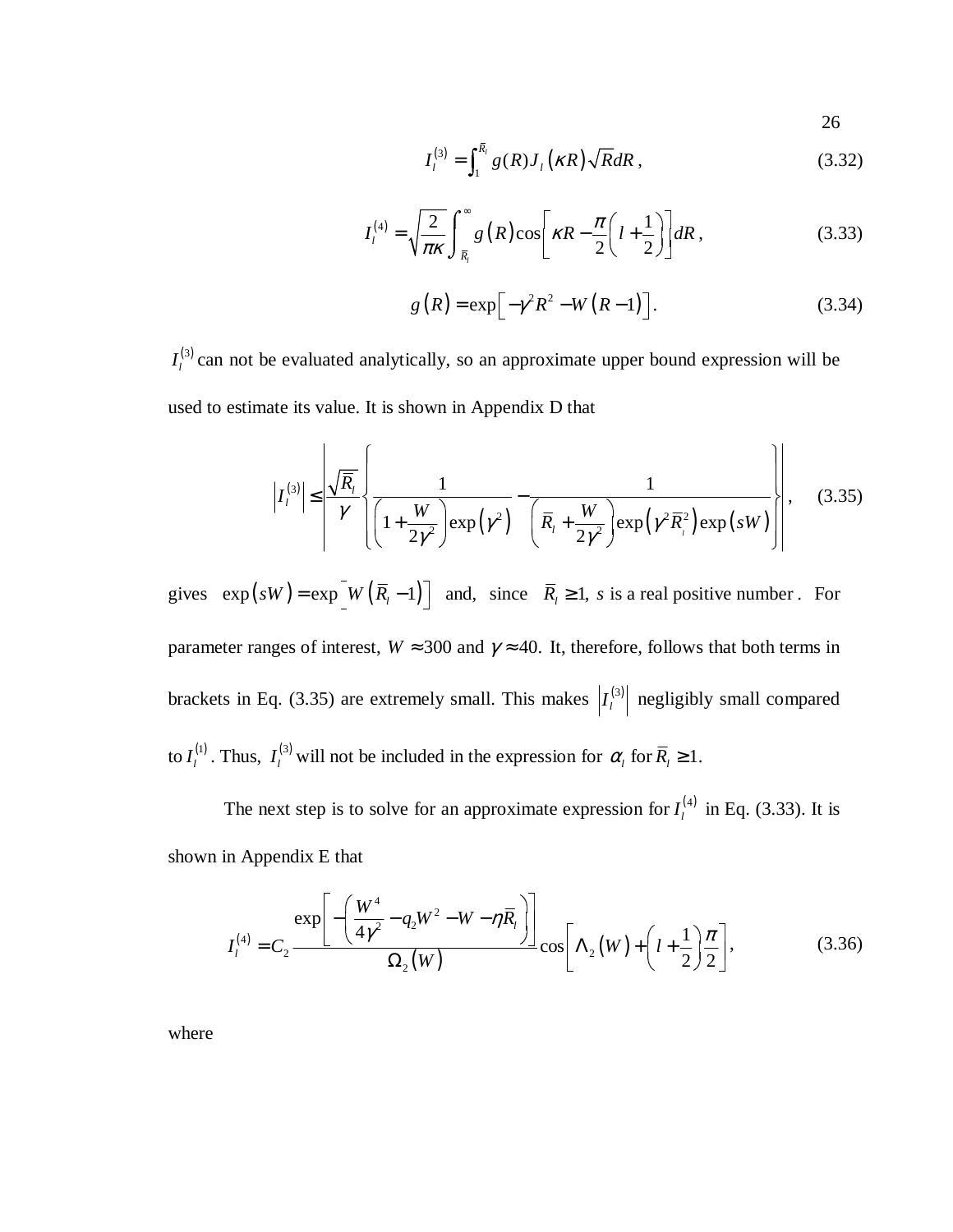27

$$
q_2 = \frac{1}{4} + \frac{3\kappa^2}{2\gamma^2} - \overline{R}_l, \tag{3.37}
$$

$$
\eta = \gamma^2 \overline{R}_l - \kappa^2 \,, \tag{3.38}
$$

$$
C_2 = \frac{1}{2\gamma^2} \sqrt{\frac{2}{\pi\kappa}},\qquad(3.39)
$$

$$
\Omega_2(W) = \overline{R}_1 + \frac{W^2}{2\gamma^2},\tag{3.40}
$$

$$
\Lambda_2(W) = \frac{\kappa W^3}{\gamma^2} - \frac{\kappa^2 W}{4\gamma^2} - \left(\frac{1}{2} + \overline{R}_l\right) \kappa W. \tag{3.41}
$$

For the parameter ranges of interest,  $W \approx 300$  and  $\gamma \approx 40$ , and the term  $\exp(-W^4/4\gamma^2)$ is extremely small. This makes the  $I_l^{(4)}$  negligibly small compared to  $I_l^{(1)}$ . Therefore,  $I_l^{(4)}$  will not be included in the evaluation of  $\alpha_l$  for  $\overline{R}_l > 1$ . As a result the following equation provides the final expression for  $\alpha_l$  when  $\overline{R}_l > 1$ ,

$$
\alpha_{l} = 2\pi i^{l} \int_{0}^{1} \frac{\exp\left(-\gamma^{2} R^{2}\right) J_{l}\left(UR\right) J_{l}\left(\kappa R\right)}{J_{l}\left(U\right)} R dR. \tag{3.42}
$$

# 3.1.3 Final Expression for  $P_l$  /  $P_i$

The general expression for  $\alpha$ <sub>*l*</sub> can be written as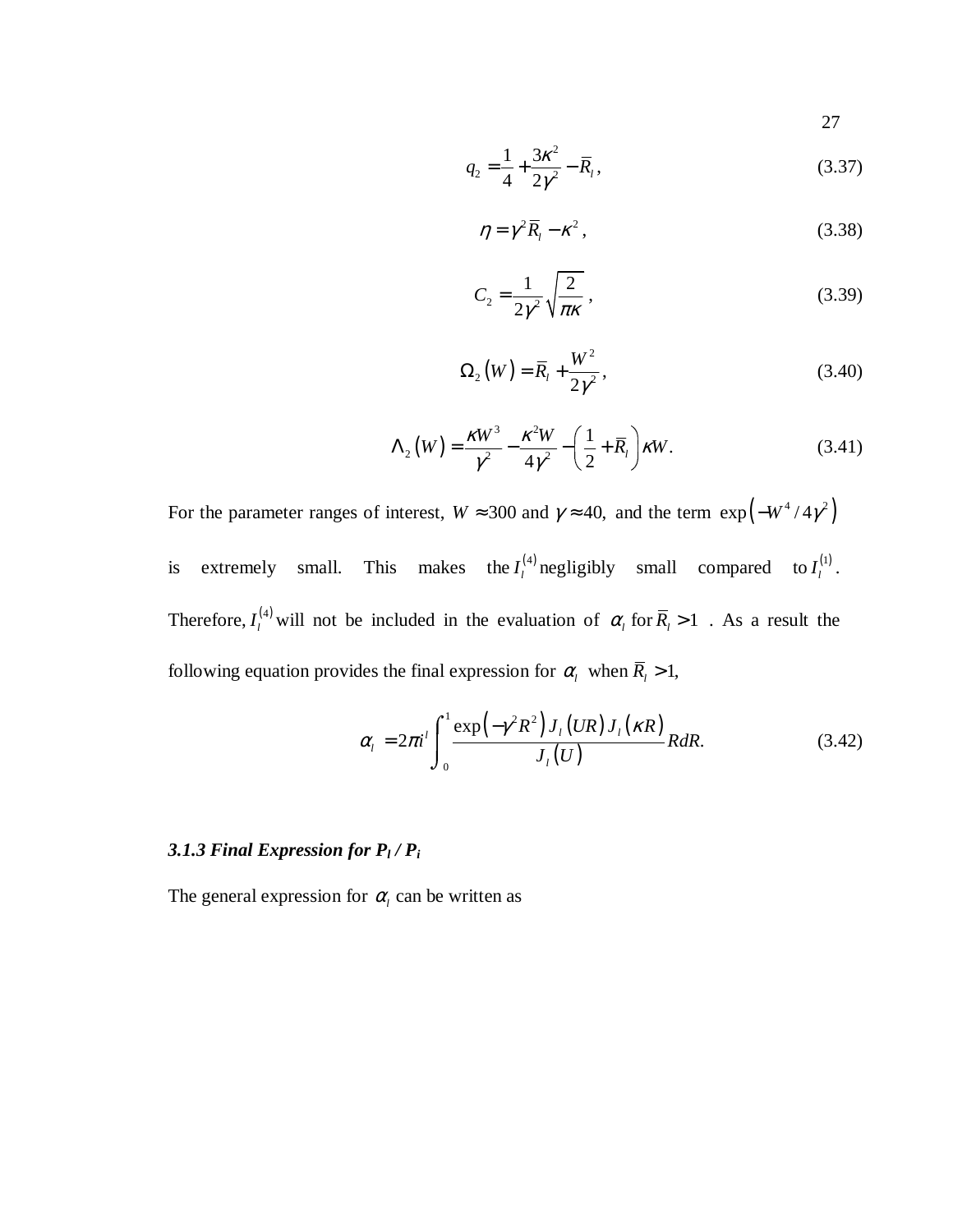$$
\alpha_{l} = \frac{2\pi i^{l}}{J_{l}(U)} \begin{cases} \int_{0}^{\overline{R}_{l}} \exp\left(-\gamma^{2}R^{2}\right)J_{l}(\kappa R)R dR + \sqrt{\frac{2}{\pi\kappa}} \int_{0}^{\overline{R}_{l}} J_{l}(UR) \cos\left[\kappa R - \left(l + \frac{1}{2}\right)\frac{\pi}{2}\right] \sqrt{R}dR, & \overline{R}_{l} < 1\\ \int_{0}^{1} \exp\left(-\gamma^{2}R^{2}\right)J_{l}(UR)J_{l}(\kappa R)R dR, & \overline{R}_{l} \ge 1 \end{cases}
$$

(3.43)

To obtain a complete expression for  $P_l$ , the power in each mode, we need to include  $N_l$ from Eq. (3.4). It is well-known [4] that

$$
N_{l} = \frac{V^{2}}{2U^{2}} \frac{K_{l-1}(W)K_{l+1}(W)}{K_{l}^{2}(W)}.
$$
 (3.44)

Since *W* is large in our work, we use the asymptotic expression for each  $K_l(W)$  term in Eq. (3.44). It then follows that

$$
N_l = \frac{V^2}{2U^2} \,. \tag{3.45}
$$

Inserting Eqs. (3.43) and (3.45) into Eq. (3.2) gives the expression for the power in each mode as

$$
P_{l} = 2\pi n_{l} a^{2} \left(\frac{U}{V}\right)^{2} \frac{1}{J_{l}(U)} \begin{bmatrix} \int_{0}^{\overline{R}_{l}} \exp\left(-\gamma^{2} R^{2}\right) J_{l} \left(\kappa R\right) R dR + \\ \sqrt{\frac{2}{\pi \kappa}} \int_{0}^{\overline{R}_{l}} J_{l} \left(U R\right) \cos\left[\kappa R - \left(l + \frac{1}{2}\right) \frac{\pi}{2}\right] \sqrt{R} dR, & \overline{R}_{l} < 1 \\ \int_{0}^{1} \exp\left(-\gamma^{2} \overline{R}^{2}\right) J_{l} \left(U R\right) J_{l} \left(\kappa R\right) R dR, & \overline{R}_{l} \ge 1 \end{bmatrix}.
$$

 $(3.46)$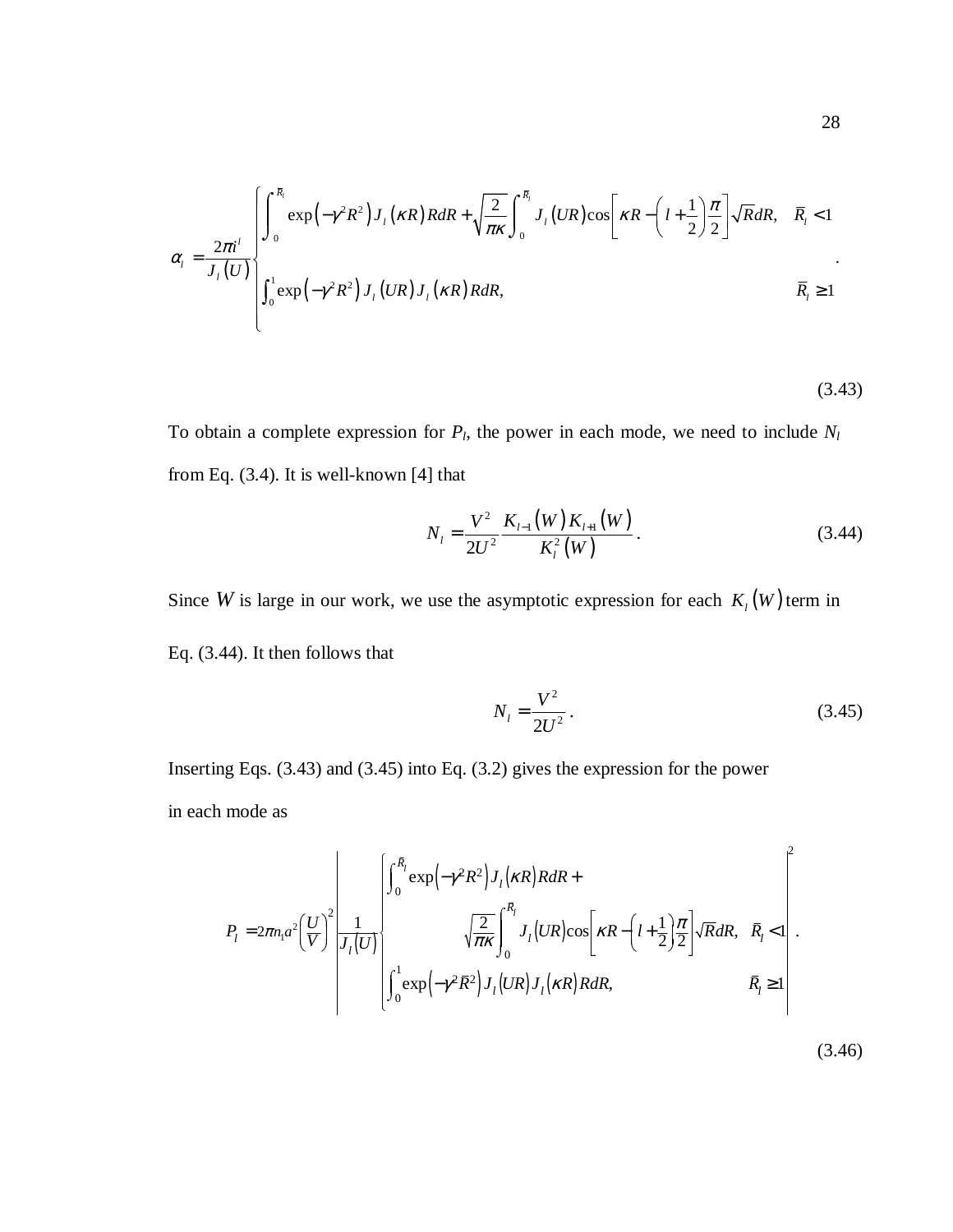In order to evaluate the power ratio in each mode, Eq. (3.46) is divided by Eq. (3.1) and we find that the fractional power per mode is

$$
\frac{P_{l}}{P_{i}} = 4n_{l} \left(\frac{aU}{\rho_{s}V}\right)^{2} \left|\frac{1}{J_{l}(U)}\right|_{0} + \sqrt{\frac{2}{\pi\kappa}} \int_{\bar{R}_{l}}^{1} J_{l}(UR) \cos\left[\kappa R - \left(l + \frac{1}{2}\right) \frac{\pi}{2}\right] \sqrt{R} dR, \quad \bar{R}_{l} < 1
$$
\n
$$
\left|\int_{0}^{1} \exp\left(-\gamma^{2} R^{2}\right) J_{l}(UR) J_{l}(\kappa R) R dR, \qquad \bar{R}_{l} \ge 1\right|.
$$

$$
(3.47)
$$

### **3.2 Theoretical Analysis and Results**

In order to evaluate the fractional power per mode with Eq. (3.47), we note that both  $P_l$  and  $R_l$  depend on *l*. Therefore, changes in the values of  $R_l$  and the expression for *P<sub>l</sub>* are necessary for specific orders. As indicated earlier,  $\overline{R}_l = x_l / \kappa$ , where  $\kappa$  is linearly dependant on  $\theta_i$ , so hereafter it will be denoted as  $\kappa(\theta_i)$ . For each order,  $\overline{R}_i$  is determined by dividing  $x_l$  by the smallest  $\kappa(\theta_i)$  that causes  $\overline{R}_l < 1$ . These values for  $\overline{R}_l$  are found in Table 3.2. For *Pl*, Eq. (3.47) is a piecewise function in MathCAD (see Appendix A) that evaluates the power ratio for  $\overline{R}_l$  < 1 and  $\overline{R}_l$  > 1 for the  $\overline{R}_l$  values in Table 3.2. These steps ensure that correct power calculations are being performed for each order, and hence for each mode.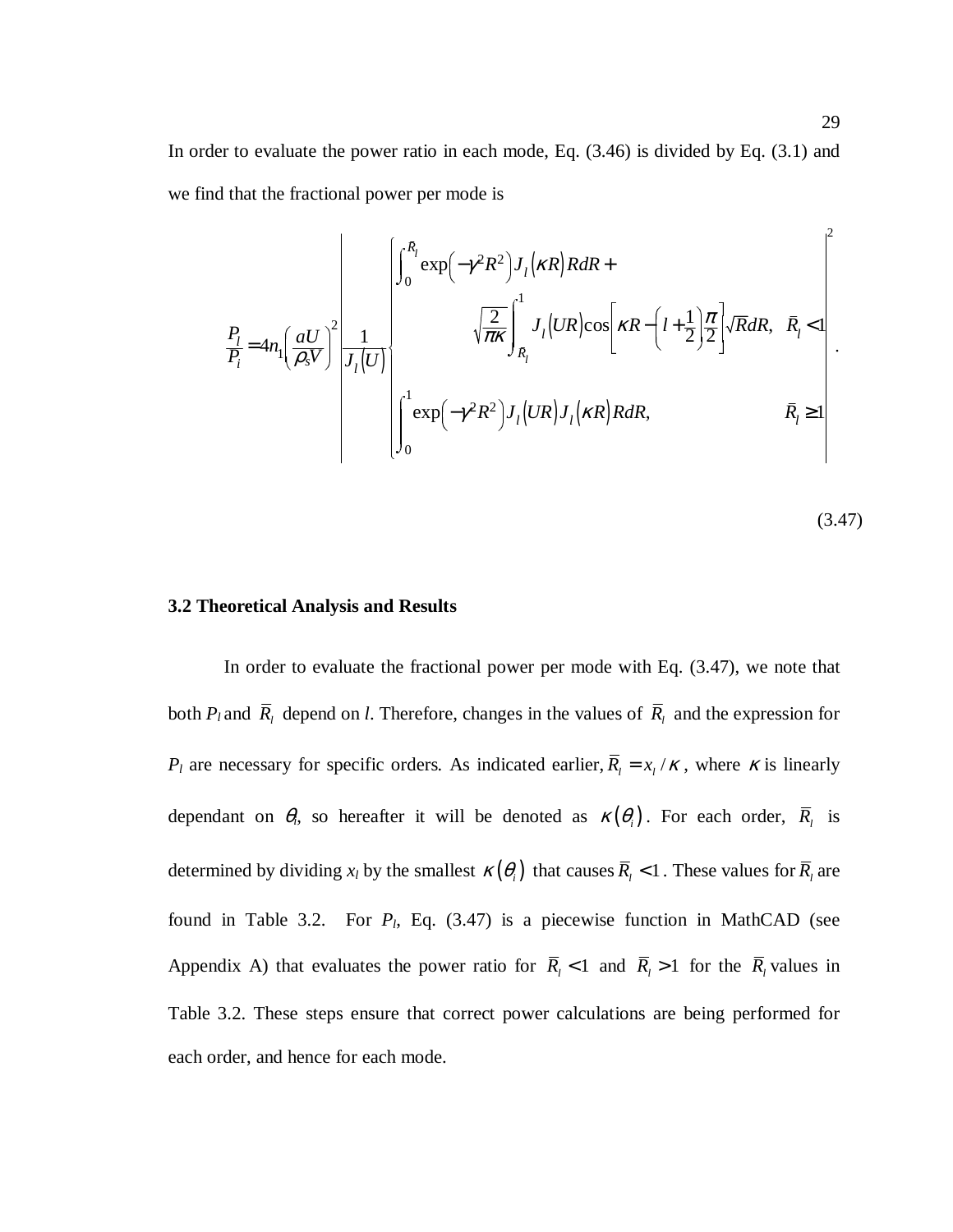|         | $\chi_l$ | R,                 |
|---------|----------|--------------------|
| $0 - 1$ | 10       | $10/17.33 = 0.577$ |
| $2 - 3$ | 20       | $20/25.99 = 0.769$ |
| $4 - 8$ | 60       | $60/60.65 = 0.989$ |

Table 3.2 Asymptotic argument,  $x_l$ , and  $\overline{R}_l$  for modes of various orders.

To calculate numerical values for the fractional power per mode in each *LPlm* mode, Eq. (3.47) is evaluated in the MathCAD worksheets used in Chapter II to illustrate the field and intensity distributions. Using Eq.  $(2.20)$  with  $V = 298.6$  gives 44,580 as an approximation for the total number of modes in the experimental fiber. Calculation of the fractional guided power per mode was performed for modes with index values  $l = 0.1$ ..8 and *m* = 1,2..19, which are the initial 171 modes of the approximation. For this thesis, the fractional power calculations are limited to those 171 modes for the following reasons:

- The standard tables have Bessel function zeros for  $l = 0.8$  and  $m = 1.20$  only.
- **MathCAD** has limited programming and matrix capabilities that prevent the use of large amounts of numerical values calculated and stored simultaneously.

The modes and *U* values for which the fractional power was calculated are listed in Appendix F.

The fractional power per  $LP_{lm}$  mode is calculated using Eq. (3.47) in which the *m* index is suppressed. Hereafter, it will not be suppressed and the fractional power per mode,  $P_l / P_i$ , will be denoted as,  $P_{lm}$ . We also differentiate  $P_{lm}$  from the fractional power per order,  $P_l$ , and the total fractional power in the fiber,  $P$ , which are defined by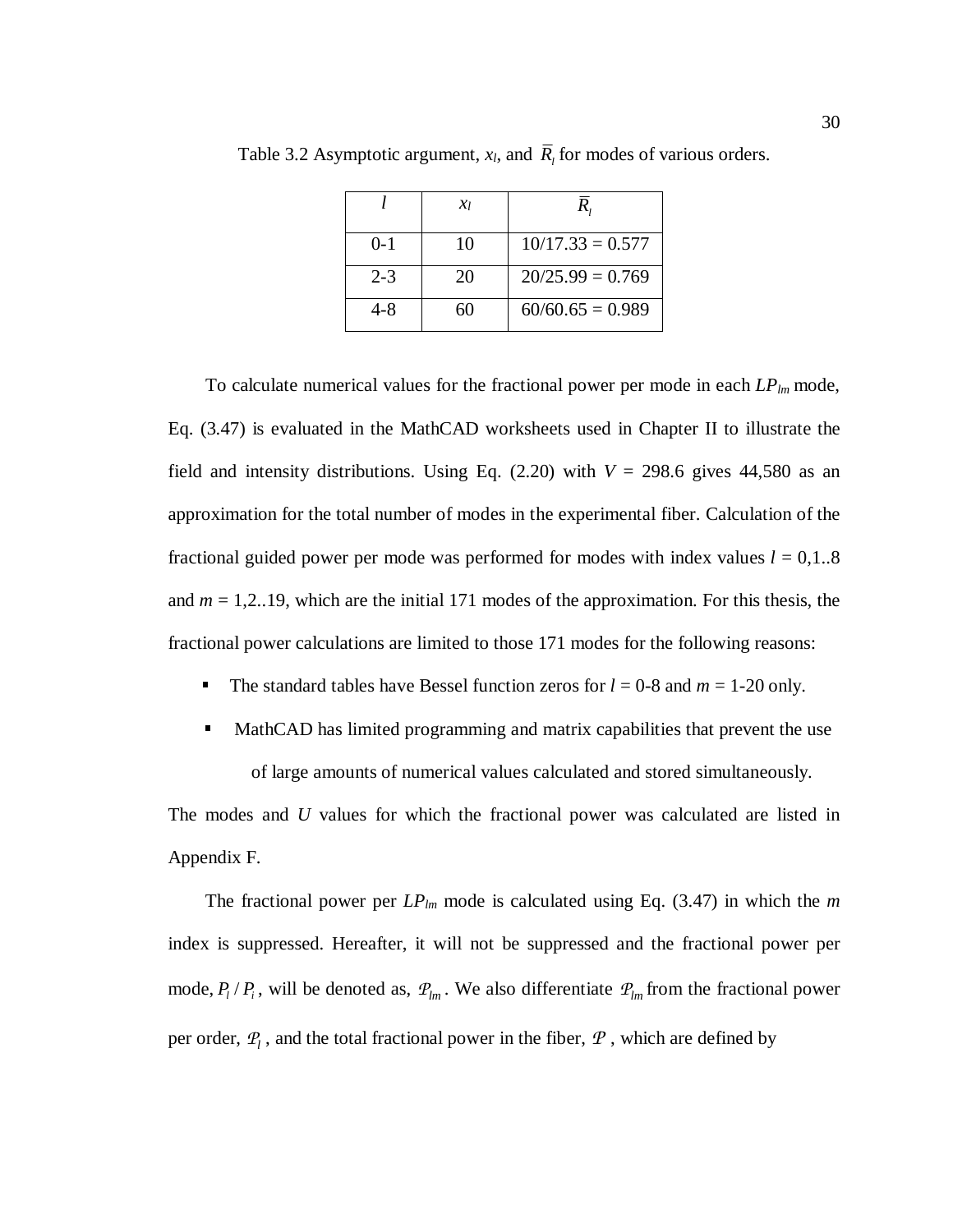31

$$
\mathcal{P}_l = \sum_{m=1}^{19} \mathcal{P}_{lm}, \quad \text{for } l = 0..8,
$$
\n(3.48)

$$
\mathcal{P} = \sum_{l=0}^{8} \mathcal{P}_l \,. \tag{3.49}
$$

 The calculations of the power per mode and power per order provide detailed information about the distribution of power in the 171 modes of the fiber that were investigated in this thesis. The results are graphically illustrated in Figs. 3.2-3.10.

### *3.2.1 Fractional Power in the l = 0 modes*

The fractional power in the  $l = 0$ ,  $m = 1$  ( $LP_{01}$ ) mode is plotted as a function of the angle of incidence,  $\theta$ <sub>i</sub>, in Fig. 3.2. This plot tells us that the power peaks at normal incidence  $(\theta_i = 0)$  and that at normal incidence one-half the incident power is in the *LP*<sub>01</sub> mode. Figs. 3.3 and 3.4 show plots of the fractional power in the  $l = 0$  modes with larger *m* values,  $m = 2, 3, 5...19$ . The fractional power in each mode increases until  $LP_{07}$  and then monotonically decreases as a function of *m*. These curves also peak at normal incidence until *LP*013. For *LP*013 and higher, each curve has a trough at normal incidence and peaks at two angles symmetrically positioned with respect to  $\theta_i = 0$ . The fractional power in each mode with a trough also monotonically decreases as a function of *m*. Note the difference in scale between Fig. 3.2 and Figs. 3.3 and 3.4; the higher *m* modes transmit an order of magnitude less power as compared to the *LP*01 mode.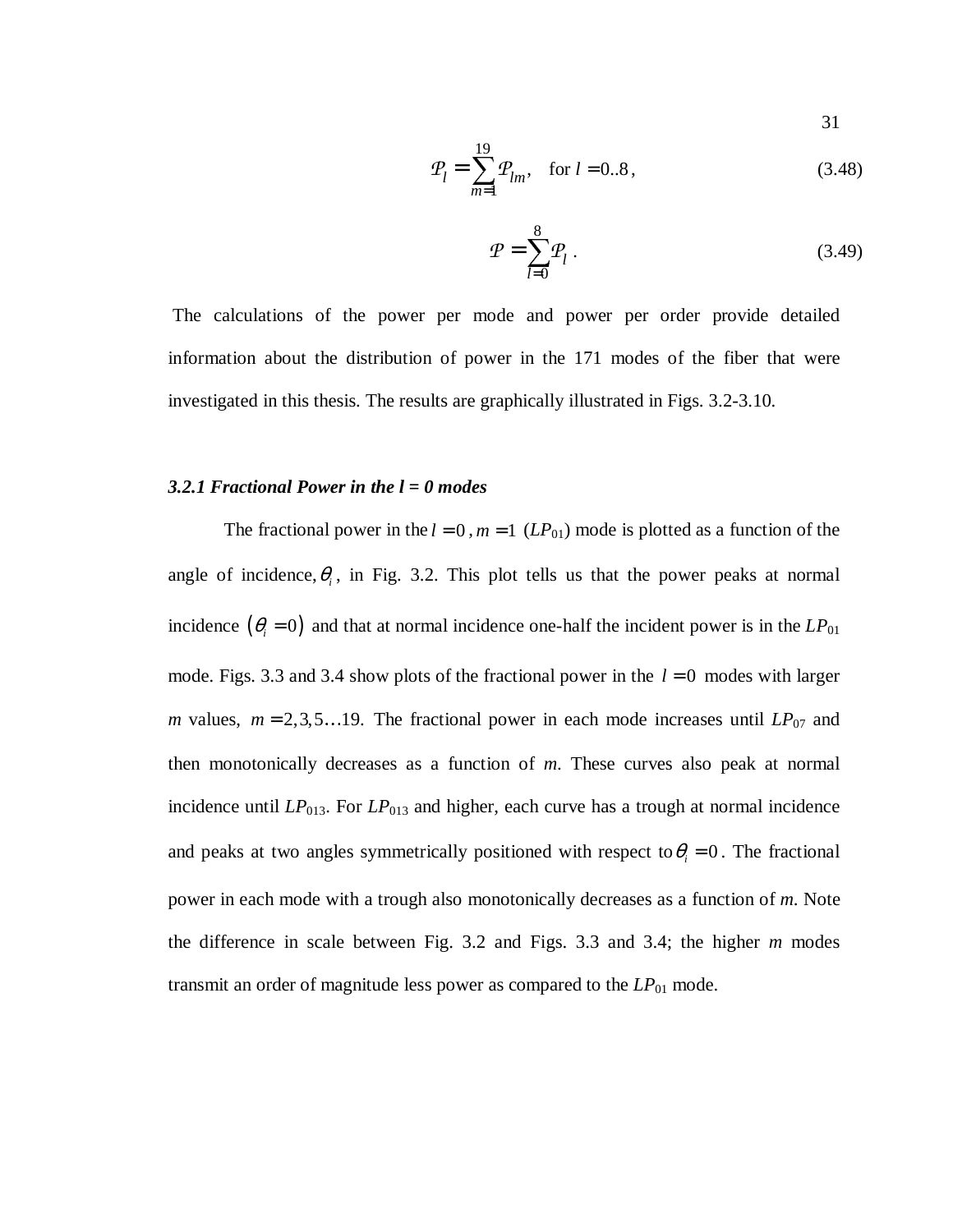

Figure 3.2 Fractional power for  $LP_{01}$  as a function of the angle of incidence.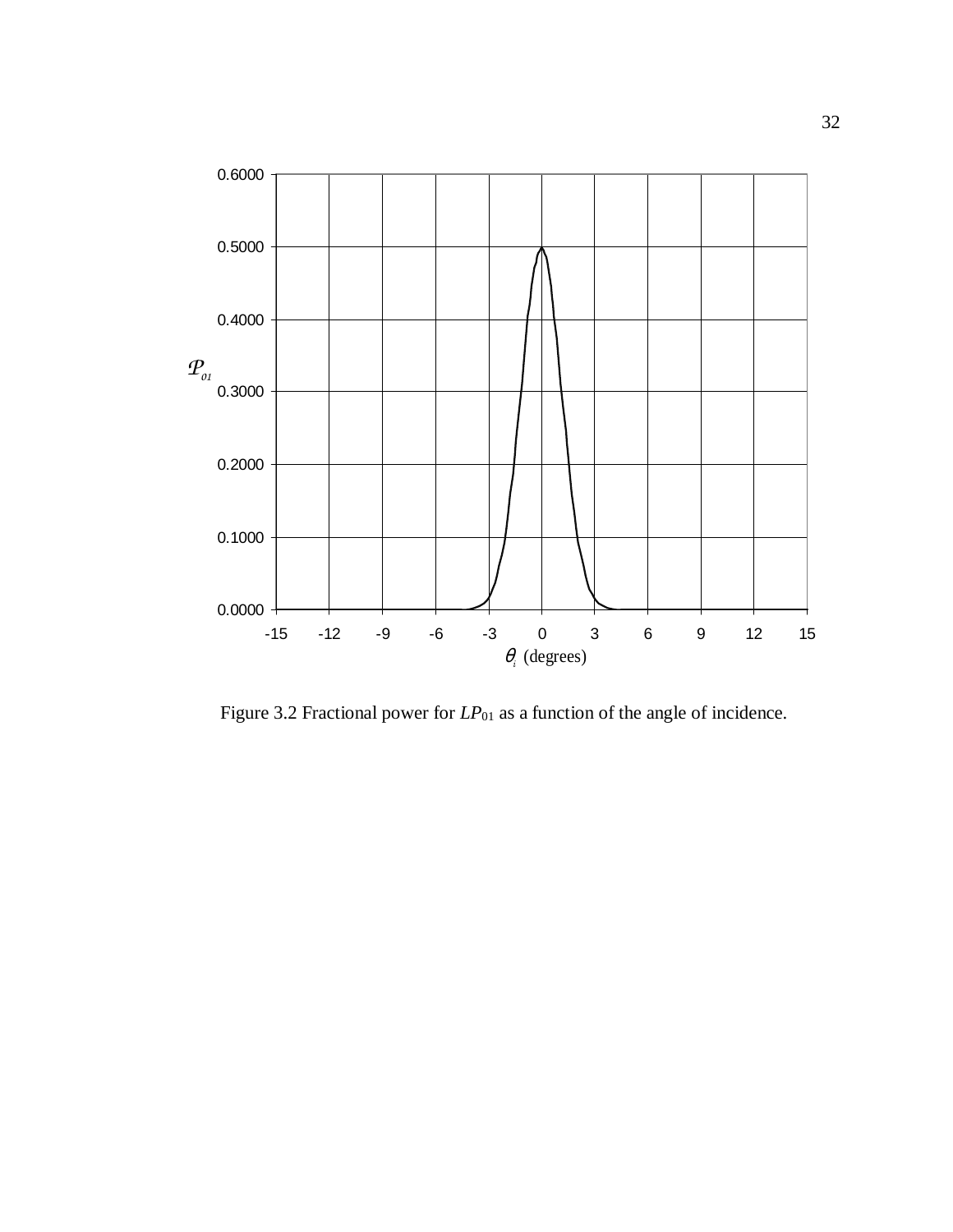

Figure 3.3 Fractional power for  $l = 0$ ,  $m = 2, 3, 5, 7, 9, 11$  modes as a function of the angle of incidence.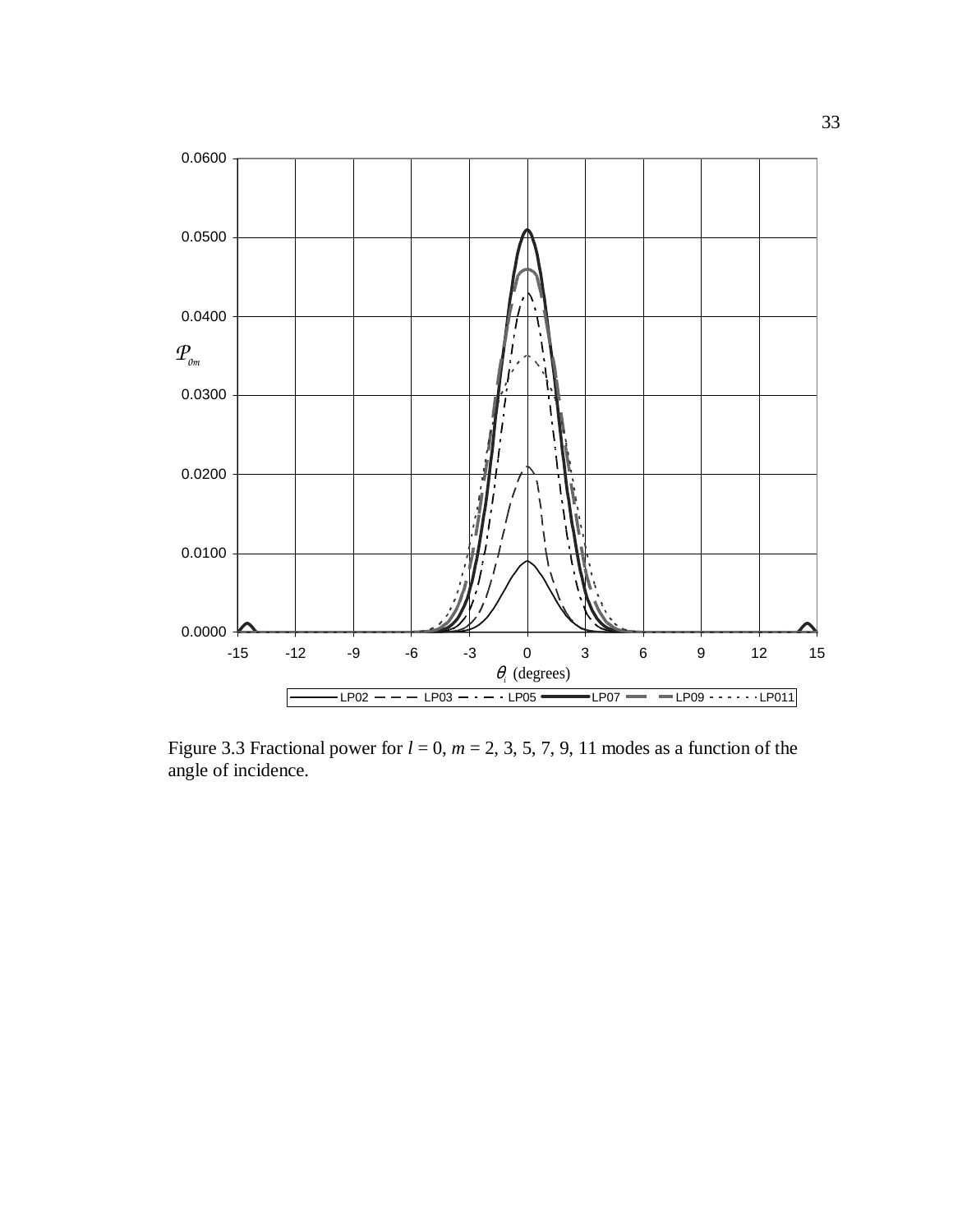

Figure 3.4 Fractional power for  $l = 0$ ,  $m = 11, 13, 15, 17, 19$  modes as a function of the angle of incidence.

## *3.2.2 Fractional Power in Higher Order Modes* (*l* > 0)

The fractional power per mode for various  $l = 1, 2, 5$  and 8 modes is plotted as a function of the angle of incidence,  $\theta$ <sub>i</sub>, in Figs. 3.5-3.9. These curves show us that for normal incidence each higher order mode exhibits a trough with minimum power values of zero, suggesting no fractional power in each mode when  $\theta_i = 0$ . Fig. 3.5 plots the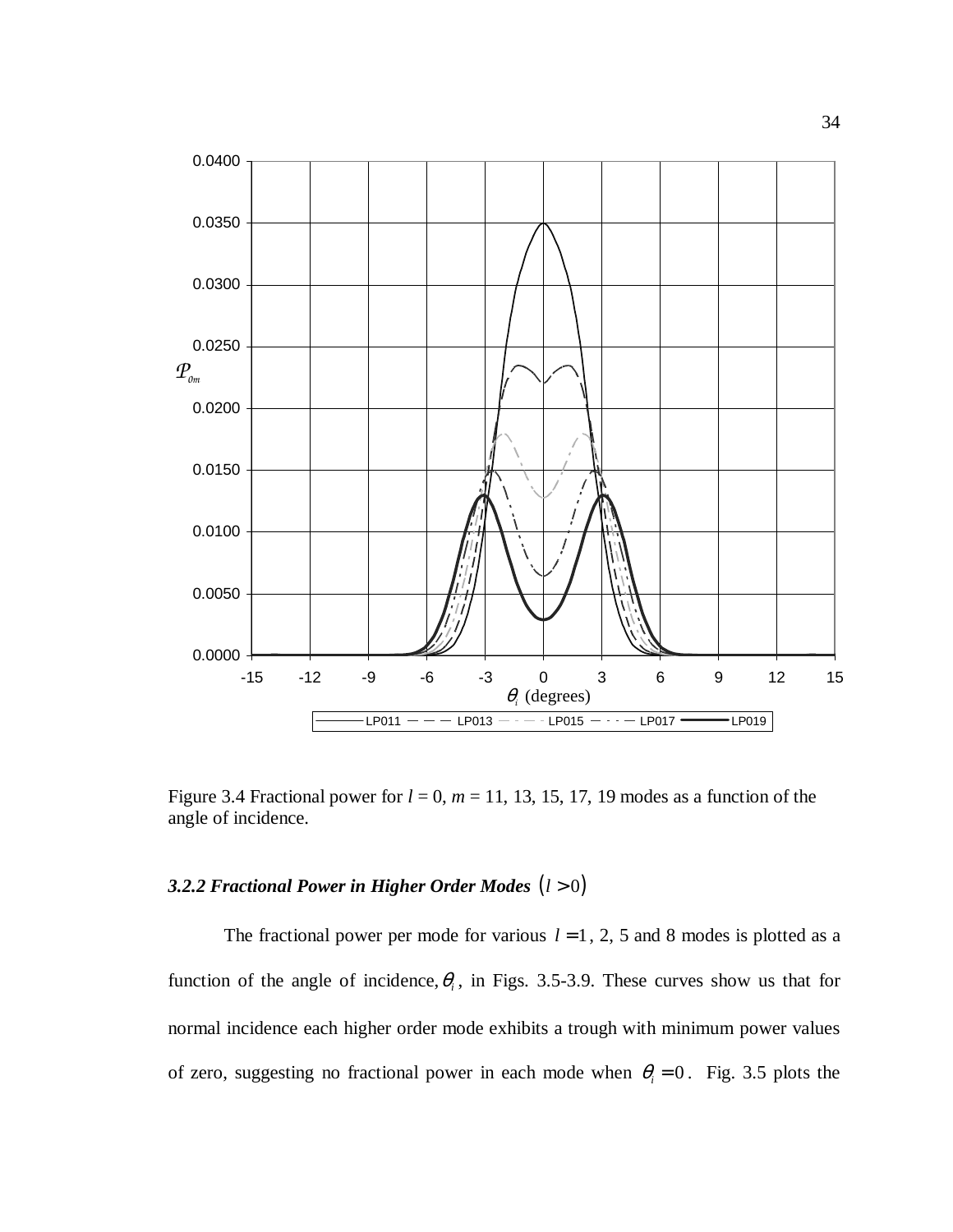fractional power in the  $LP_{12}$  and  $LP_{23}$  modes. These are the lowest order modes for  $l = 1$ and  $l = 2$  that have significant amounts of power; the power in the  $LP_{11}$ ,  $LP_{21}$  and  $LP_{22}$ modes is very small.



Figure 3.5 Fractional power for  $LP_{12}$  and  $LP_{23}$  as a function of the angle of incidence.

The fractional power in the  $l = 1$ ,  $m = 3, 5, 7, 9, 13, 15$ , and 19 modes is plotted as a function of the angle of incidence in Fig. 3.6. Each curve has a trough at zero at normal incidence and peaks at two angles symmetrically positioned with respect to  $\theta_i = 0$ . The angle at which each curve peaks increases slightly as a function of *m*, which indicates that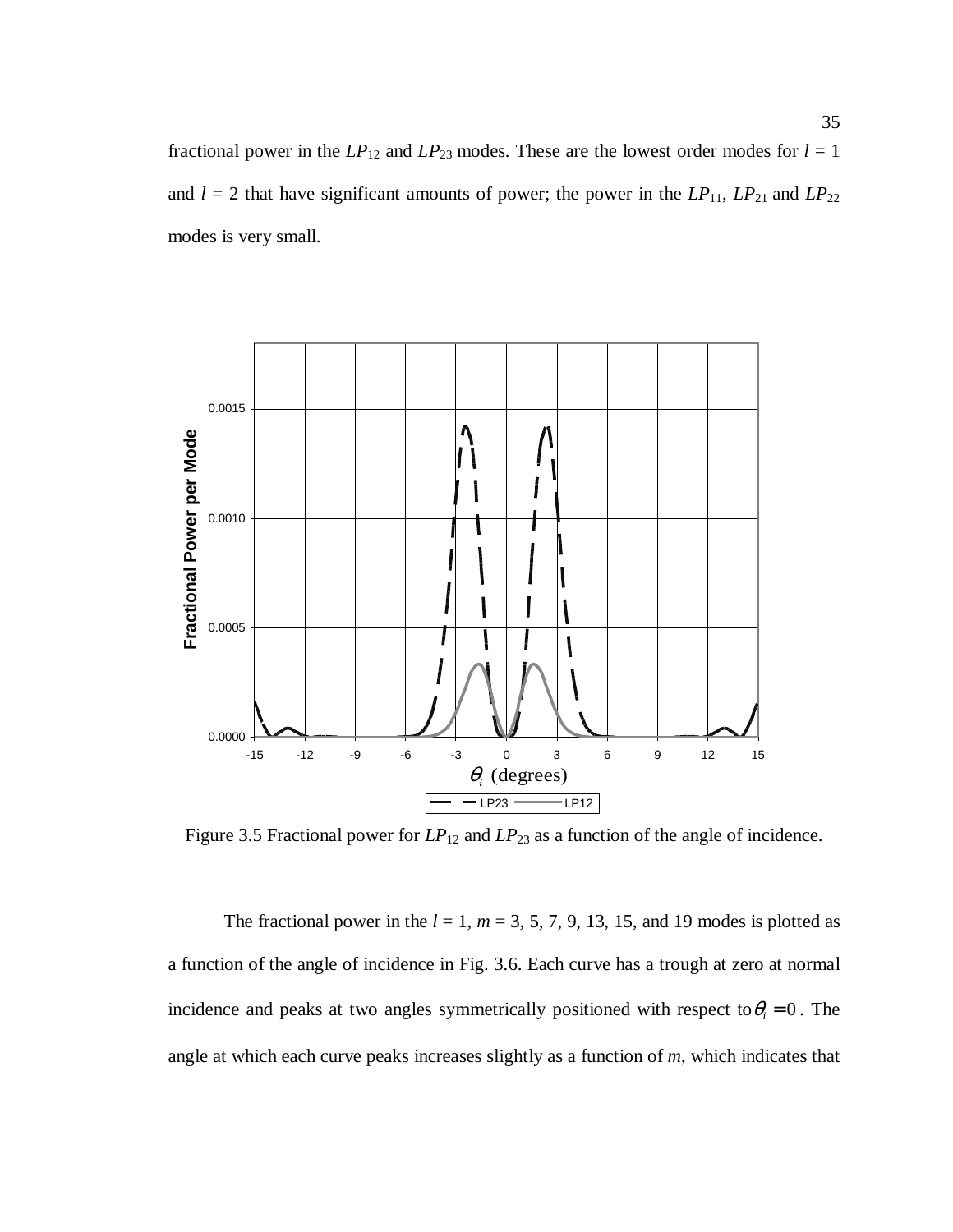the maximum power in each mode increases and occurs at different angles for the modes we considered. Notice that the maximum value for the  $l = 1$ ,  $m = 3$  peak is approximately five times higher than the peak for the other modes, which indicates that the *LP*13 mode transmits five times more power than the other  $l = 1$  modes in the graph.



Figure 3.6 Fractional power for  $l = 1$ ,  $m = 3, 5, 7, 9, 13, 15, 19$  modes as a function of the angle of incidence.

In Fig. 3.7, the fractional power in the *l* = 2, *m* = 3, 4, 14, 15, 16, 17, 18, and 19 modes is plotted as a function of the angle of incidence. Similar to the  $l = 1$  curves, each curve has a trough at zero at normal incidence and peaks at two angles symmetrically positioned with respect to  $\theta_i = 0$ . The increasing heights of the peaks tell us that the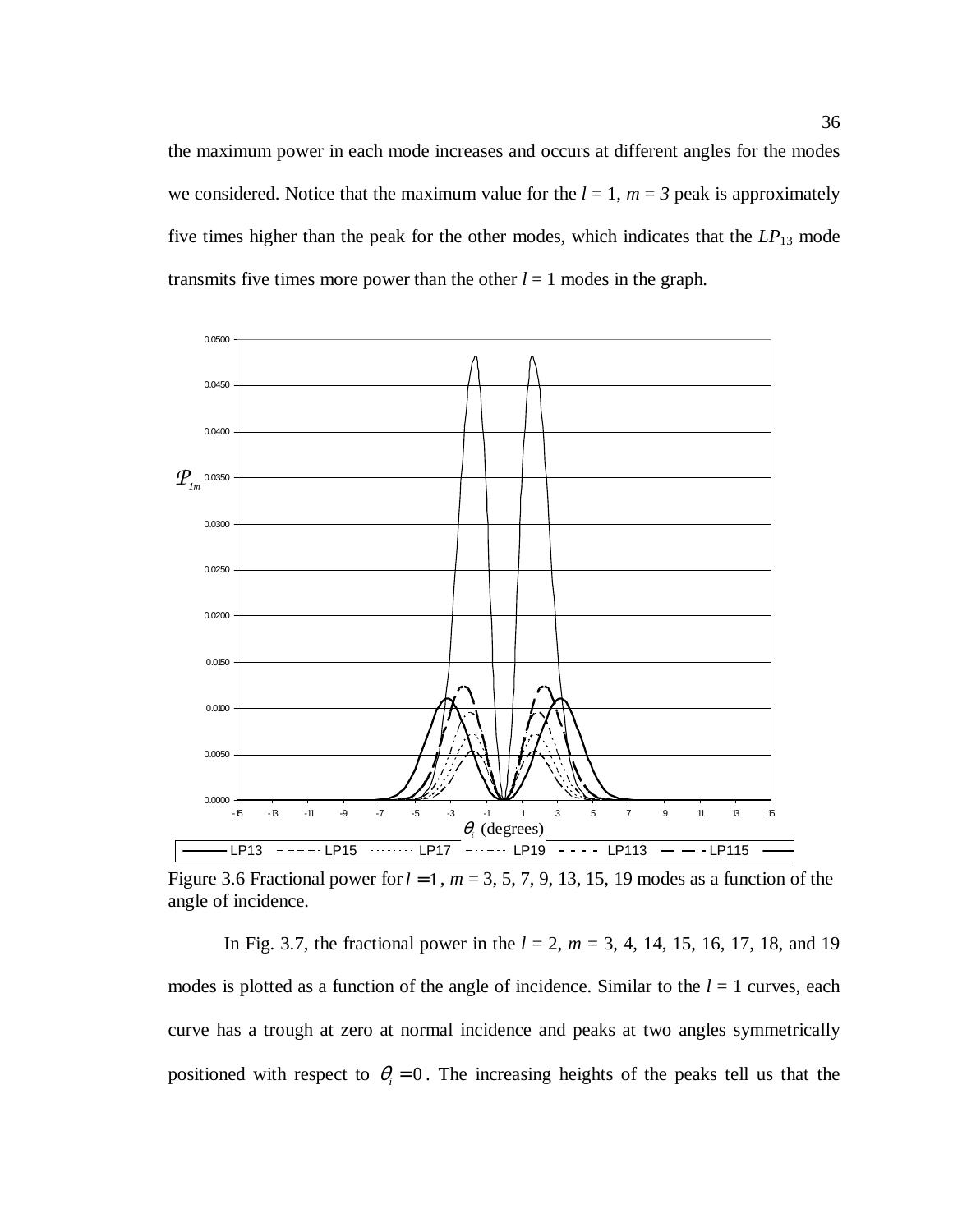maximum fractional power in each mode increases as a function of *m*. Also the peaks of the curves of higher *m* values, beginning with *LP*214, are at least two times larger than the peaks of the curves of lower *m* values. This differs from the *l* = 1 curves in Fig. 3.6 where *LP*13 peaks approximately five times higher than the peaks for the curves of higher *m*  values. This tells us that the maximum power for a given order  $l > 1$  is not concentrated in the modes of lower *m* values as seen in  $l = 0$  and  $l = 1$ . As previously stated, the power in *LP*21 and *LP*22 modes is very small. Also the power in the *LP*25 - *LP*213 modes is very small and thus these modes are not included in this graph.



Figure 3.7 Fractional power for*l* = 2 , *m* = 3, 4, 14, 15, 16, 17, 18, 19 modes versus the angle of incidence.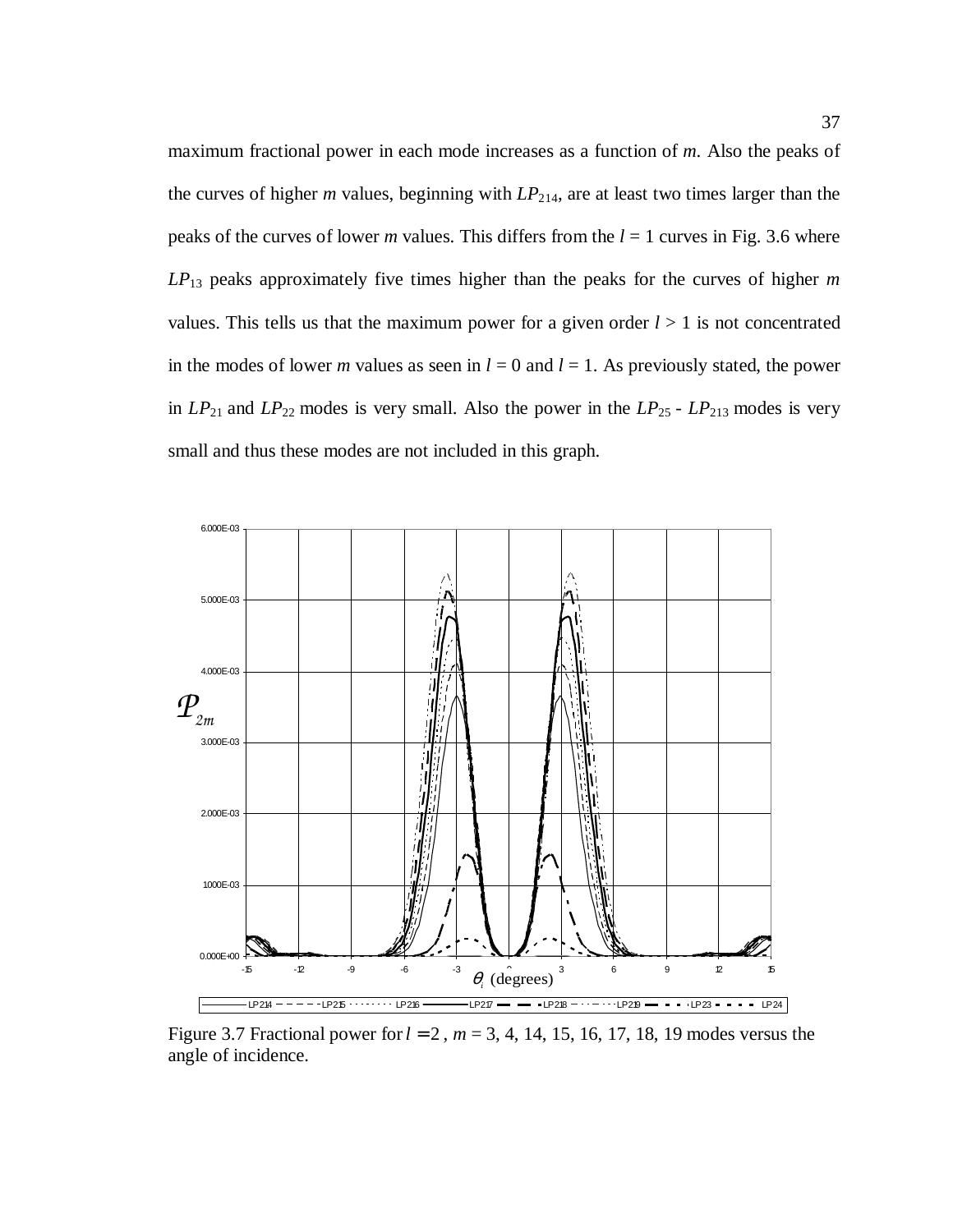In Fig. 3.8, the fractional power in the  $l = 5$ ,  $m = 13$ , 15, 17, and 19 modes is plotted as a function of the angle of incidence. Similar to the previous  $l > 0$  modes, each curve has a trough at normal incidence. However, the curves differ in that each curve peaks and troughs at several additional angles that are symmetrically positioned with respect to  $\theta_i = 0$ . The increasing heights of the peaks for each curve tell us that the maximum fractional power in each mode increases as a function of *m*. The power in the  $LP_{51} - LP_{512}$  modes is very small and thus these modes are not included in this graph.



Figure 3.8 Fractional power for  $l = 5$ ,  $m = 13, 15, 17, 19$  modes as a function of the angle of incidence.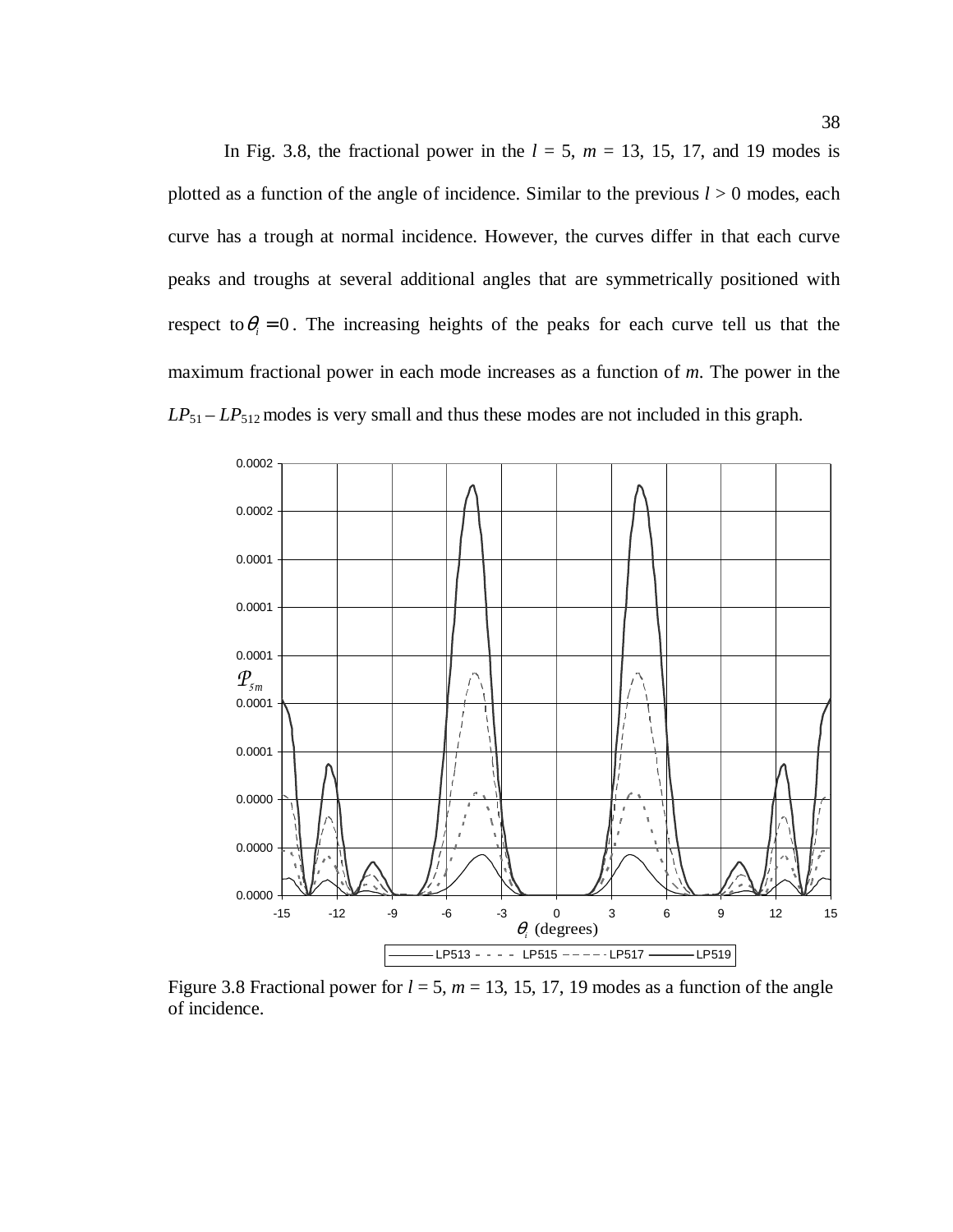In Fig. 3.9, the fractional power in the  $l = 8$ ,  $m = 11$ , 13, 15, 17, and 19 modes is plotted as a function of the angle of incidence. The power in the  $LP_{81} - LP_{812}$  modes is very small and thus these modes are not included in this graph. Similar to the previous *l* > 0 modes, each curve has a trough at zero at normal incidence. The curves are also similar to  $l = 5$  with multiple troughs and peaks at angles symmetrically positioned with respect to  $\theta_i = 0$ . The curves differ, however, from  $l = 5$  with sharper troughs in between each peak.



Figure 3.9 Fractional power for  $l = 8$ ,  $m = 11$ , 13, 15, 17 and 19 modes as a function of the angle of incidence.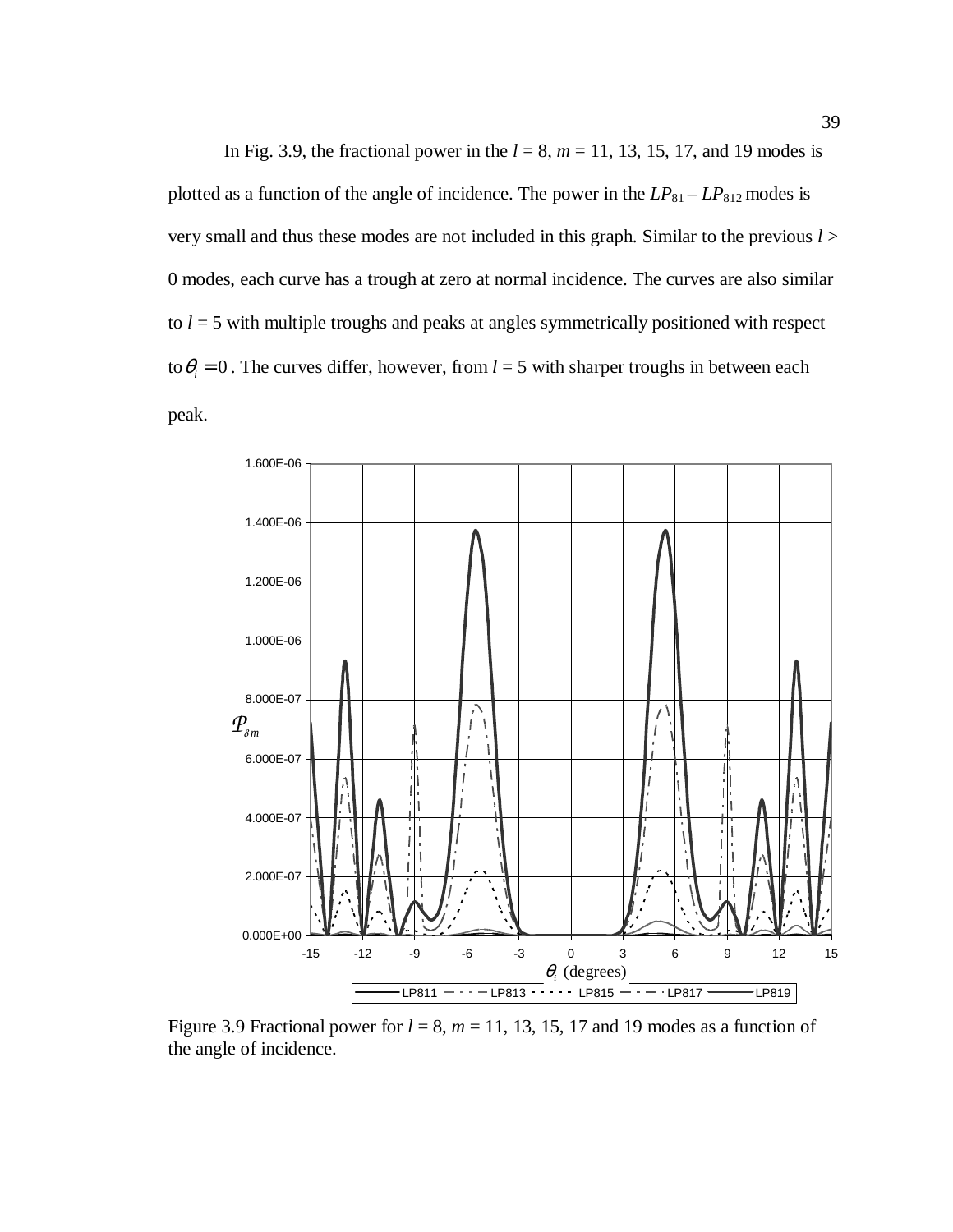### *3.2.3 Fractional Power per Order and Total Fractional Power*

The theoretical data in Table 3.3 illustrates the fractional power per order,  $P_l$ , calculated with Eq. (3.48) for  $\theta_i = 0^\circ, 5^\circ, 10^\circ$  and 15°. These tables agree with the graphs in Figs. 3.2-3.9 that illustrate the following relationships between lower and higher order modes and the angle of incidence. As  $\theta$ <sub>i</sub> increases, the power per mode in the lowest order  $(l = 0)$  modes decreases from an initial maximum at normal incidence while the power per mode in the higher order modes (*l* >1) is zero at normal incidence and, in general, nonzero for  $\theta_i > 0^\circ$ .

Table 3.3 Fractional power per order,  $P_l$ , for the modes  $l = 0$ -8 for increasing values of <sup>θ</sup>*i*.

|                | $\theta = 0^{\circ}$ | $\theta = 5^{\circ}$ | $\theta = 10^{\circ}$ | $\theta = 15^\circ$ |
|----------------|----------------------|----------------------|-----------------------|---------------------|
| 0              | 9.798E-01            | 1.640E-02            |                       | 3.000E-04           |
| 1              | 0                    | 2.000E-03            |                       | 3.000E-04           |
| $\overline{2}$ | O                    | 8.000E-03            | 7.473E-06             | 1.739E-03           |
| 3              | O                    | 4.300E-03            | 2.190E-05             | 5.940E-05           |
| 4              | 0                    | 1.593E-03            | 3.411E-05             | 6.246E-06           |
| 5              | O                    | 4.540E-04            | 4.490E-05             | 2.430E-04           |
| 6              | 0                    | 1.170E-04            | 3.770E-07             | 1.630E-05           |
| 7              | O                    | 2.530E-05            | 3.580E-06             | 4.840E-06           |
| 8              |                      | 4.040E-06            | 9.190E-09             | 2.240E-06           |
|                |                      |                      |                       |                     |
| <b>SUM</b>     | 9.798E-01            | 3.289E-02            | 1.123E-04             | 2.671E-03           |

The tabular data also provides information about the convergence of the series in Eq. (3.49). For  $\theta_i = 0^\circ$ , the data goes to zero rapidly indicating convergence of the series for the total power  $\mathcal P$ . For  $\theta_i = 5^\circ$ , the fractional power per mode is monotonically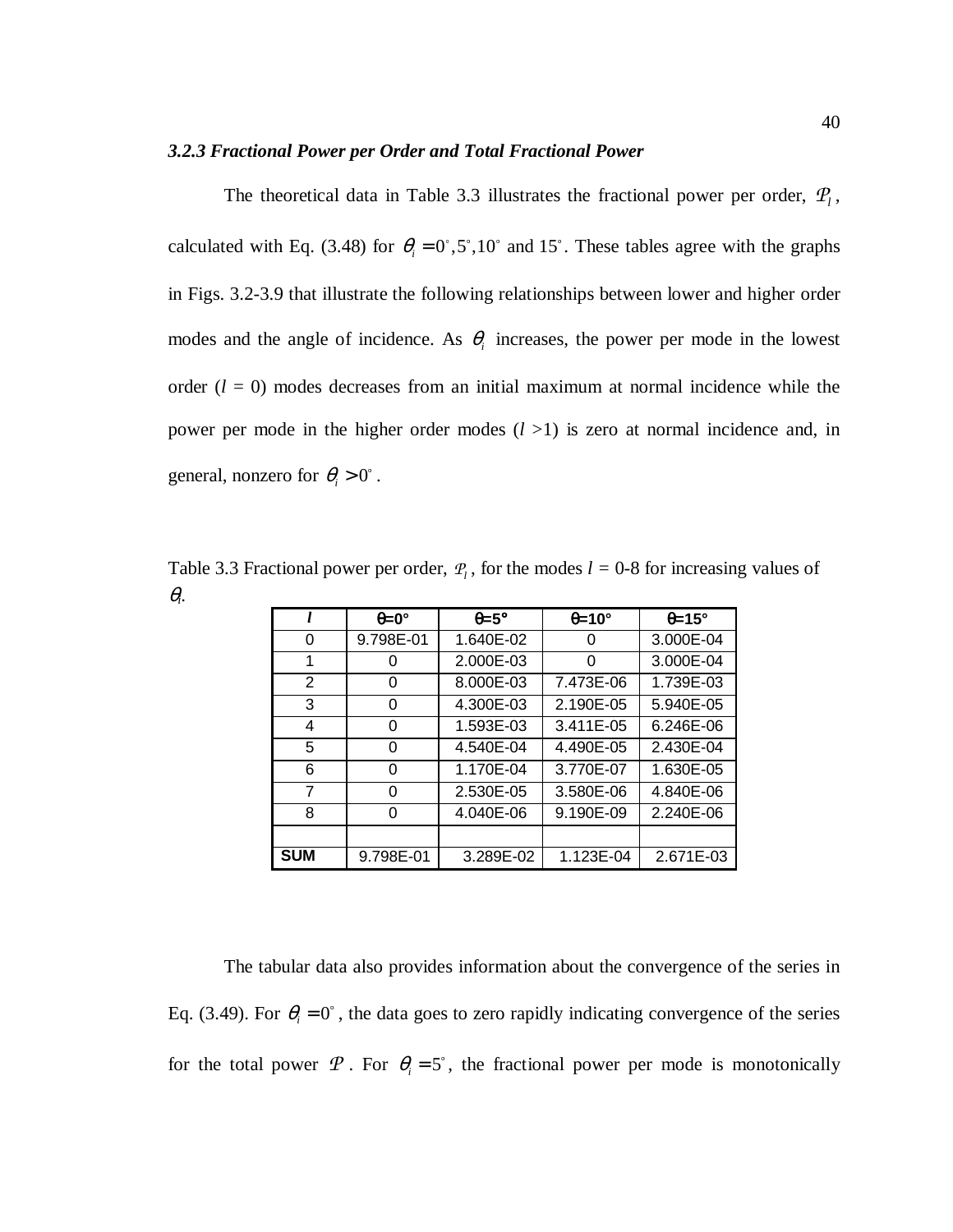decreasing, indicating convergence of the series for this angular position. However, for  $\theta_i = 10^\circ$  and 15°, the data initially increases then oscillates, which does not provide sufficient information to determine convergence of the series. This non-convergence may be explained by error that results from limiting the factional power calculations to  $l = 8$ because the peaks for the fractional power at  $\theta_i = 10^\circ$  and 15° may occur at larger values of *l.* There may also be some error in the theoretical analysis from the use of the paraxial approximation in assuming a small angle for  $\theta_i$ . The approximation is excellent for angles of fifteen degrees or less but gives an error of 3.53% for each use of the sine function for angle greater than fifteen degrees [9].

The graph in Fig. 3.10 plots the total fractional power in the fiber, calculated from Eq. (3.49), versus the angle of incidence. The graph tells us that total fractional power peaks at normal incidence and shows that the total fractional power in the fiber decreases as a function of the angle of incidence. This graph is compared with the experimental results for guided power of the large diameter fiber in Chapter IV.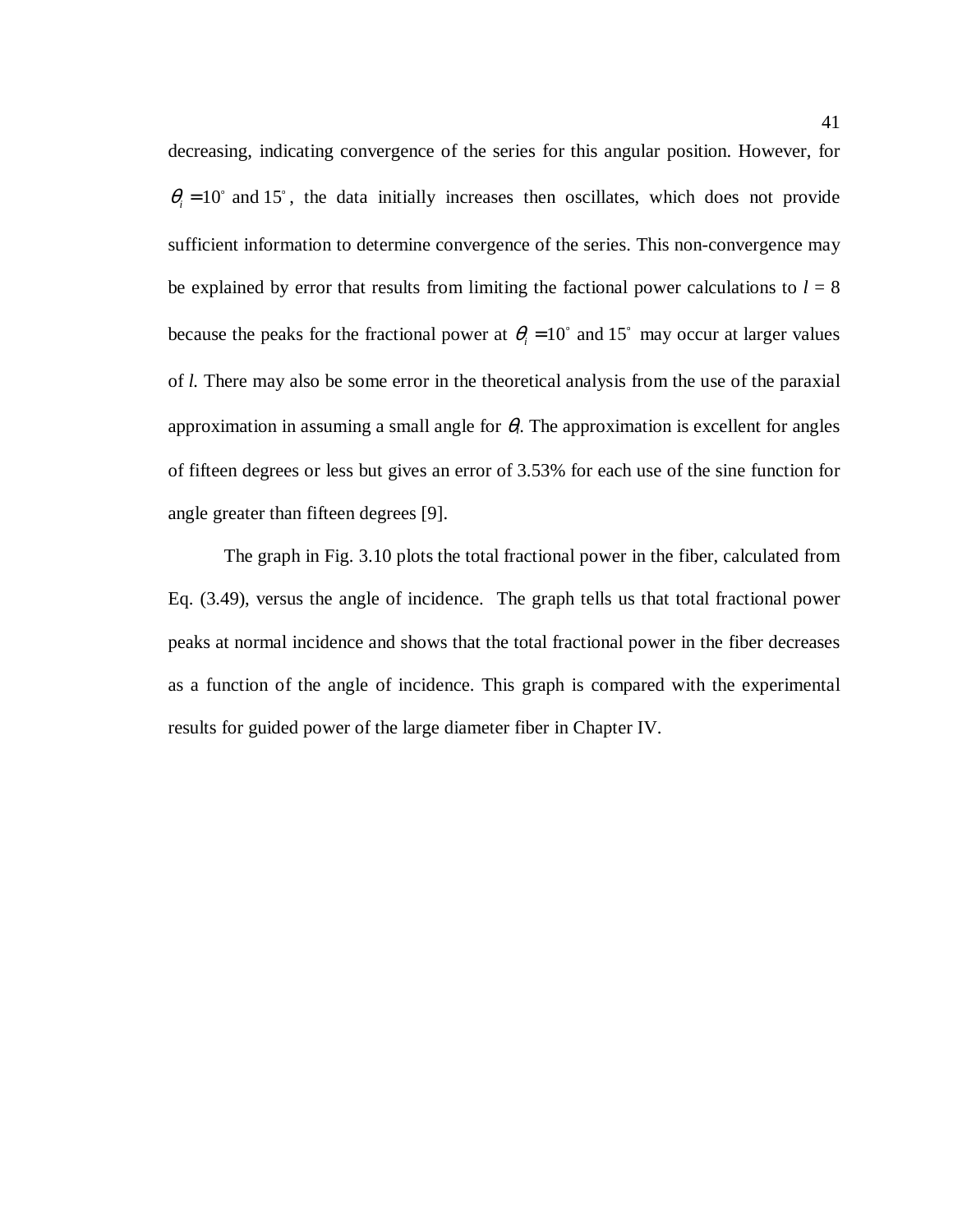![](_page_53_Figure_0.jpeg)

Figure 3.10 Total fractional power as a function of the angle of incidence.

### **3.3 Summary**

In this chapter we derive a new expression, Eq. (3.47), for the fractional power per mode as a function of the angle of incidence for large radius fibers. Using the fractional power per mode, we see that each  $l = 0$  modes exhibits a peak in fractional power at normal incidence. However, the higher order modes  $l > 0$  peak at other angles of incidence and have a minimal fractional power when  $\theta_i = 0$ . The total fractional power in the fiber also peaks at normal incidence; it will be compared to the experimental results for varying the angle of incidence for a large diameter optical fiber in the next chapter.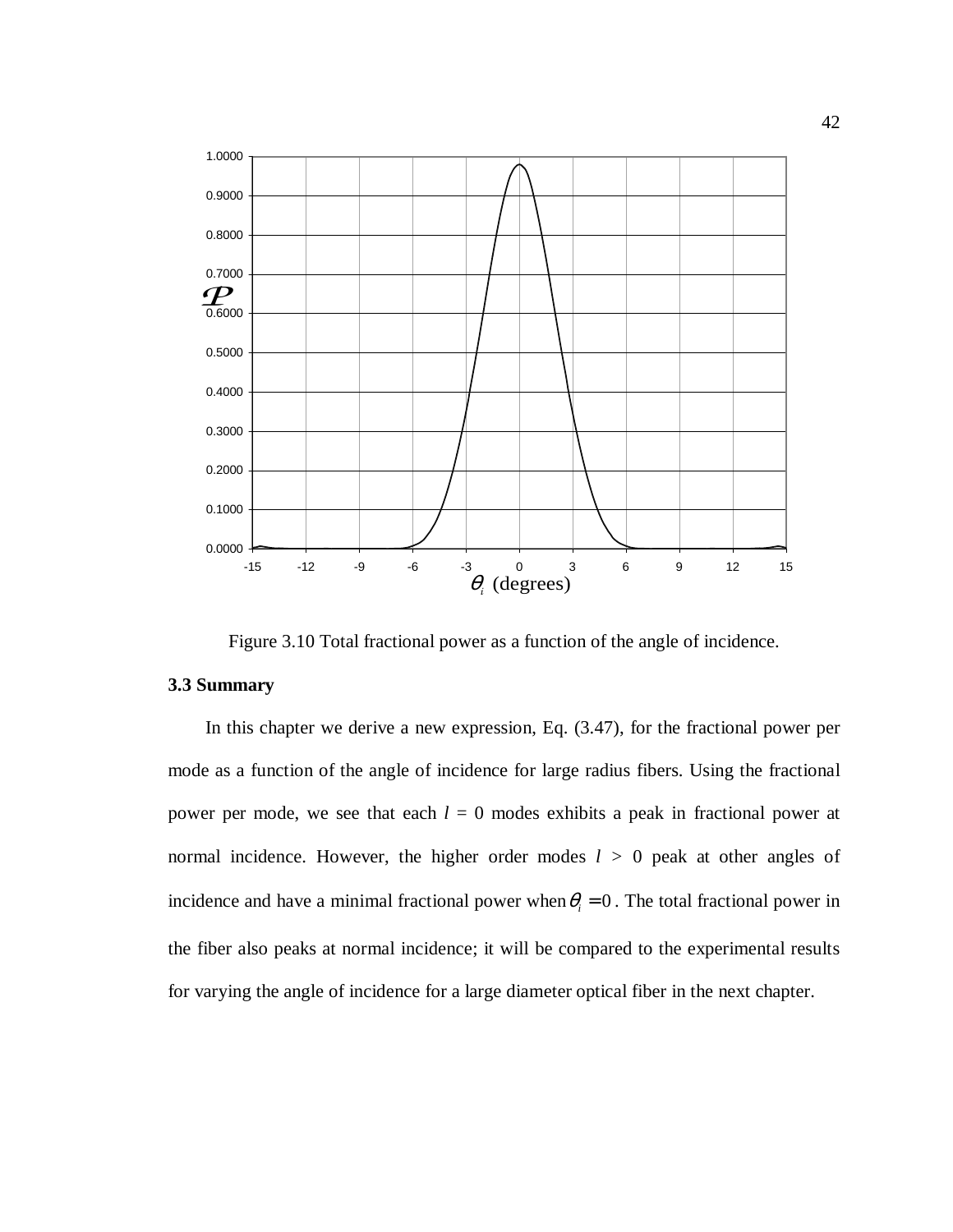### CHAPTER IV

# EXPERIMENT: VARYING THE ANGLE OF INCIDENCE ON A LARGE DIAMETER OPTICAL FIBER

In the previous chapter, an expression for the fractional power per mode as a function of the angle of incidence was derived. The expression was used to calculate total fractional and modal power for the modes of a large diameter optical fiber. In this chapter, we experimentally examine the effect of varying the angle of incidence on the total power guided in an optical fiber and compare the experimental and theoretical results.

### **4.1 Experimental Setup**

The experimental setup is shown in Fig. 4.1. A plastic-clad silica fiber of  $100\mu$ m core radius and 0.30 numerical aperture (NA) with  $n_1 = 1.474$  having an approximate length of 0.50m was used in the present study [8]. The beam from a He-Ne laser (Melles-Griot, Model: 05-LLP-831) operating at 632.8nm was focused using an aspheric lens (Thorlabs, Inc.,  $f = 4.66$ mm, NA = 0.53) to couple light into one end of the fiber. As mentioned in Chapter II, the experimental fiber operating at this wavelength had a  $V =$ 298.6 and approximately 44,580 modes, which shows that the fiber is highly multimode.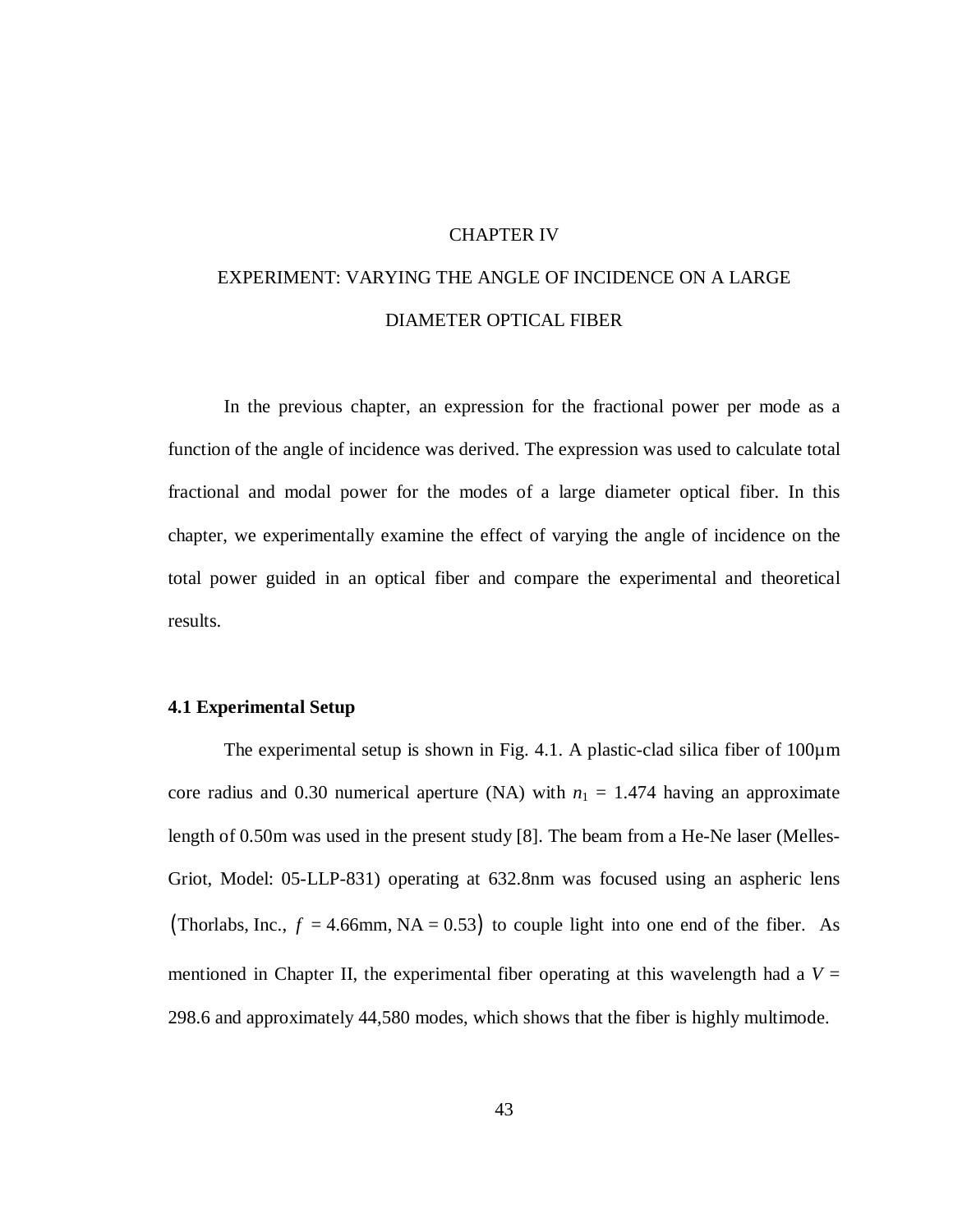![](_page_55_Figure_0.jpeg)

Figure 4.1 Experimental Setup

Prior to coupling the light into the fiber, both ends of the fiber were polished in order to achieve a smooth transverse surface. This end preparation is extremely critical in order to achieve good coupling efficiency. One end of the fiber was mounted on a fiber adapter for handling and positioning of the fiber. This adapter was then mounted over a *yz* translation stage to align and position the fiber for maximum coupling of the light from the laser into the fiber. The translation stage was attached over a worm-driven rotational stage. This device allowed variation in the angular position of the fiber, which is the method used to varying the angle of incidence of the light into the fiber. The rotational stage was capable of continuously rotating a maximum of  $360^{\circ}$  in graduations of  $2^{\circ}$ increments with a vernier scale of 5 arc minute resolution. The fiber was mounted in such a way that the tip of the launching end of the fiber coincided with the axis of rotation as depicted in Fig. 4.2. This allowed a constant axis of rotation to be maintained. To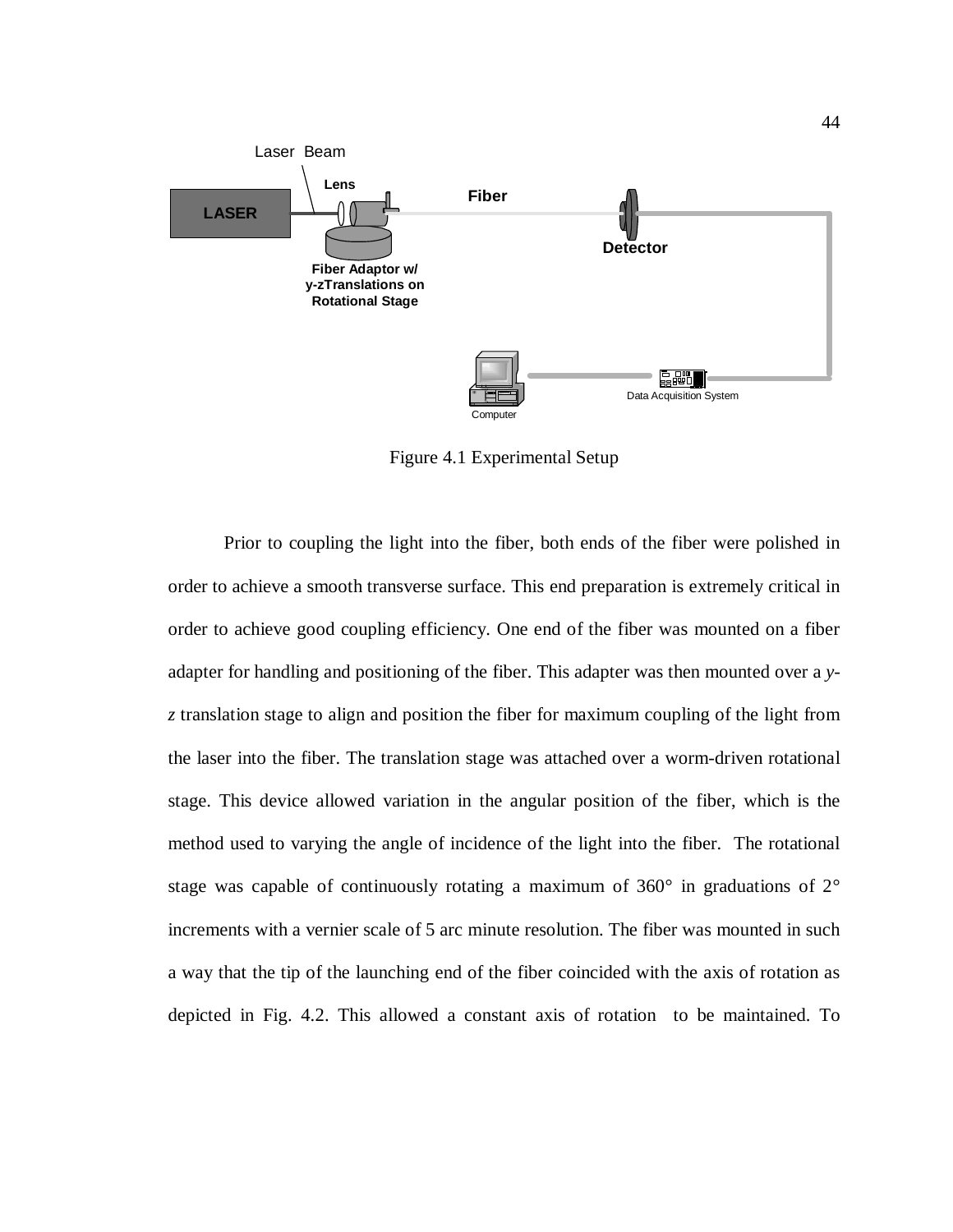measure the guided optical power in the fiber, the other end of the fiber was connected to a detector (Thorlabs, Inc. Model No: PDA55).

The detector was connected to a data acquisition system to collect, display and store the value of the output power for each angle of incidence. The system consists of a National Instruments SCB-68 block to collect the data from the photo detector, a National Instruments PCI 6024E data acquisition board that connects to a personal computer and a LabView software module used to process and display the data graphically on the computer almost instantaneously [10]. This enabled the real-time monitoring of the experiment. LabView also stores the data for each experimental trial and allows exportation to an Excel file for data analysis.

![](_page_56_Figure_2.jpeg)

Figure. 4.2 Illustration of axis of rotation and angle of incidence of the experimental setup

### **4.2 Experimental Method**

 The optimum angular position of the fiber in the fiber holder was the position where maximum coupling was achieved, therefore, determining the position of normal incidence of the fiber. This position was determined before collecting data by varying the position of the fiber until the maximum brightness was observed on a detection screen.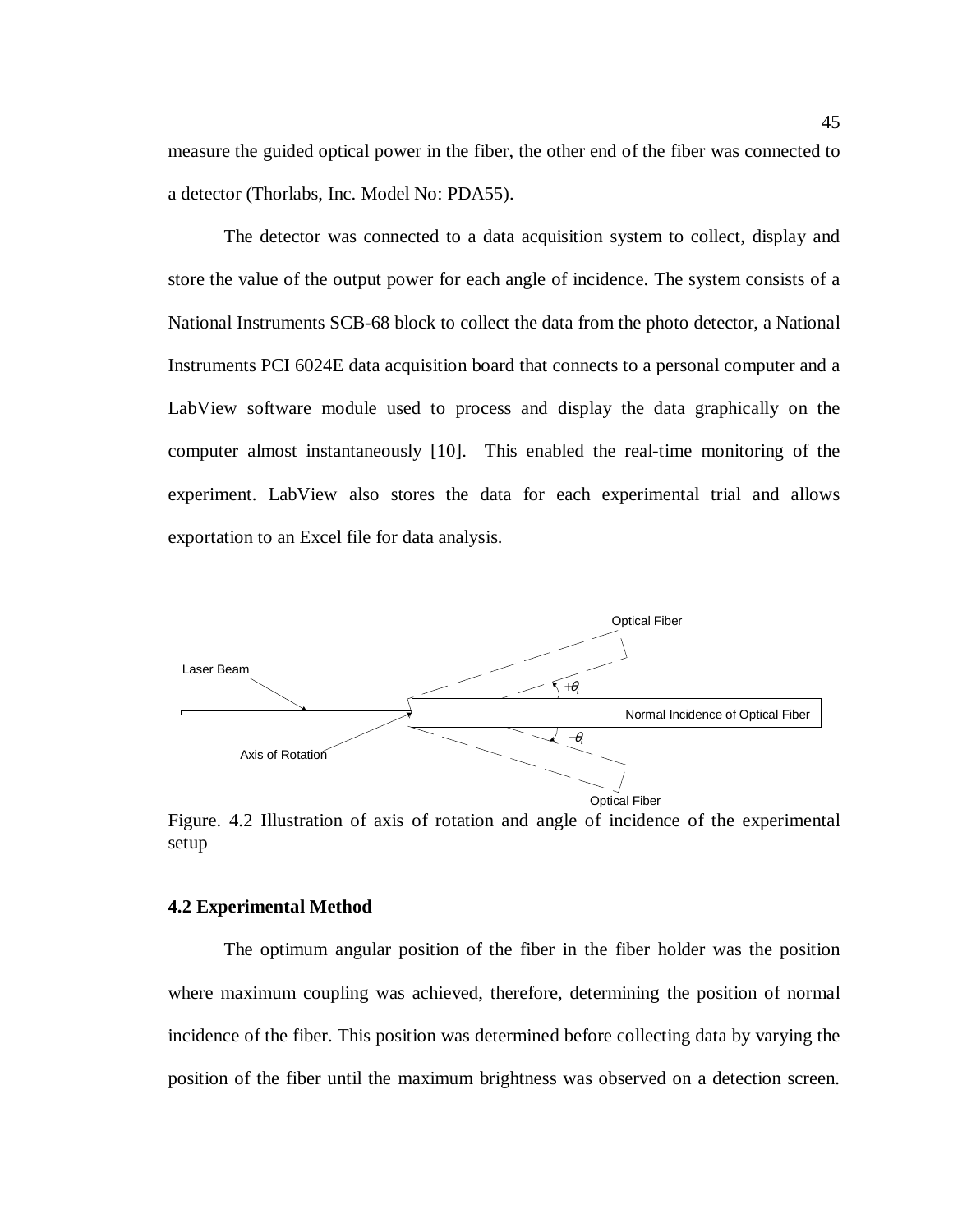The changes to increase to maximum brightness were made using the *y-z* translation stage on the fiber holder. Upon determining the maximum brightness on the detection screen, the fiber was connected to the detector for a more accurate determination of the maximum output power. Channel 1 in the data acquisition system read the optical power at the fiber output for changes made using the *y-z* -translation stages on the fiber adaptor holder, giving a maximum intensity of approximately 7 AU (Arbitrary Units).

 The optimum orientation angle of the fiber, which corresponds to the optimum output power at the distal end of the fiber, was approximately  $335^{\circ} \pm 2^{\circ}$  as measured by the rotational scale of the worm-driven device. This optimum angle corresponds to the normal incidence ( $\theta_i = 0^\circ$ , see Fig. 4.2) of the light into the fiber where the laser beam and the fiber axis are collinear. This optimum angle gives zero angular offset, which results in consistent observation of the highest fiber output. The maximum angular offset was limited by space constraints between the lens and fiber adaptor casings and experimentally observed to be 18° in both directions. Data was collected by varying the angle of incidence in 0.5° increments from a maximum angle 352° to a minimum angle 313°, which corresponds to a range of -18° to 18° with respect to the fiber axis.

### **4.3 Experimental Results and Analysis**

The data for the guided optical power in the fiber was collected using a LabView module and converted into Microsoft Excel for analysis. The collected data was the measure of the guided power detected at the distal end of the fiber upon changing the angle of incidence of light entering the fiber from the He-Ne light source. The data was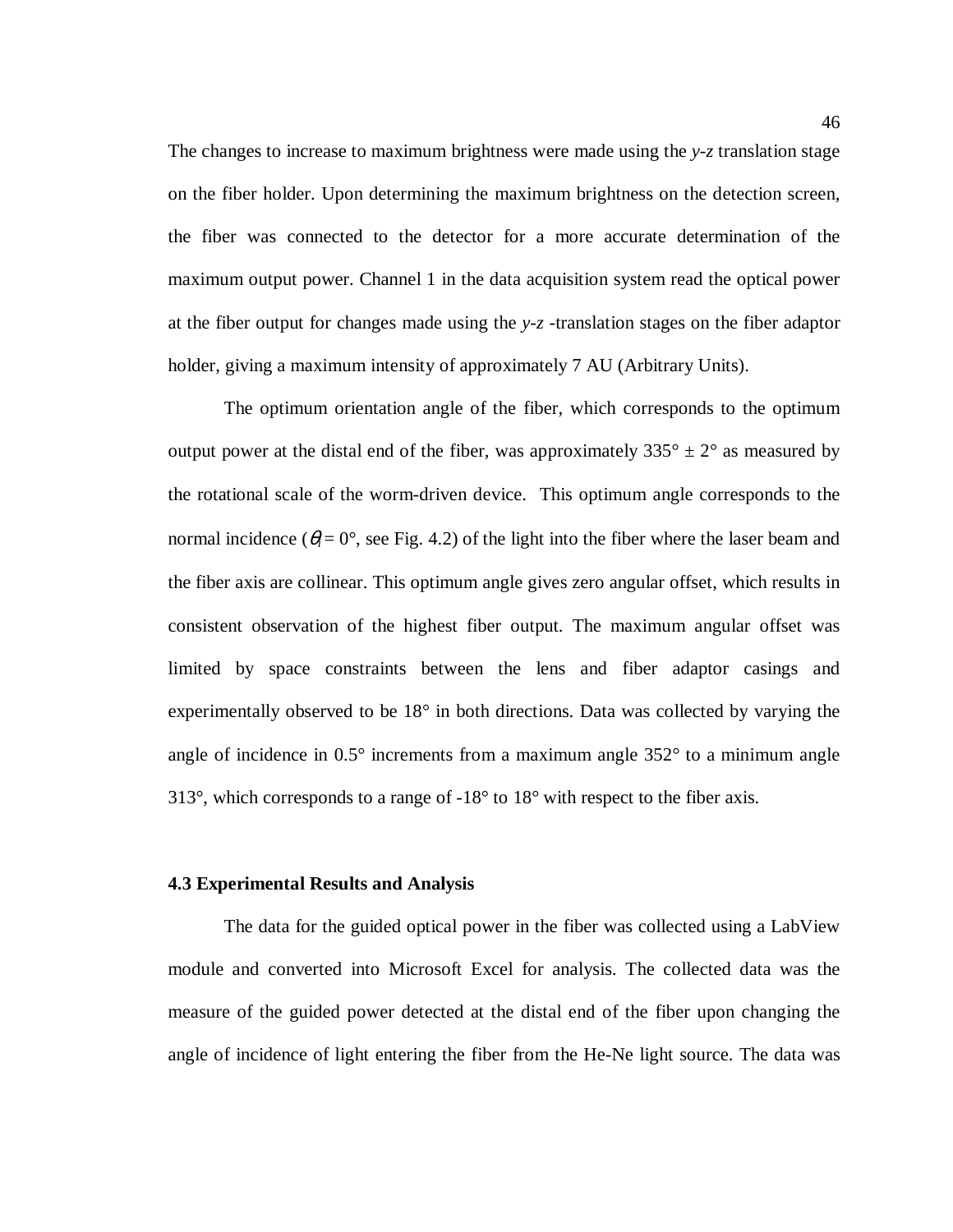normalized based on the maximum fiber output value obtained from each data set and is plotted in Figs. 4.3 and 4.4.

The following conclusions can be drawn from these results. First, the maximum optical power that could be launched into the fiber corresponds to normal incidence of the laser beam and the fiber axis. Second, almost identical optical power was launched in either direction of angular off-set, which is clearly depicted through the highly symmetric nature of the graphs with respect to normal incidence. Third, the optical power decreases as the

![](_page_58_Figure_2.jpeg)

Figure 4.3 Normalized fiber output power as a function of the angle of incidence (data collected on April 13, 2004).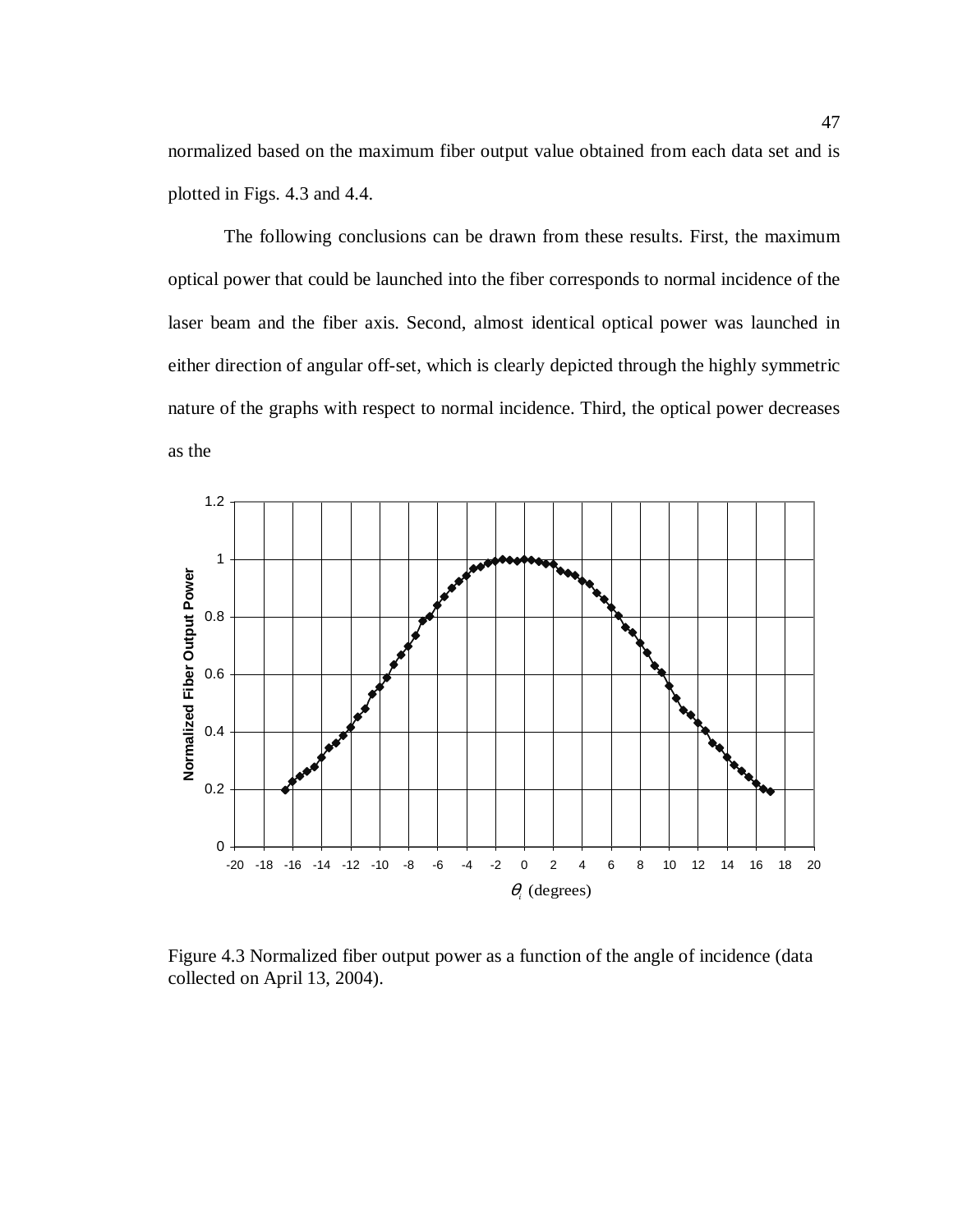![](_page_59_Figure_0.jpeg)

Figure 4.4 Normalized fiber output power as a function of the angle of incidence (data collected on April 16, 2004).

angle of incidence increases with respect to the fiber axis to a minimum of approximately 20% of the maximum amount of power coupled in the fiber. This shows that the experimental results qualitatively verify the theoretical results discussed in the previous chapter. However, these experimental results do not provide information about the amount of power in each mode of the fiber as seen in the theoretical results.

To compare and analyze the theoretical and experimental results for the total guided power in the optical fiber, the data obtained from the theoretical calculations in Chapter II (Fig. 3.2) is plotted with the average of the normalized experimental results (Figs. 4.3 and 4.4) in Fig. 4.5. Several conclusions can be drawn from this graph. First,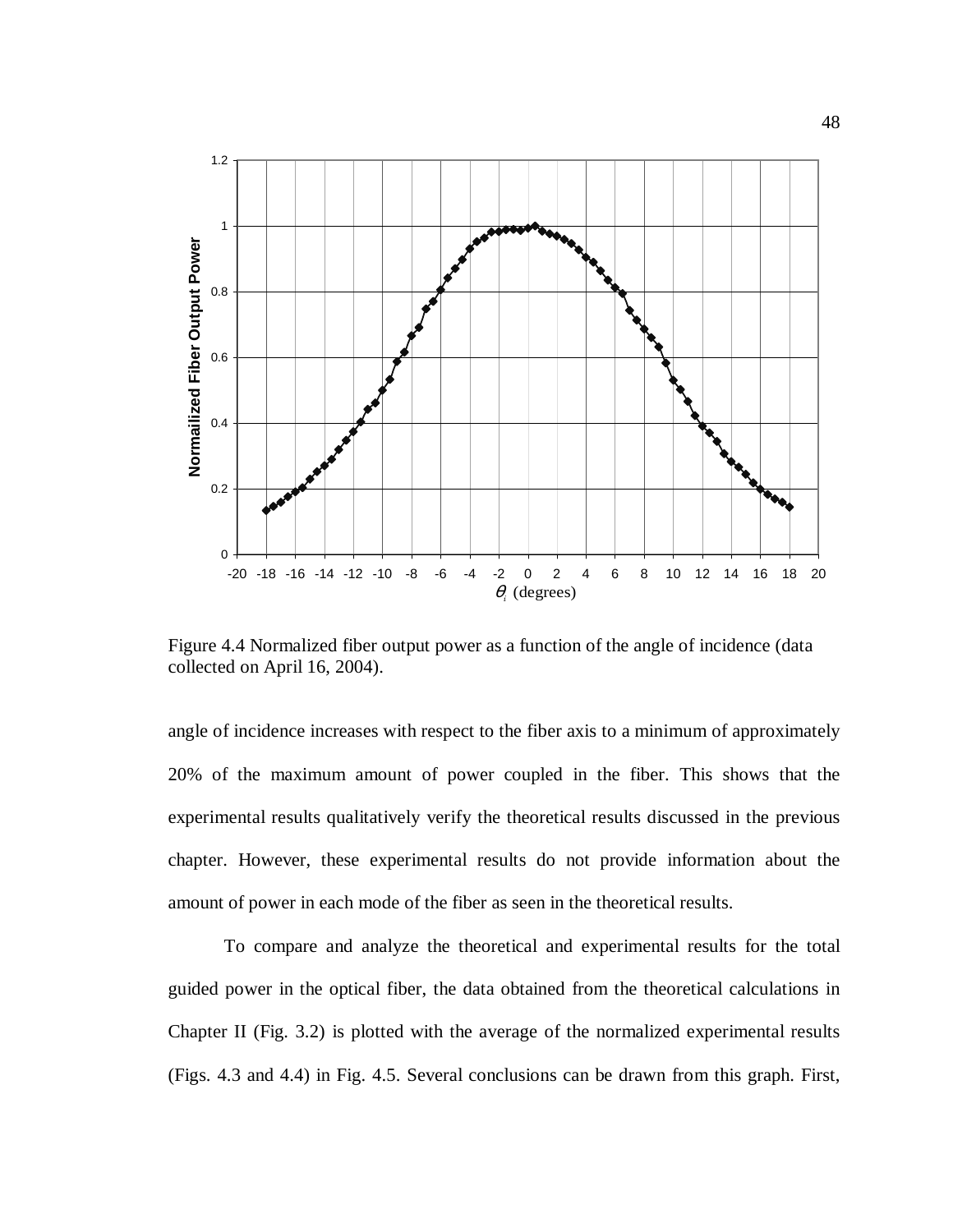the peak at normal incidence tells us that maximum power occurs at normal incidence for both the theoretical and experimental data.

![](_page_60_Figure_1.jpeg)

Figure 4.5 Normalized experimental output power and normalized theoretical output power as a function of the angle of incidence.

Fig 4.5 also tells us that the experimental data qualitatively verifies the theoretical data since both graphs show that the total power decreases as the angle of incidence increases. However, the experimental decrease is more gradual than the theoretical decrease. This may be due to the fact that the theoretical analysis was for 171 of approximately 44,580 modes. Although the amount of power in many of the individual higher order modes is small, the sum over them is probably non-negligible because they are so numerous. Thus, we conclude that determining the power for all possible modes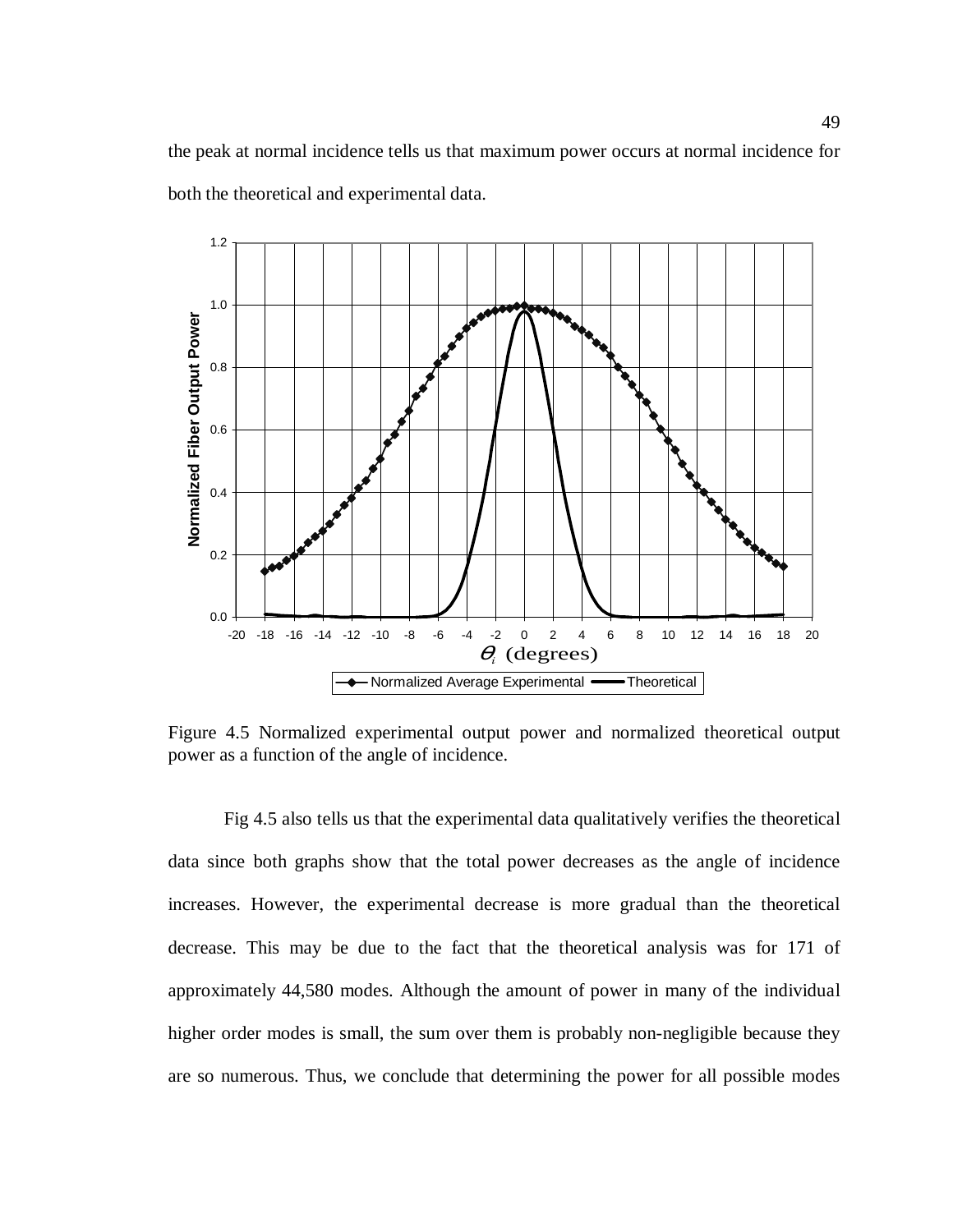may give better agreement between the theoretical and experimental data. This conjecture is supported by the curves in Fig. 4.7, which plots the normalized total power for two theoretical cases, 32  $(LP_{01}$ - $LP_{84}$ ) and 171  $(LP_{01}$ - $LP_{819})$  modes, along with the average of the normalized experimental results. This plots shows that as more modes are considered in the analysis, the slope of the theoretical graphs becomes less steep. Therefore, increasing the number of modes in the theoretical analysis should provide results with better quantitative agreement with the experimental.

![](_page_61_Figure_1.jpeg)

Figure 4.6 Normalized experimental output power and normalized theoretical output power as a function of the angle of incidence.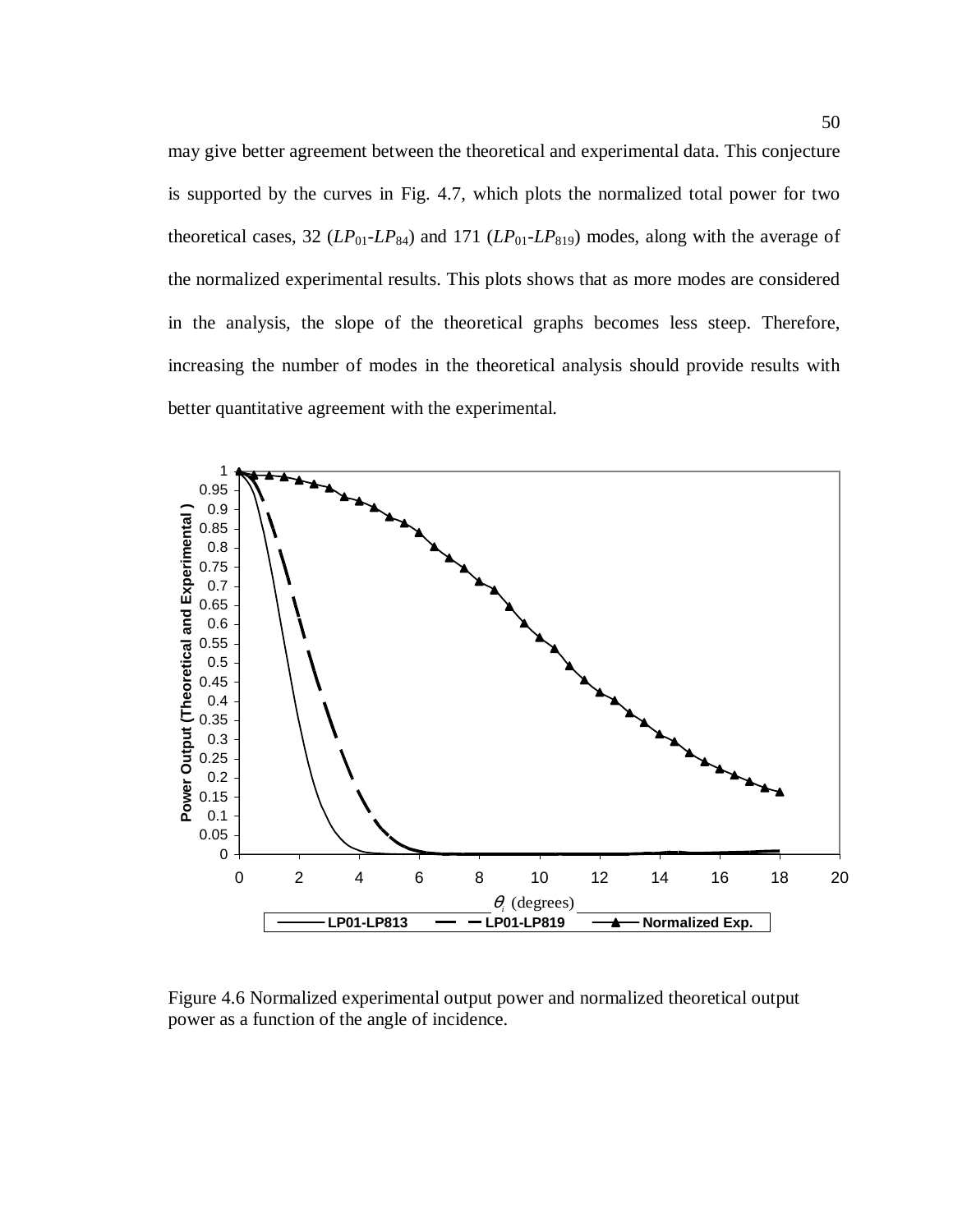Also including the effects of the radiating modes may improve the quantitative agreement of the theoretical and experimental data.

### **4.4 Summary**

The experimental examination of power guided in an optical fiber as a function of the angle of incidence showed that as the angle of incidence increased the power guided in the fiber decreased to approximately 20% of the maximum power in the fiber. Comparison of the experimental data with the theoretical data showed qualitative but not quantitative agreement. The presence of quantitative disagreement may be attributed to omitting power in modes beyond the initial 171 modes and not accounting for radiation modes.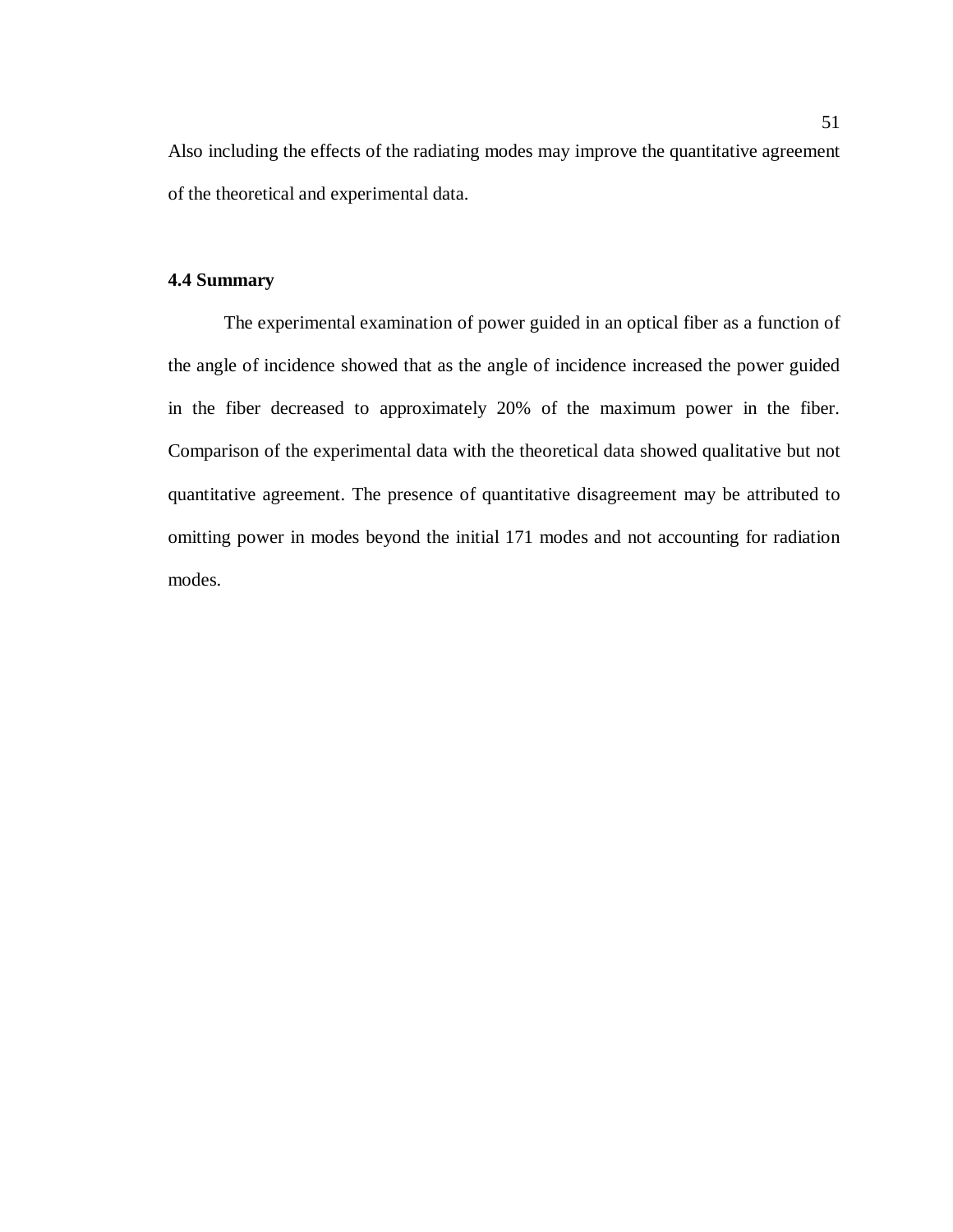### CHAPTER V

### DISCUSSIONS AND CONCLUSIONS

The basic theory for the modes of a weakly, guiding, step index fiber was presented in Chapter II, along with the analytical approximation technique of Gloge. In Chapter III a new expression [Eq. (3.47)] was derived for the fractional power per mode of a large diameter, weakly-guiding, step-index fiber.

This expression was used to obtain numerical values for the fractional power per mode,  $P_{i}/P_{i} = P_{lm}$ , power per order,  $P_{l}$ , and total power,  $P_{l}$ . Graphical and tabular analysis of the fractional power per mode and per order illustrate that  $l = 0$  modes transmit the maximum amount of power for normal incidence  $(\theta_i = 0)$  with  $LP_{01}$ transmitting 50% of the power when  $\theta_i = 0^\circ$ . It is shown that the  $l = 0$  modes transmit all of the power at this angle, it follows that modes for  $l > 0$  contained no power at  $\theta_i = 0^\circ$ . However, these higher *l* value modes transmit more of the power than the  $l = 0$  modes for  $\theta_i \neq 0$ ° The transition in the amount of fractional power per mode from modes of low *l* values to modes of higher *l* values for larger angles of incidence leads us to believe that for the larger angles of incidence, more than the 171 modes, considered here need to be included.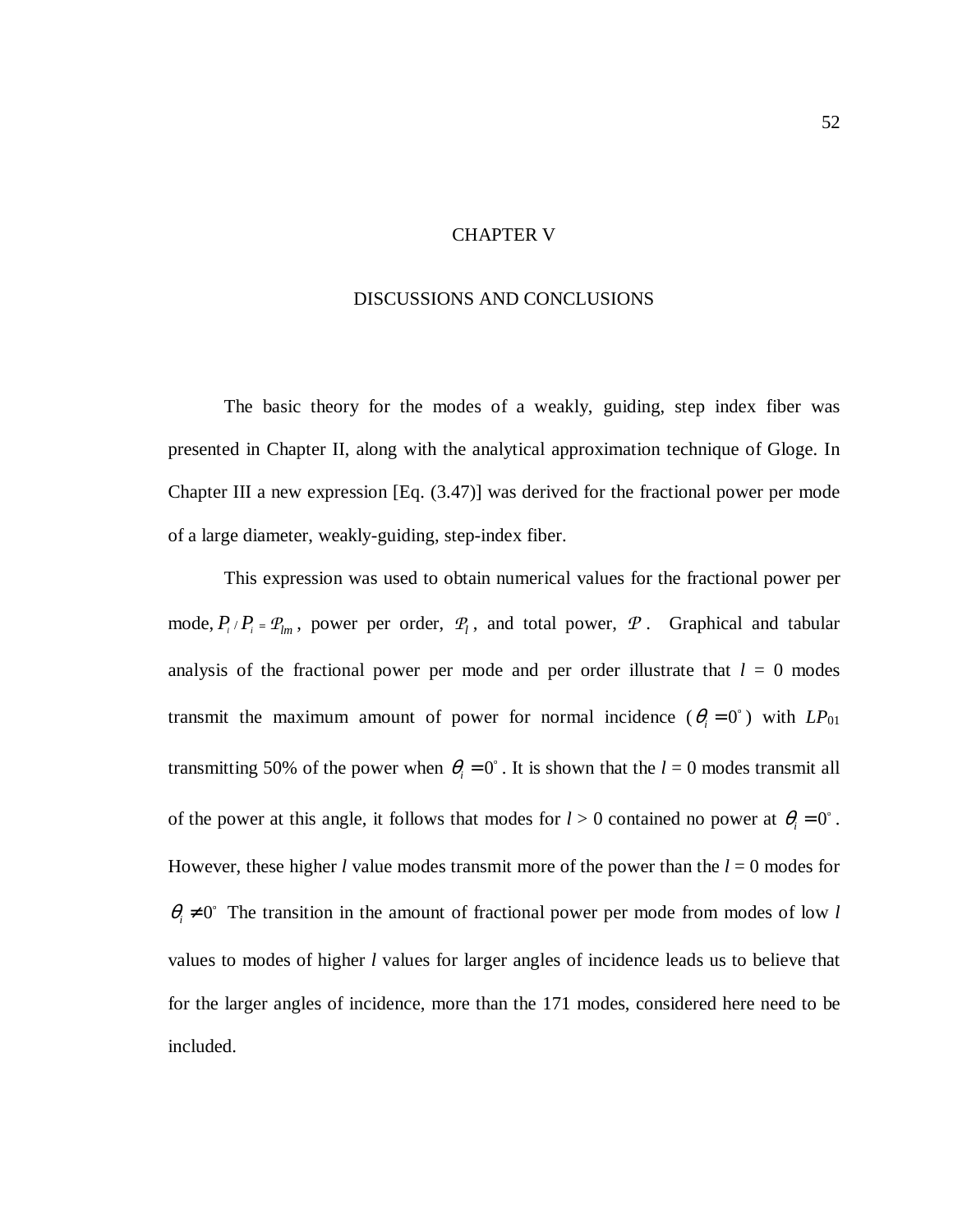In Chapter IV, the experimental investigation of power guided in an optical fiber as a function of the angle of incidence was presented. The experimental results showed that as the angle of incidence increased the power guided in the fiber decreased to approximately 20% of the maximum power. By comparing the theoretical results to the experimental results, we conclude that the theoretical method is accurate for very small angles. We also notice that the theoretical and experiment results agree qualitatively but not quantitatively at larger angles. The disagreement between the theoretical and experimental results is most likely due to omitting the higher order modes.

 Future work from this thesis could have several different theoretical, computational and experimental approaches. Theoretically, one could obtain expressions for higher order zeros of the Bessel functions and use then in Eq. (3.47) to calculate the power in the higher order modes. This theoretical work could be combined with computational physics techniques to calculate all the power in the approximate 44,580 modes, which would eliminate the matrix limitations associated with this method. Experimentally, variance of the angle of incidence to excite specific modes need for specialized sensing locations and requirements for straight, bent and tapered optical fiber sensors could result in new sensing techniques.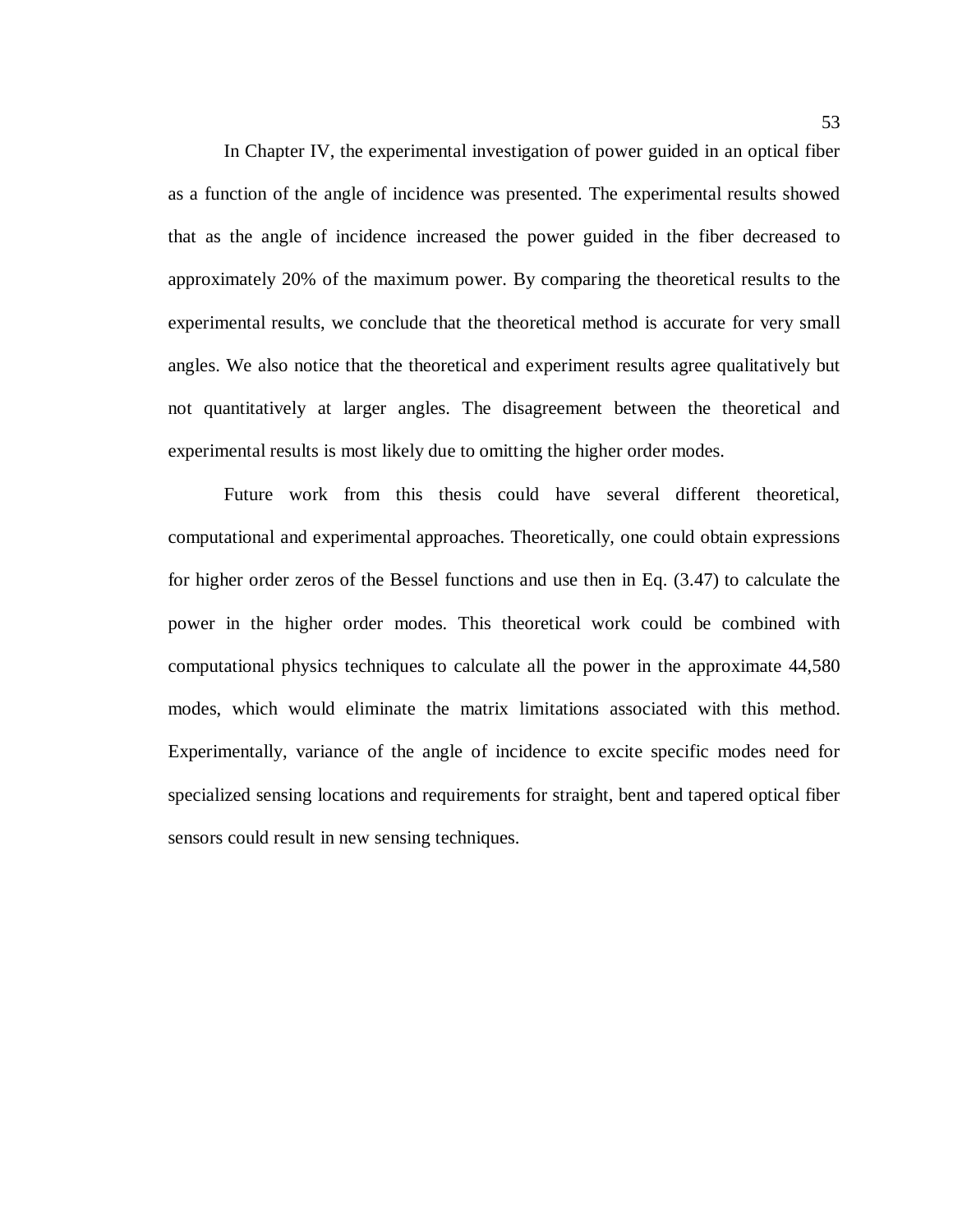APPENDIX A

EXAMPLE MATHCAD WORKSHEET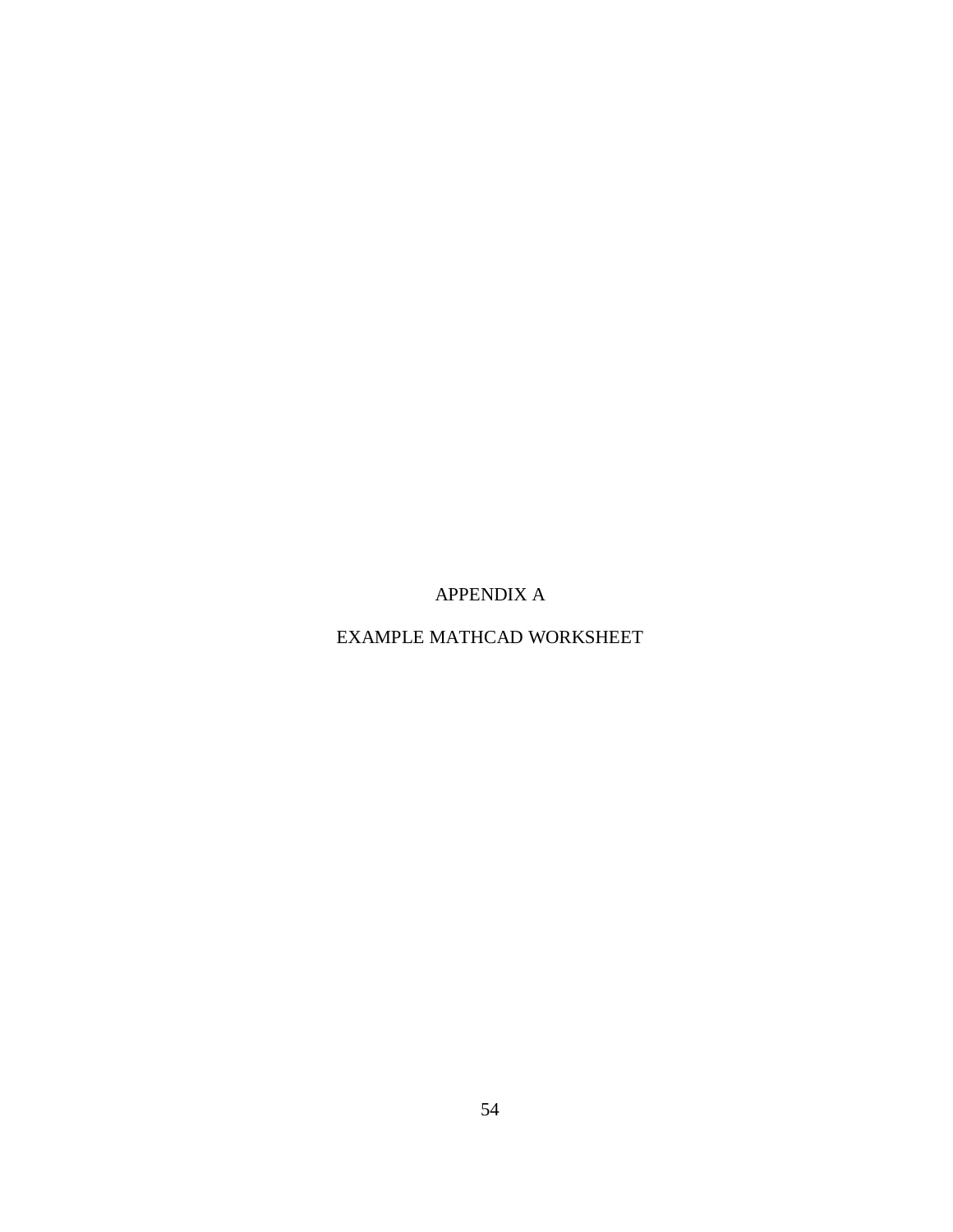n<sub>1</sub> := 1.474 n<sub>2</sub> := 1.443 a := 100 λ<sub>0</sub> := 6328 k<sub>0</sub> = 
$$
\frac{(2 \cdot π)}{λ_0}
$$
 k<sub>0</sub> = A := 1 6 = 0.5 , 1.0 = 18  
\n1 := 4 m := 3 K(θ) := a·k<sub>0</sub>·θ $\left(\frac{π}{180}\right)$   
\n1 :=  $\left[\begin{array}{ccc|c} 1 & \text{if } (0 < V < 2.40482 > 0) \\ 2 & \text{if } (2.40483 < V < 5.52007 > 0) \\ 3 & \text{if } (5.52007 < V < 8.65372 > 0) \\ 4 & \text{if } (8.65372 < V < 11.79153 > 0) \\ 5 & \text{if } (11.79153 < V < 14.93091 > 0) \\ 6 & \text{if } (14.93091 < V < 18.07106 > 0) \\ 7 & \text{if } (2.21163 < V < 2.4035247 > 0) \\ 8 & \text{if } (21.21163 < V < 2.4035247 > 0) \\ 9 & \text{if } (24.35247 < V < 2.240352 > 0) \\ 10 & \text{if } (27.49347 < V < 30.63460 > 0) \\ 11 & \text{if } (30.63460 < V < 33.77582 > 0) \\ 12 & \text{if } (11.79153 < V < 33.77582 > 0) \\ 13 & \text{if } (11.79153 < V < 27.49347 > 0) \\ 14 & \text{if } (30.63460 < V < 33.77582 > 0) \\ 15 & \text{if } (21.49347 < V < 30.63460 > 0)$ 

w =  $r_1$  =  $r_2$  otherwise<br>This formula is incorrect for l = 0 and m = 1. That case will be done in a separate mathcad document.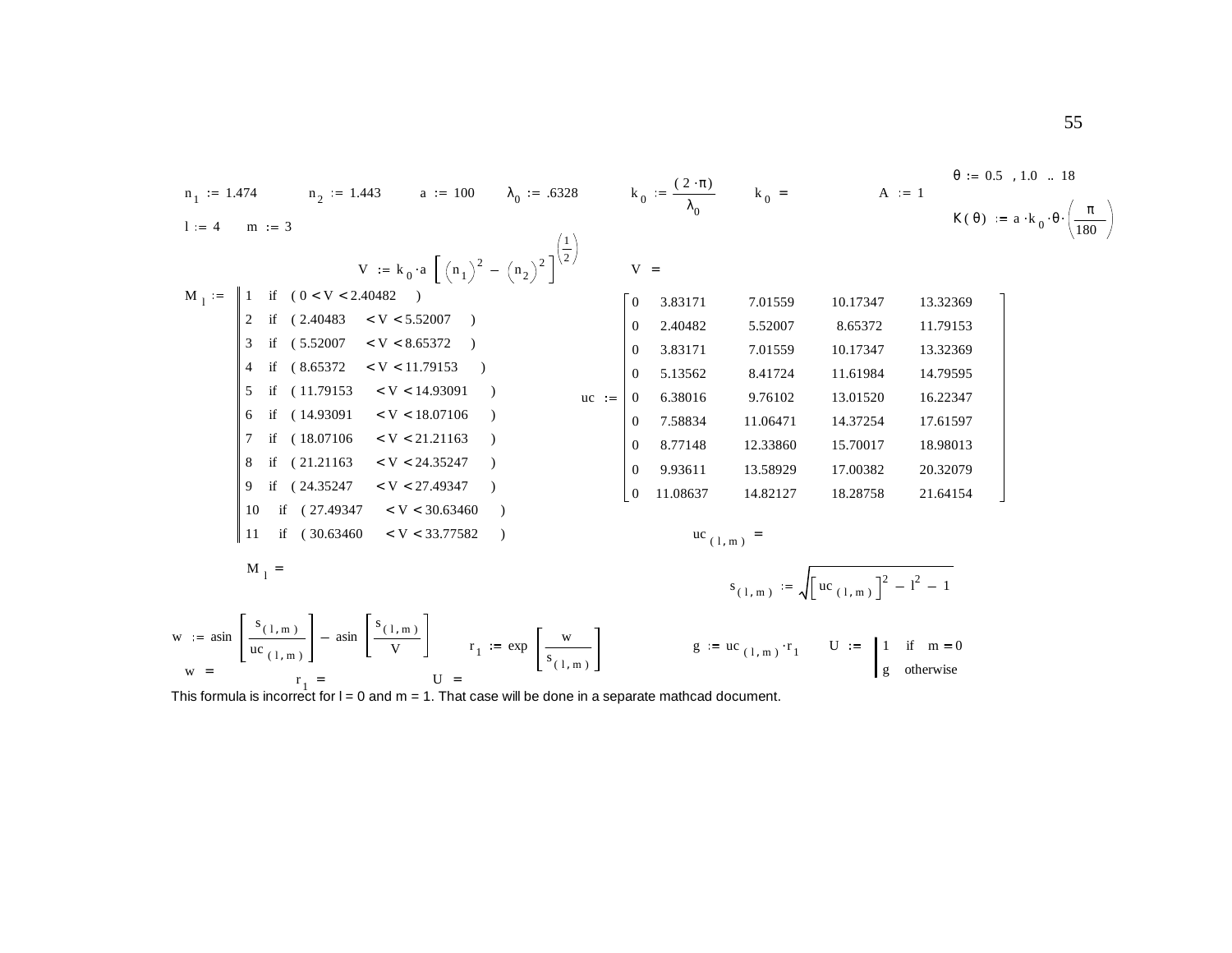![](_page_67_Figure_0.jpeg)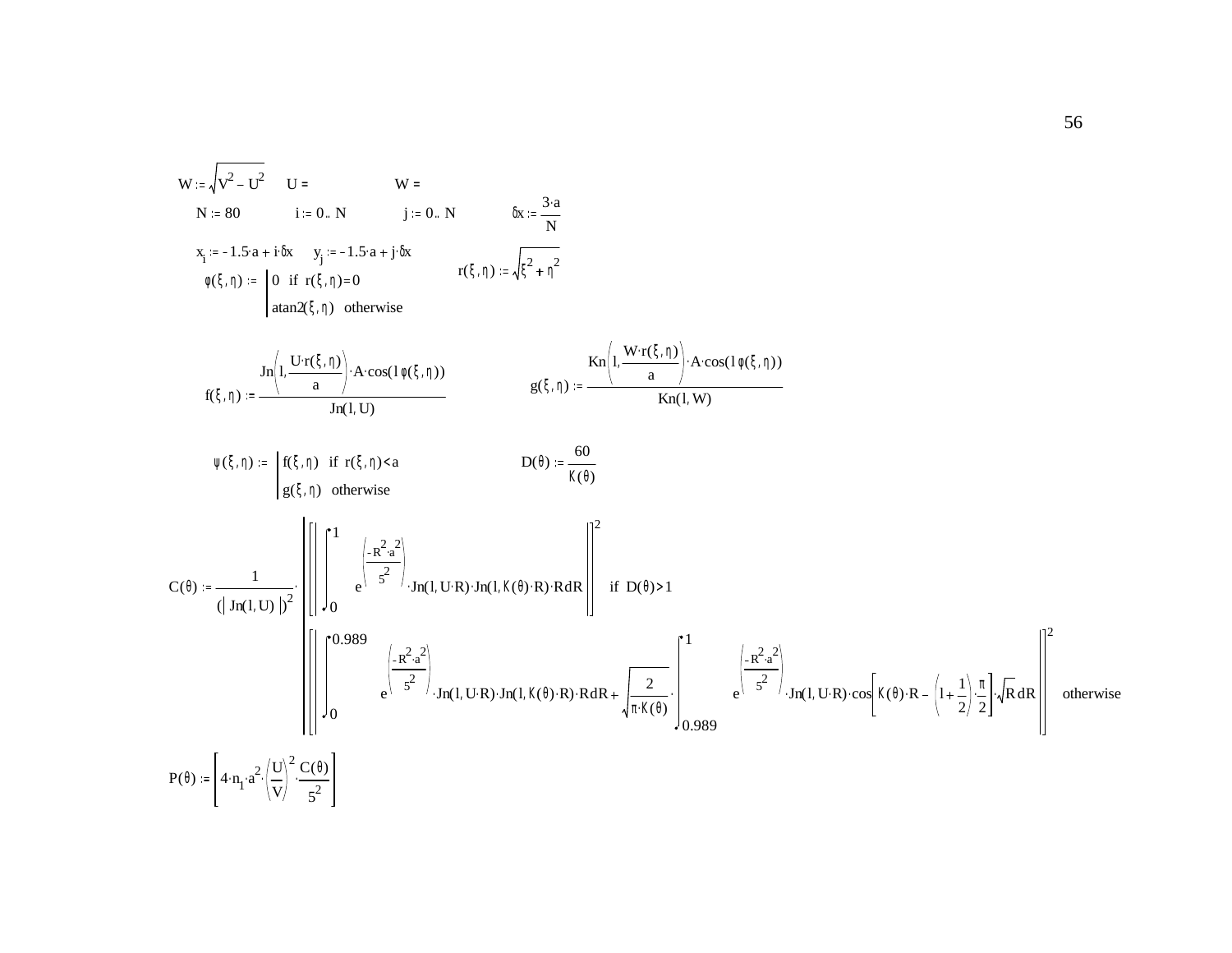| $\mathsf{K}(\theta)$ | $C(\theta)$                 | $P(\theta)$       |  |
|----------------------|-----------------------------|-------------------|--|
|                      | 8.665 1.44E-13 7.83E-13     |                   |  |
|                      | 17.33 2.80E-11 1.52E-10     |                   |  |
|                      | 25.995 4.54E-10 2.47E-09    |                   |  |
|                      | 34.659 2.39E-09 1.30E-08    |                   |  |
|                      | 43.324 6.25E-09 3.41E-08    |                   |  |
|                      | 51.989 9.83E-09 5.36E-08    |                   |  |
|                      | 60.654 1.03E-08             | 5.60E-08          |  |
|                      | 69.319 7.58E-09 4.13E-08    |                   |  |
|                      | 77.984 4.11E-09 2.24E-08    |                   |  |
|                      | 86.648 1.69E-09 9.21E-09    |                   |  |
|                      | 95.313 5.49E-10             | 2.99E-09          |  |
|                      | 103.978 1.47E-10 8.03E-10   |                   |  |
|                      |                             |                   |  |
|                      | 121.308  1.10E-13  5.99E-13 |                   |  |
|                      |                             | 8.08E-11          |  |
|                      |                             |                   |  |
|                      | 147.302  6.55E-13  3.57E-12 |                   |  |
|                      | 155.967 1.02E-10 5.53E-10   |                   |  |
|                      |                             | 2.33E-09          |  |
|                      | 173.297 3.93E-10 2.14E-09   |                   |  |
|                      | 181.962 1.24E-12 6.75E-12   |                   |  |
|                      | 190.627  7.85E-10  4.28E-09 |                   |  |
| 199.291              | 2.33E-09                    | 1.27E-08          |  |
|                      | 207.956 1.79E-09            | 9.78E-09          |  |
|                      | 216.621 9.00E-11 4.91E-10   |                   |  |
|                      | 225.286  1.06E-09  5.78E-09 |                   |  |
|                      | 233.951 3.59E-09 1.96E-08   |                   |  |
|                      | 242.616 3.45E-09 1.88E-08   |                   |  |
| 251.28               |                             | 1.05E-09 5.71E-09 |  |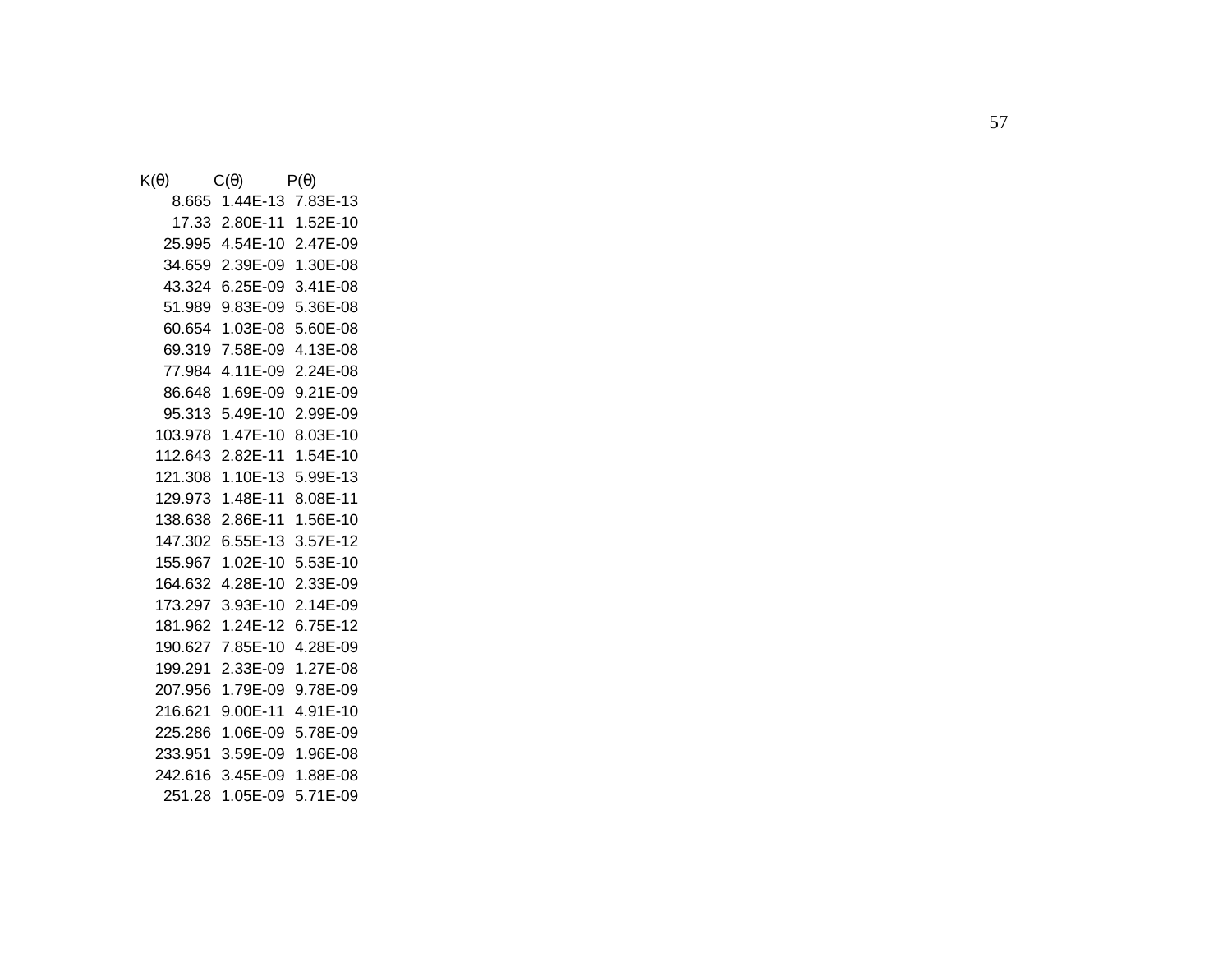259.945 1.15E-11 6.26E-11 268.61 1.02E-09 5.54E-09 277.275 1.92E-09 1.05E-08 285.94 1.56E-09 8.47E-09 294.605 6.34E-10 3.45E-09 303.27 7.96E-11 4.34E-10 311.934 1.43E-11 7.78E-11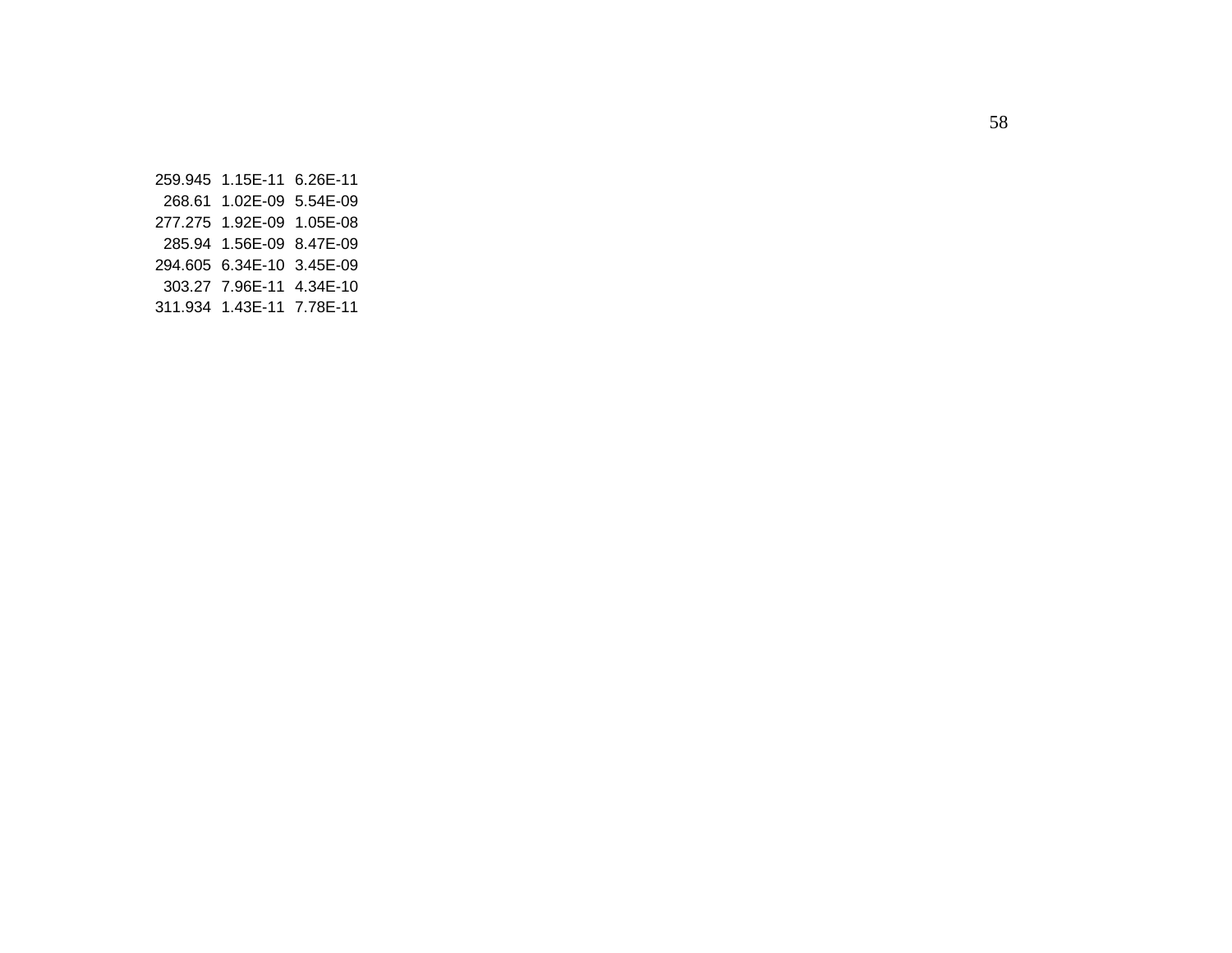APPENDIX B:

DERIVATION OF EQ. (3.14)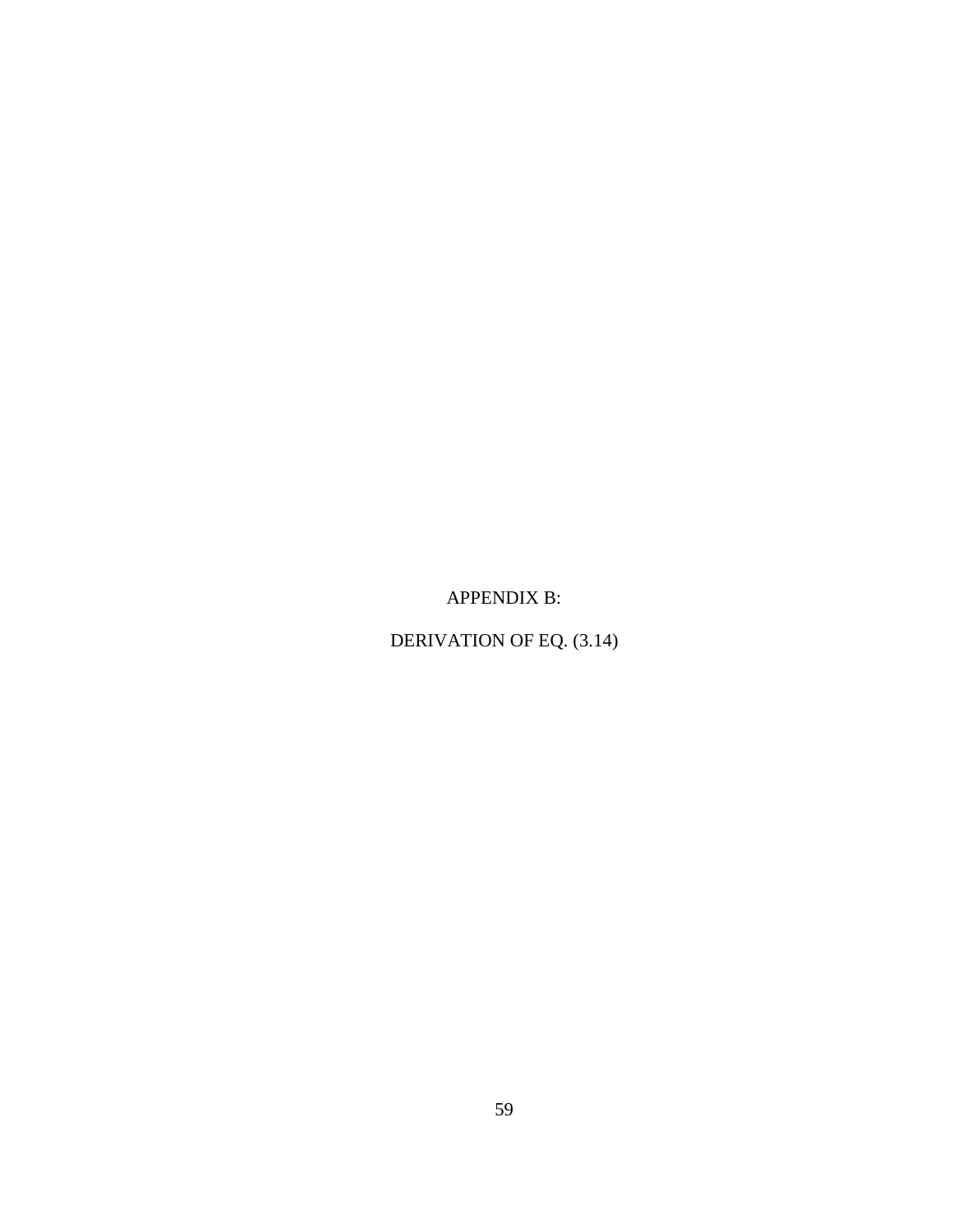The following well-known integrals are used to evaluate Eq. (3.12). In  $B_l^{(1)}$ ,

$$
B_i^{(1)}(R) = J_0(\kappa R) \int_0^{2\pi} \cos\left(l\phi\right) d\phi + 2 \sum_{p=1}^{\infty} i^p J_p(\kappa R) \int_0^{2\pi} \cos\left(p\phi\right) \cos\left(l\phi\right) d\phi \qquad (B1)
$$

the first integral is evaluated with

$$
\int_{0}^{2\pi} \cos(l\phi) d\phi = \begin{cases} 0, & l \neq 0 \\ 2\pi, & l = 0 \end{cases}
$$
 (B2)

which yields

$$
J_0\left(\kappa R\right)\int\limits_0^{2\pi}\cos\left(l\phi\right)d\phi=2\pi J_0\left(\kappa R\right)\delta_{l,0}.\tag{B3}
$$

The next integral in (B1) is evaluated with

$$
\int_{0}^{2\pi} \cos(p\phi)\cos(l\phi) d\phi = \begin{cases} 0, & p \neq l, l = 0 \\ \pi, & p = l, l \neq 0 \end{cases} = \pi \delta_{p,l}, l = 1, 2, ... \tag{B4}
$$

which yields

$$
2\sum_{p=1}^{\infty} i^p J_p(\kappa R) \int_0^{2\pi} \cos(p\phi) d\phi \cos(l\phi) d\phi = 2i^p J_p(\kappa R) \pi \delta_{p,l}, \text{ for } p=l \neq 0. \text{ (B5)}
$$

Thus, the result is

$$
B_{i}^{(1)}(R) = \begin{cases} 2\pi J_{0}(\kappa R), & l = 0\\ 2\pi i^{l} J_{l}(\kappa R), & l \neq 0 \end{cases}
$$
 (B6)

Now considering  $B^{(2)}(R)$  $B_l^{(2)}(R)$  where  $l \neq 0$  but  $l = 1, 2, ...$ 

$$
B_{i}^{(2)}(R) = J_{0}(\kappa R) \int_{0}^{2\pi} \sin(l\phi) d\phi + 2 \sum_{p=1}^{\infty} i^{p} J_{p}(\kappa R) \int_{0}^{2\pi} \sin(p\phi) \cos(l\phi) \qquad (B7)
$$

 $(l\phi)$ 

 $\sin(l\phi)d\phi = 0$ 

 $\phi$ ) $d\phi$ 

=

*l d*

 $\mathbf{0}$ 2

 $\sim$   $\sim$   $\sim$   $\sim$   $\sim$ 

π

where

$$
\int_{0} \sin(p\phi)\cos(l\phi)d\phi = 0.
$$
\n
$$
B_{l}^{(1)}(R) = \begin{cases} 2\pi J_{0}(\kappa R), & l = 0\\ 2\pi i^{l} J_{l}(\kappa R), & l \neq 0 \end{cases}
$$
\n(B9)

and

$$
B_{i}^{(2)}(R)=0
$$
 (B10)

(*B*8)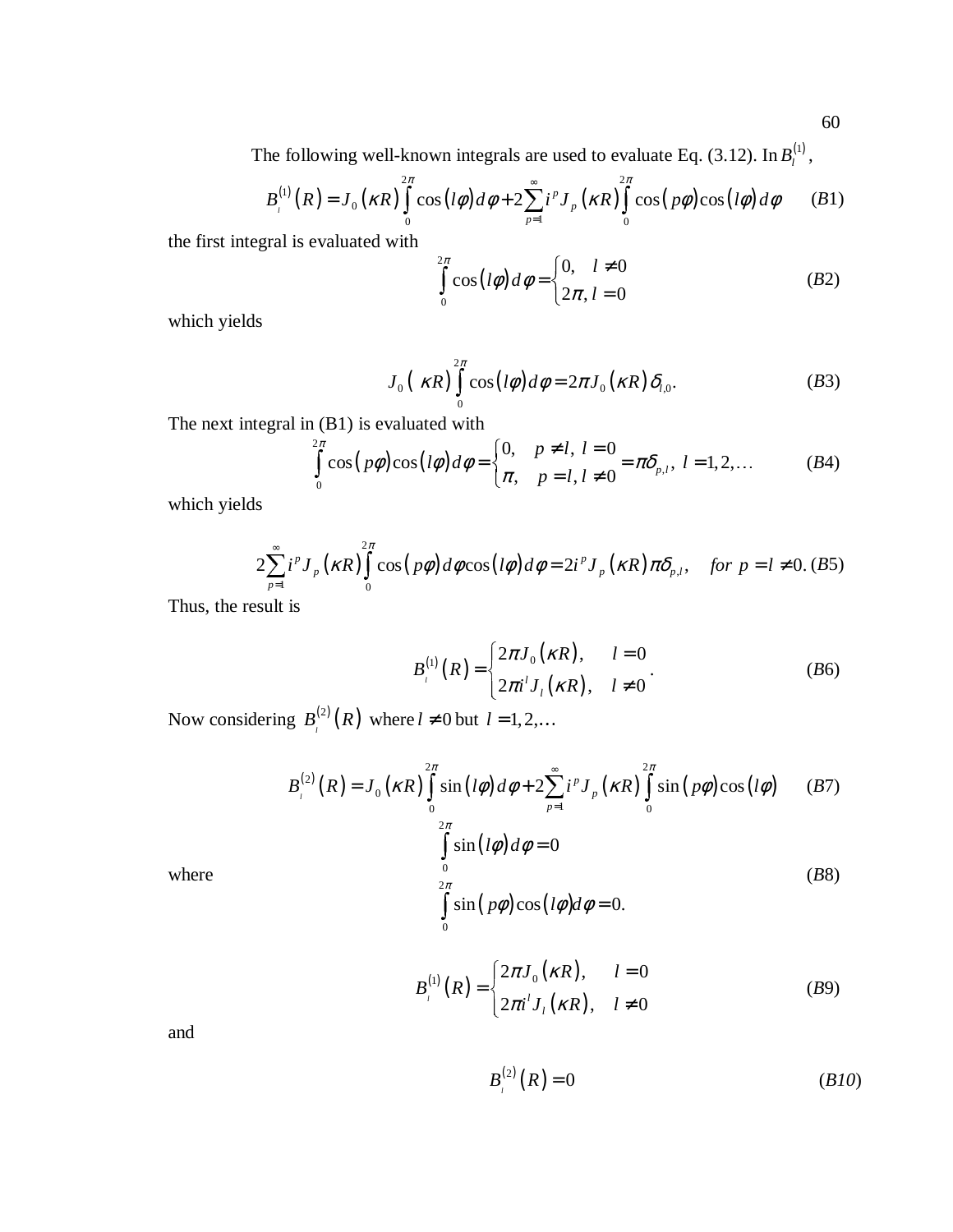where for Eq. (3.15) when  $l = 0$ ,  $i^0 = 1$  shows that the second term results in the first term when *l=* 0. Therefore,

$$
B_{i}^{(1)}(R) = 2\pi i^{l} J_{l}(\kappa R), \quad l = 0, 1, ... \qquad (B11)
$$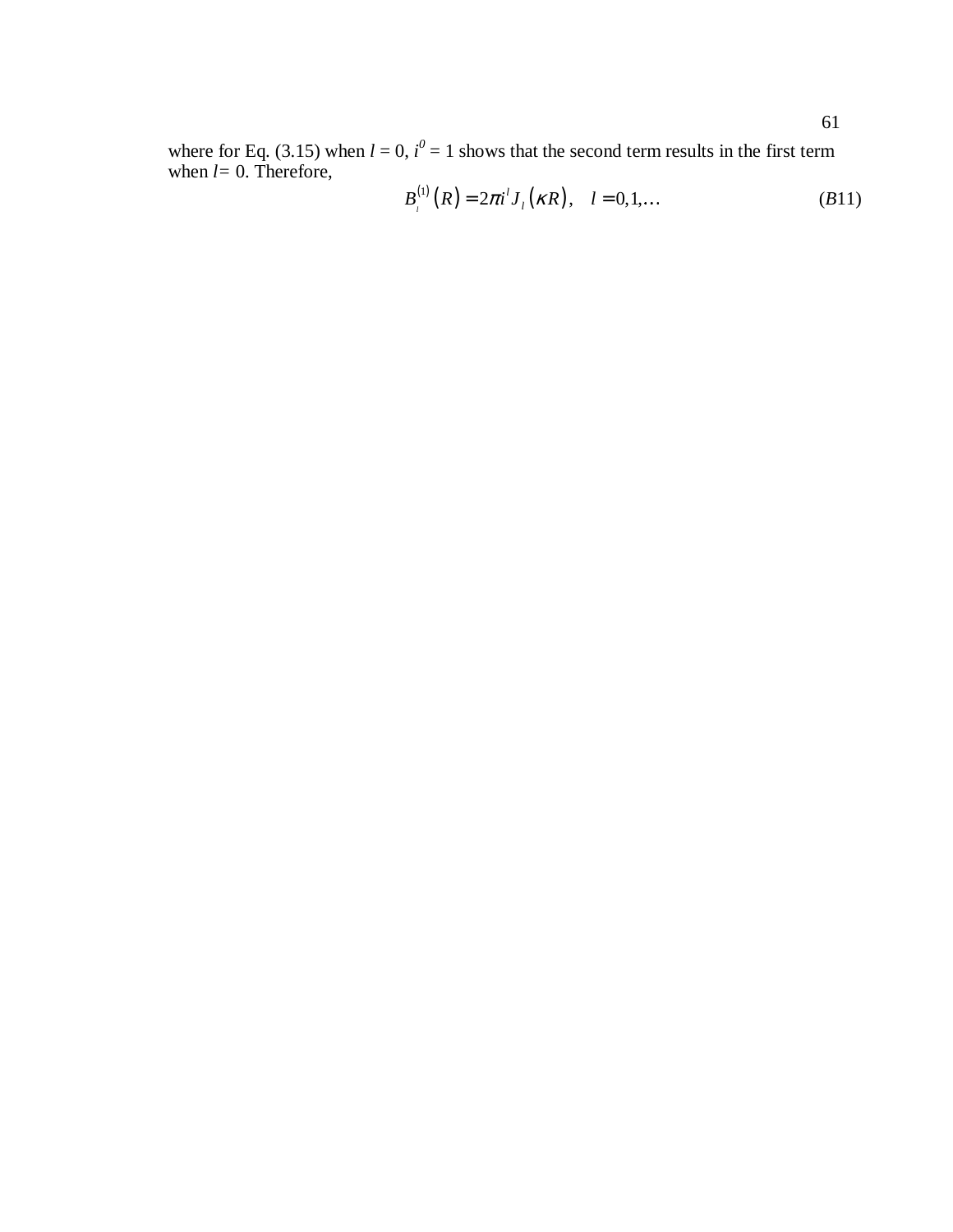APPENDIX C:

DERIVATION OF EQ. (3.23)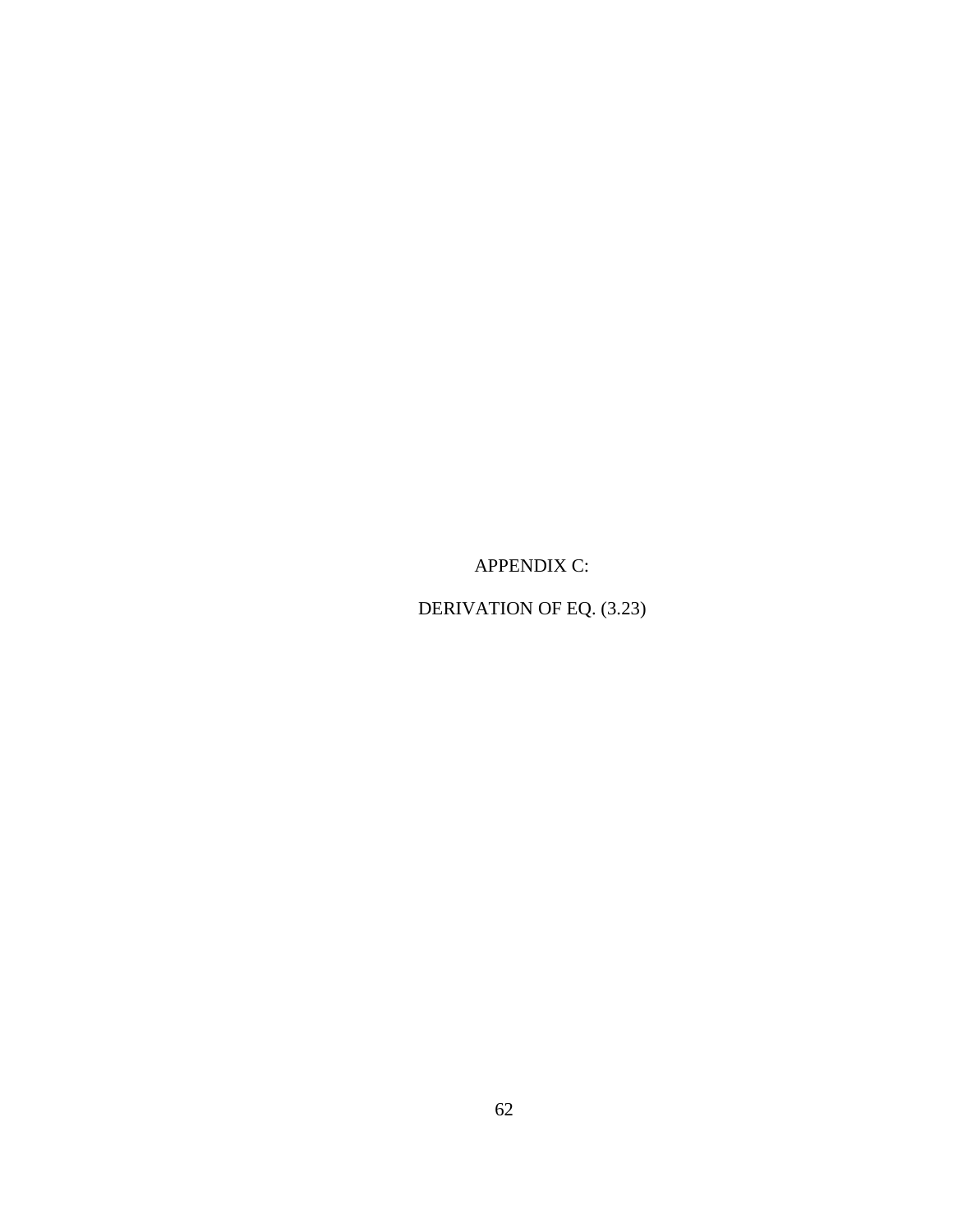To derive an asymptotic expression for the cladding integral in (4.13b) for the case of  $\overline{R}_l$  < 1, we begin with the following expression that results from using the asymptotic forms of  $J_l(x)$  and  $K_l(x)$ 

$$
I_l^{(2)} = \sqrt{\frac{2}{\pi \kappa}} \int_1^\infty \exp\left[-\gamma^2 R^2 - WR - W\right] \cos\left[\kappa R - \left(l + \frac{1}{2}\right) \frac{\pi}{2}\right] dR \tag{C1}
$$

where

$$
\cos\left[\kappa R - \frac{\pi}{2}\left(l + \frac{1}{2}\right)\right] = \text{Re}\left\{\exp - i\left[\kappa R - \left(l + \frac{1}{2}\right)\frac{\pi}{2}\right]\right\} \tag{C2}
$$

gives

$$
I_l^{(2)} = \sqrt{\frac{2}{\pi \kappa}} \operatorname{Re} \left\{ \exp \left[ i \left( l + \frac{1}{2} \right) \frac{\pi}{2} \right] \int_1^\infty \exp \left[ -\gamma^2 R^2 - \left( W + i\kappa \right) R + W \right] dR \right\}. (C3)
$$

Completing the square for the  $\exp \left[ -\gamma^2 R^2 - (W + i\kappa) R + W \right]$  term and factoring out the real terms that do not depend on *R* gives the following

$$
I_{l}^{(2)} = \sqrt{\frac{2}{\pi\kappa}} \exp\left[W + \frac{W^{2}}{4} - \frac{\kappa^{2}}{4}\right] \text{Re}\left\{\frac{\exp\left\{i\left[\left(l + \frac{1}{2}\right)\frac{\pi}{2} + \frac{\kappa W}{2}\right]\right\}}{\times \int_{1}^{\infty} \exp\left[-\gamma^{2}\left(R + \frac{\left(W + i\kappa\right)^{2}}{2\gamma^{2}}\right)^{2}\right] dR\right\}
$$
(C4)

where the remaining integral can be expressed as a complementary error function, *erfc*(*z*). defined as follows

$$
erfc(z) = \frac{2}{\sqrt{\pi}} \int_{z}^{\infty} e^{-t^2} dt.
$$
 (C5)

Letting

$$
t = \gamma \left( R + \frac{\left( W + i\kappa \right)^2}{2\gamma^2} \right) \tag{C6}
$$

gives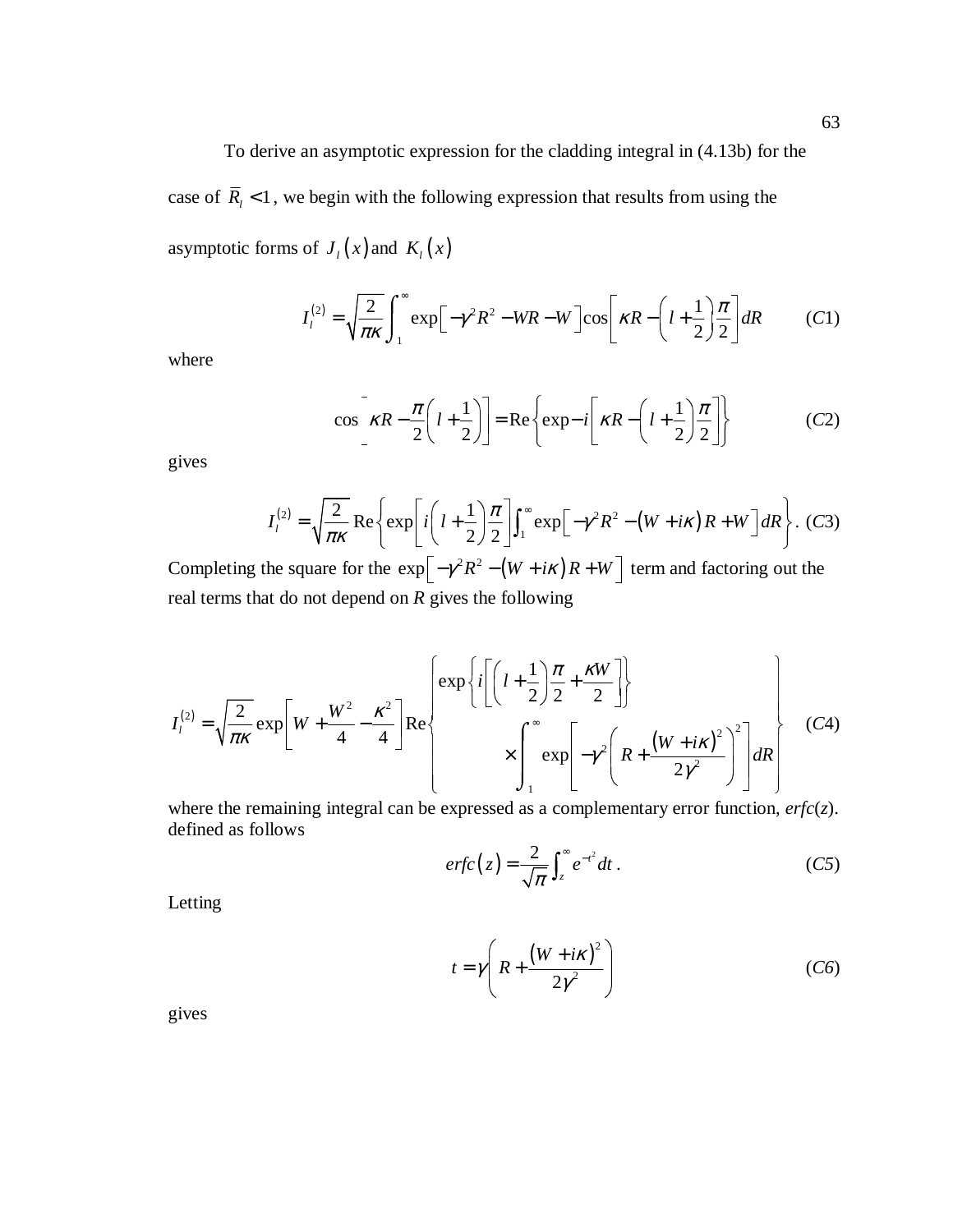$$
I_{l}^{(2)} \approx \frac{1}{2\gamma} \sqrt{\frac{2}{\pi\kappa}} \exp\left[W + \frac{W^{2}}{4} - \frac{\kappa^{2}}{4}\right] \text{Re}\left\{\frac{\exp\left\{i\left[\left(l + \frac{1}{2}\right)\frac{\pi}{2} + \frac{\kappa W}{2}\right]\right\}}{\times \text{erfc}\left\{\gamma\left[1 + \frac{\left(W + i\kappa\right)^{2}}{2\gamma^{2}}\right]\right\}}\right\}
$$
(C7)

Since  $W \approx 300$ , we use the asymptotic form of the complementary error function given in

$$
erfc(z) \sim \frac{1}{\sqrt{\pi}z \exp(z^2)}, \quad \text{as } z \to \infty. \tag{C8}
$$

Expressing the complementary error function in these terms gives

$$
I_{l}^{(2)} \approx \frac{1}{2\gamma} \sqrt{\frac{2}{\pi\kappa}} \exp\left[W + \frac{W^{2}}{4} - \frac{\kappa^{2}}{4}\right] \text{Re}\left\{\frac{\exp\left\{i\left[\left(l + \frac{1}{2}\right)\frac{\pi}{2} + \frac{\kappa W}{2}\right]\right\}}{\gamma\left[1 + \frac{\left(W + i\kappa\right)^{2}}{2\gamma^{2}}\right] \exp\left[\gamma\left(1 + \frac{\left(W + i\kappa\right)^{2}}{2\gamma^{2}}\right)\right]^{2}}\right\} (C9)
$$

Expanding the quadratic terms, consolidating common powers and returning to the cosine representation gives the asymptotic approximation for  $I_l^{(2)}$ 

$$
I_l^{(2)} = C_l \left[ \frac{\exp\left[-\left(\frac{W^4}{4\gamma^2} - qW^2 - W\right)\right]}{\Omega(W)} \cos\left[\Lambda(W) + \left(l + \frac{1}{2}\right)\frac{\pi}{2}\right] \right], \quad (C10)
$$

$$
q_1 = \frac{3}{2} + \frac{\kappa^2}{\gamma^2} - \frac{3}{4},\tag{C11}
$$

$$
C_1 = \frac{1}{2\pi\gamma^2} \sqrt{\frac{2}{\kappa}} \exp\left[\sigma_1 \kappa^2 - \frac{\kappa^4}{4\gamma^2} + \gamma^2\right],
$$
 (C12)

$$
\sigma_1 = -\frac{1}{4} + \gamma^2, \qquad (C13)
$$

$$
\Omega_1(W) = 1 + \frac{W^2}{2\gamma^2} - \frac{\kappa^2}{2\gamma^2},
$$
 (C14)

64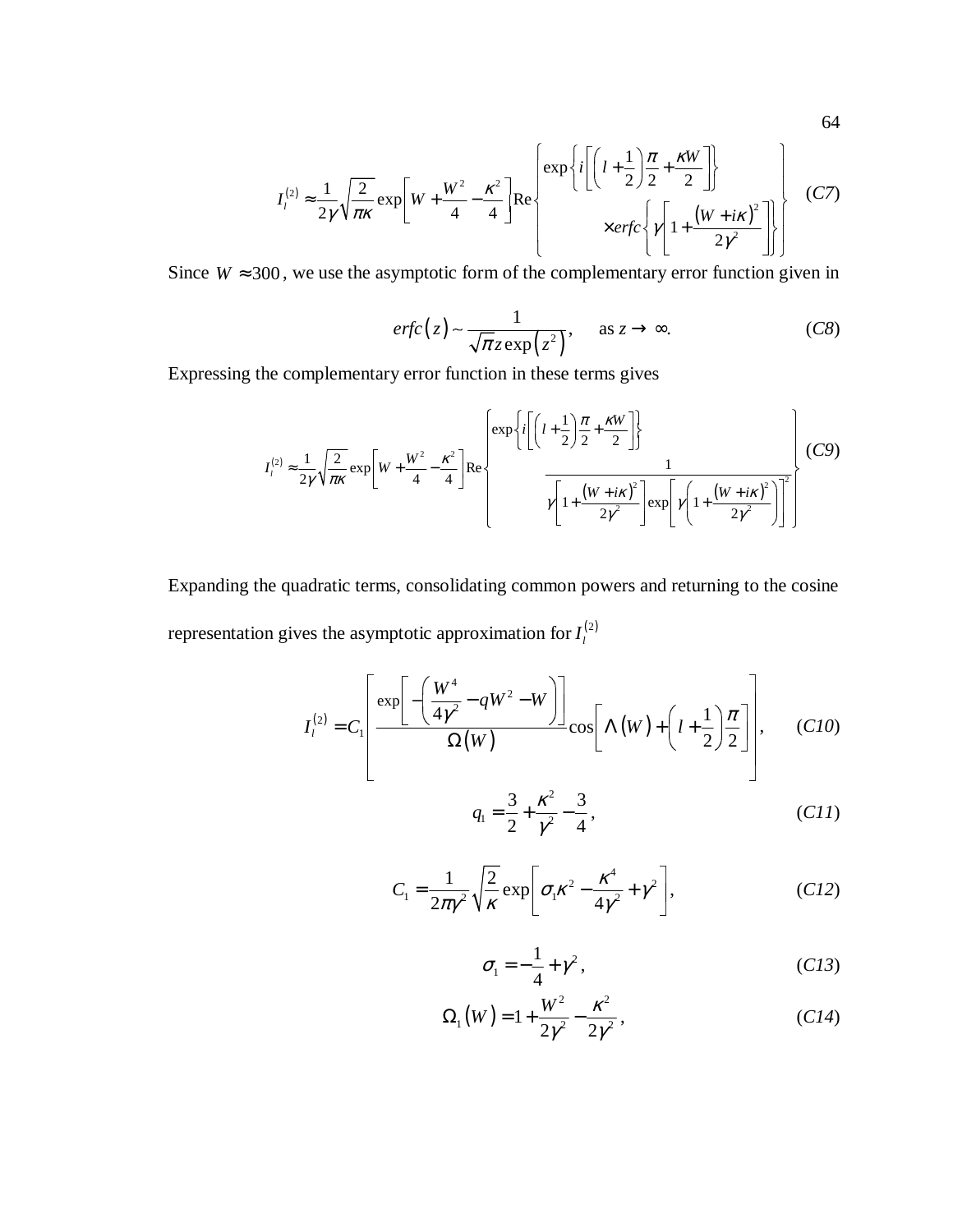65

$$
\Lambda_1(W) = \frac{\kappa W^3}{\gamma^2} - \frac{\kappa^3 W}{4\gamma^4} - \frac{3}{2} \kappa W.
$$
 (C15)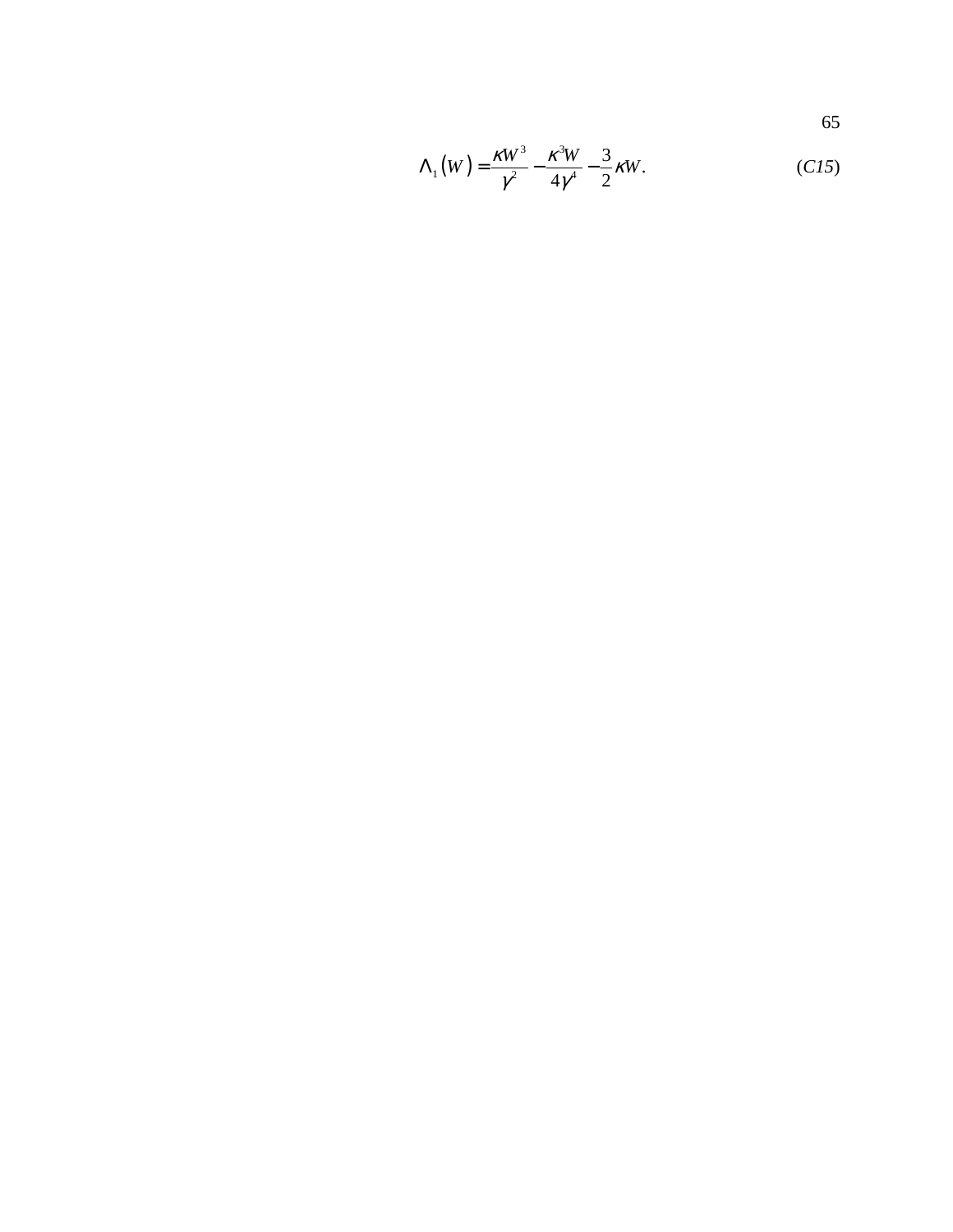APPENDIX D:

DERIVATION OF ASYMPTOTIC APPROXIMATE UPPER BOUND FOR EQ. (3.35)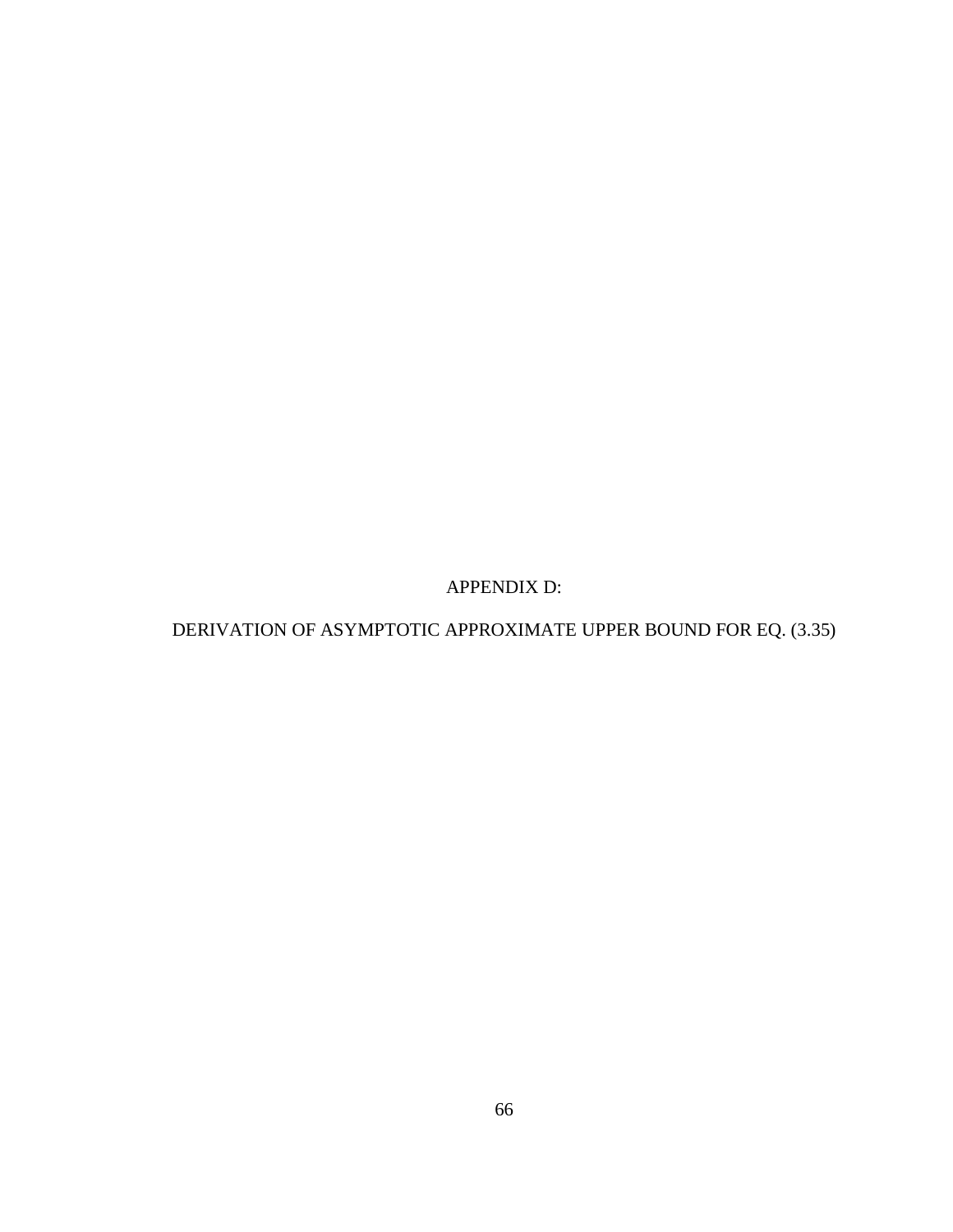To determine the asymptotic approximation upper limit, the concept that the absolute value of  $I_l^{(3)}$  must be less than or equal to the integral of the absolute value, is expressed in

$$
\left|I_l^{(3)}\right| \le \int_1^{\overline{R}_l} |g(R)||J_l(\kappa R)| \sqrt{R} dR \tag{D1}
$$

where analysis of each function in Eq. (4.23) gives

$$
\left|g\left(R\right)\right| > 0\tag{D2}
$$

$$
\left|J_{i}\left(\kappa R\right)\right|\leq1.\tag{D3}
$$

Therefore, the Bessel function is not included in the integral and evaluation of the

following integral will result in an expression for  $I_l^{(3)}$ 

$$
\left| I_l^{(3)} \right| \le \sqrt{\overline{R}_l} \int_1^{\overline{R}_l} \exp \left[ -\gamma^2 R^2 - WR + W \right] dR \tag{D4}
$$

After completing the square,

$$
\left| I_l^{(3)} \right| \le \sqrt{R_l} \exp \left[ W \left( 1 + \frac{W}{4\gamma^2} \right) \right] \int_1^{R_l} \exp \left[ -\gamma^2 \left( R^2 + \frac{W}{2\gamma^2} \right)^2 \right] dR \tag{D5}
$$

In order to evaluate the integral in  $(D4)$ , we begin by recognizing that the integral

may be written as an error function defined as

$$
erf(z) = \frac{2}{\sqrt{\pi}} \int_0^z e^{-t^2} dt
$$
 (D6)

To put Eq. (*D*4) into error function form, we let

$$
t = \gamma \left( R + \frac{W}{2\gamma^2} \right),\tag{D7}
$$

which gives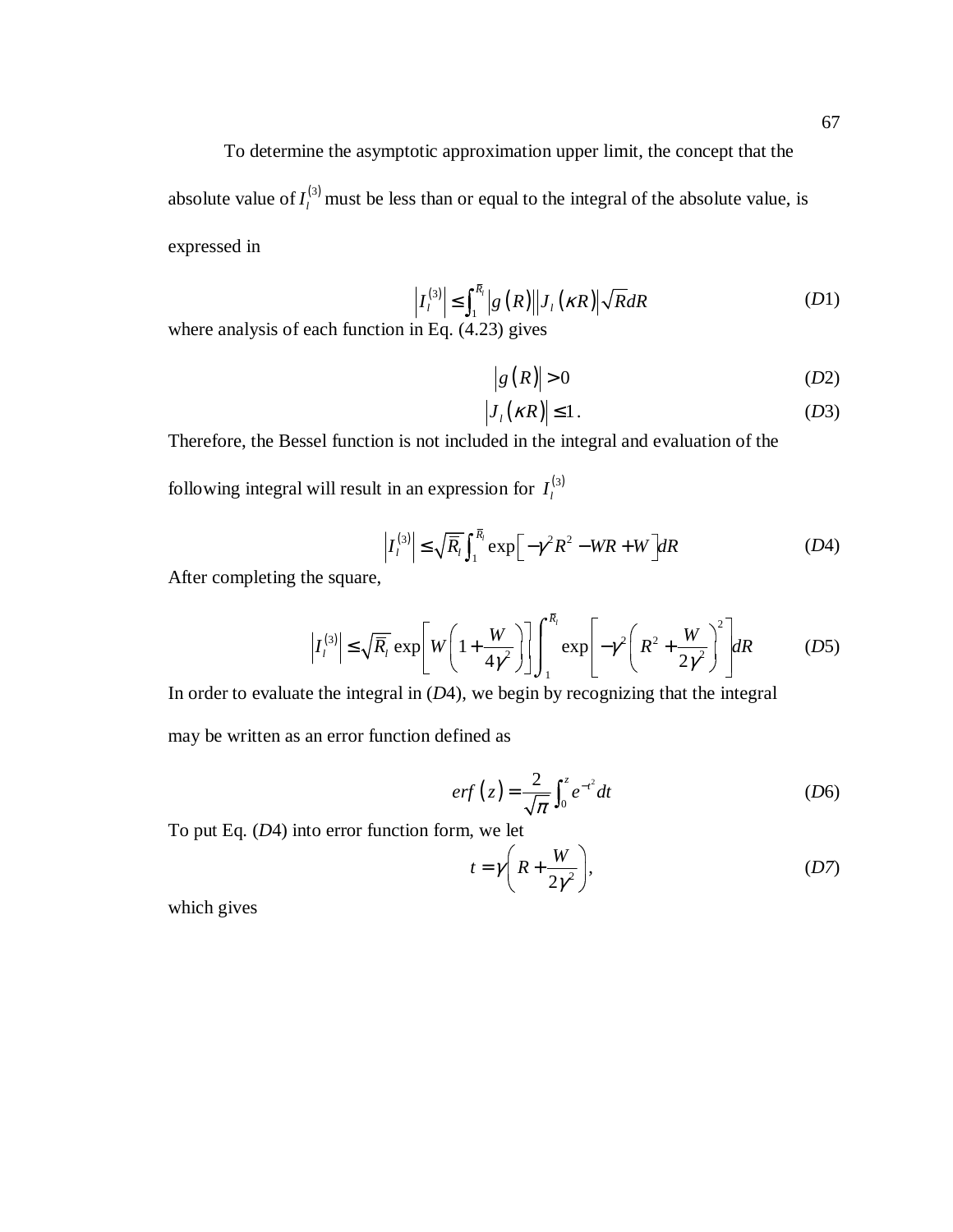$$
\int_{1}^{\overline{R}_{l}} \exp\left[-\gamma^{2}\left(R^{2} + \frac{W}{2\gamma^{2}}\right)^{2}\right] = \frac{1}{\gamma} \int_{\gamma\left(1 + \frac{W}{2\gamma^{2}}\right)}^{\gamma\left(\overline{R}_{l} + \frac{W}{2\gamma^{2}}\right)} \exp\left(-t^{2}\right) dt
$$
\n
$$
= \frac{1}{\gamma} \left[ \int_{0}^{\gamma\left(\overline{R}_{l} + \frac{W}{2\gamma^{2}}\right)} \exp\left(-t^{2}\right) dt - \int_{0}^{\gamma\left(1 + \frac{W}{2\gamma^{2}}\right)} \exp\left(-t^{2}\right) dt \right] (D8)
$$
\n
$$
= \frac{\sqrt{\pi}}{2\gamma} \left\{ erf\left[\gamma\left(\overline{R}_{l} + \frac{W}{2\gamma^{2}}\right)\right] - erf\left[\gamma\left(1 + \frac{W}{2\gamma^{2}}\right)\right] \right\}
$$

Since  $W \approx 300$ , an asymptotic form of the error function is needed to further evaluate the expression. We use the complementary error function,  $erfc(z)$  asymptotic form, defined in

$$
erfc(z) \sim \frac{1}{z \exp(z^2)}.
$$
 (D9)

We define the result from the integral in  $\left| I_l^{(3)} \right|$  as  $\left| I_l^{(3a)} \right|$  in

$$
\left| I_l^{(3a)} \right| = \frac{\sqrt{\pi}}{2\gamma} \left\{ erf \left[ \gamma \left( \overline{R}_l + \frac{W}{2\gamma^2} \right) \right] - erf \left[ \gamma \left( 1 + \frac{W}{2\gamma^2} \right) \right] \right\} = \left\{ E_1 - E_2 \right\} \quad (D10)
$$

where

$$
E_1 = \frac{1}{\gamma \left(1 + \frac{W}{2\gamma^2}\right) \exp\left[\gamma \left(1 + \frac{W}{2\gamma^2}\right)\right]^2}
$$
 (DII)

$$
E_2 = \frac{1}{\gamma \left(\overline{R}_1 + \frac{W}{2\gamma^2}\right) \exp\left[\gamma \left(\overline{R}_1 + \frac{W}{2\gamma^2}\right)\right]^2}
$$
 (D12)

result from the asymptotic form of the *erfc* function.

68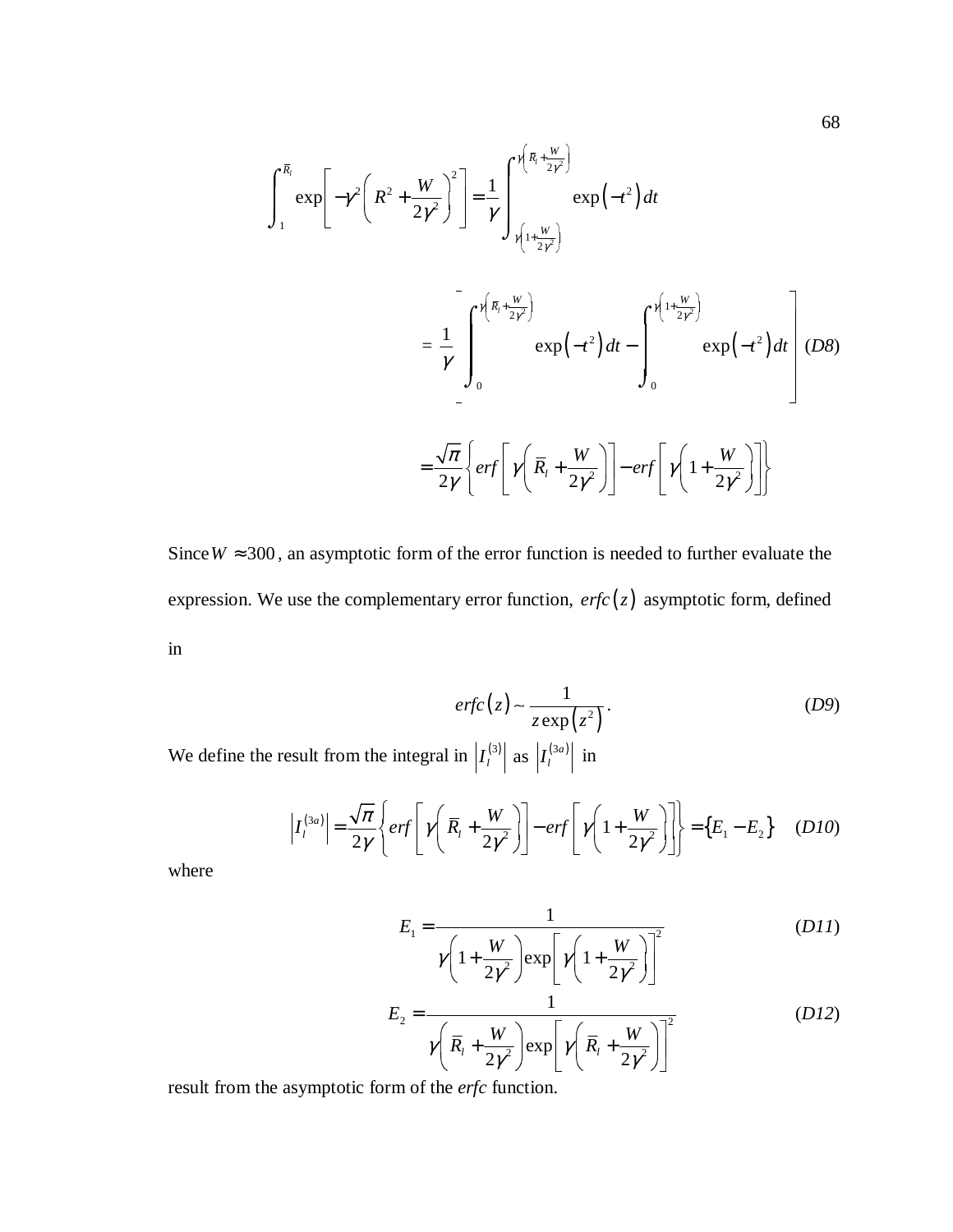Therefore, it follows that

$$
\left| I_l^{(3)} \right| \leq \frac{\sqrt{\overline{R}_l}}{\gamma} \left| \exp \left[ W \left( 1 + \frac{W}{4\gamma^2} \right) \right] \left( E_1 - E_2 \right) \right| \tag{D13}
$$

Algebraic manipulation of Eq. (*D*13) results in cancellation of the  $\exp\left[W/4\gamma^2\right]$  term,

such that

$$
\left| I_l^{(3)} \right| \leq \frac{\sqrt{\overline{R}_l}}{\gamma} \left| \exp(W) \left( E_1' - E_2' \right) \right| \tag{D14}
$$

where

$$
E'_{1} = \frac{1}{\left(1 + \frac{W}{2\gamma^{2}}\right) \exp\left[\gamma^{2}\left(1 + \frac{W}{\gamma^{2}}\right)\right]}
$$
 (D15)

$$
E'_{2} = \frac{1}{\left(\overline{R}_{i} + \frac{W}{2\gamma^{2}}\right) \exp\left[\gamma^{2}\left(\overline{R}_{i}^{2} + \frac{W\overline{R}_{i}}{\gamma^{2}}\right)\right]}
$$
(D16)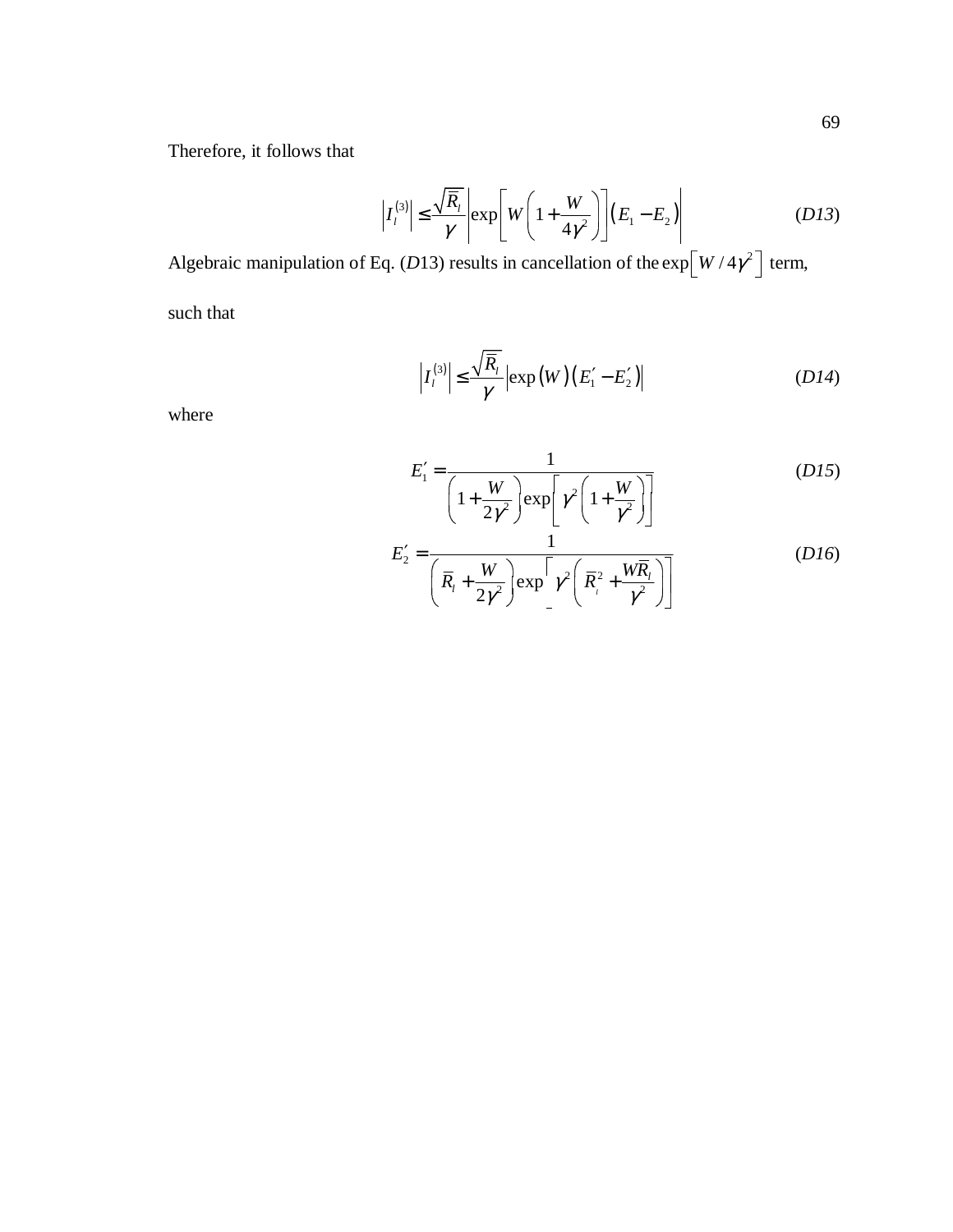APPENDIX E:

DERIVATION OF EQ. (3.36)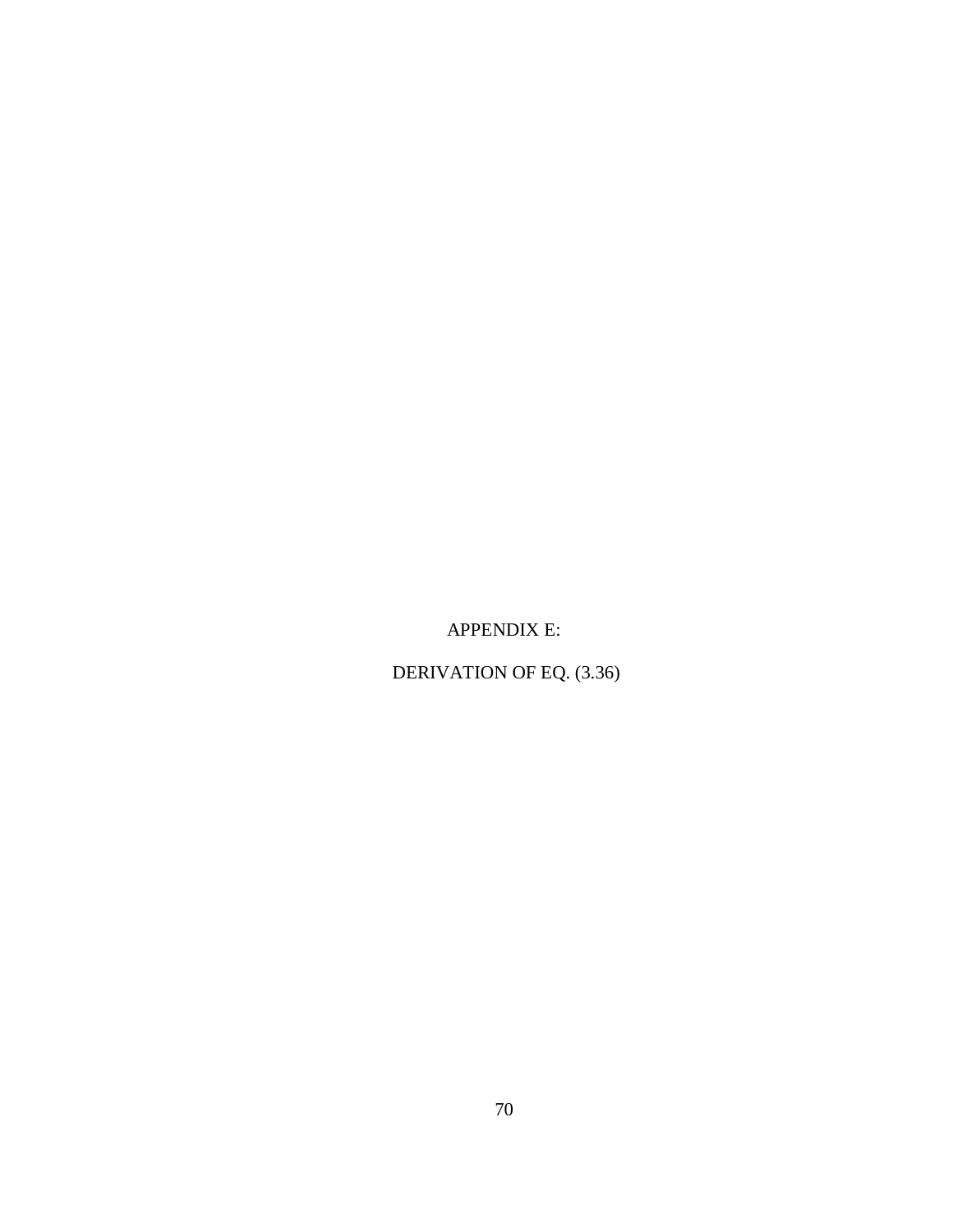To solve for an analytic approximation expression for

$$
I_l^{(4)} = \sqrt{\frac{2}{\pi \kappa}} \int_{\bar{R}_l}^{\infty} g\left(R\right) \cos\left[\kappa R - \frac{\pi}{2} \left(l + \frac{1}{2}\right)\right] dR \,. \tag{E1}
$$

where

$$
\cos\left[\kappa R - \frac{\pi}{2}\left(l + \frac{1}{2}\right)\right] = \text{Re}\left\{\exp - i\left[\kappa R - \frac{\pi}{2}\left(l + \frac{1}{2}\right)\right]\right\}.
$$
 (E2)

Inputting  $g(R)$ , Eq. (3.22a), and factoring terms that do not depend on  $R$  out of the integral gives

$$
I_l^{(4)} = \sqrt{\frac{2}{\pi\kappa}} \operatorname{Re}\left\{ \exp i\left(l + \frac{1}{2}\right) \frac{\pi}{2} \exp\left(W + \frac{\left(W + i\kappa\right)^2}{4}\right) \int_{\bar{R}_l}^{\infty} \exp\left\{-\gamma^2 \left[\left(R + \frac{\left(W + i\kappa\right)^2}{2\gamma^2}\right)^2\right]\right\} dR \right\} (E3)
$$

The integral is evaluated in terms of an error function as shown in Appendix E to give the following result

$$
I_{l}^{(4)} = \frac{1}{2\gamma} \sqrt{\frac{2}{\kappa}} \operatorname{Re} \left\{ \exp i \left( l + \frac{1}{2} \right) \frac{\pi}{2} \exp \left( W + \frac{\left( W + i\kappa \right)^{2}}{4} \right) \operatorname{erfc} \left\{ \gamma \left[ \overline{R}_{l} + \frac{\left( W + i\kappa \right)^{2}}{2\gamma^{2}} \right] \right\} \right\}.
$$
\n(E4)

Since  $W \approx 300$  is included in the argument of the complementary error function term, we use the functions asymptotic form given in Eq. (3.2) as  $z \gg 1$ . The use of the asymptotic form gives the following

$$
I_{l}^{(4)} = \frac{1}{2\gamma} \sqrt{\frac{2}{\kappa}} \exp\left(W + \frac{W^{2}}{4} - \frac{\kappa^{2}}{4}\right) \text{Re}\left\{\exp\left[i\left(l + \frac{1}{2}\right)\frac{\pi}{2} + \frac{\kappa W}{2}\right] \frac{1}{\sqrt{\pi}\left\{\gamma\left[\bar{R}_{l} + \frac{\left(W + i\kappa\right)^{2}}{2\gamma^{2}}\right]\right\} \exp\left[\gamma\left(\bar{R}_{l} + \frac{\left(W + i\kappa\right)^{2}}{2\gamma^{2}}\right)\right]^{2}}\right\}
$$
(E5)

. The contract of the contract of the contract of the contract of the contract of the contract of the contract of the contract of the contract of the contract of the contract of the contract of the contract of the contrac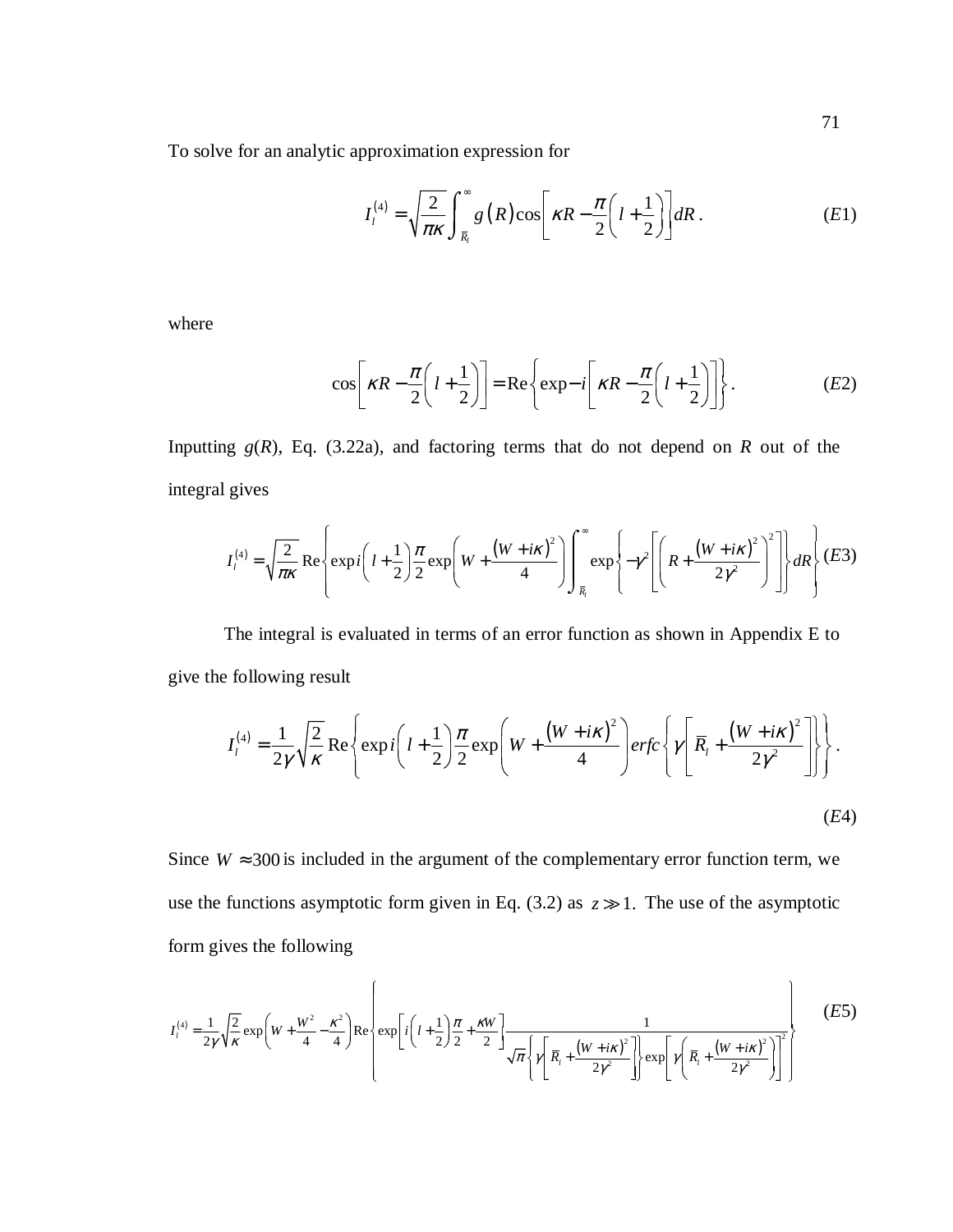After algebraic manipulation of Eq. (3.33) shown (in Appendix E), the follows expression results

$$
I_{l}^{4} = C_{2} \frac{\exp \left[-\left(\frac{W^{4}}{4\gamma^{2}} - q_{2}W^{2} - W - \eta \overline{R}_{l}\right)\right]}{\Omega_{2}(W)} \cos \left[\Lambda_{2}(W) + \left(l + \frac{1}{2}\right)\frac{\pi}{2}\right]
$$
(E6)

where

$$
q_2 = \frac{1}{4} + \frac{3\kappa^2}{2\gamma^2} - \overline{R}_l
$$
 (E7)

$$
\eta = \gamma^2 \overline{R}_l - \kappa^2 \tag{E8}
$$

$$
C_2 = \frac{1}{2\gamma^2} \sqrt{\frac{2}{\pi \kappa}}
$$
 (E9)

$$
\Omega_2(W) = \overline{R}_1 + \frac{W^2}{2\gamma^2} \tag{E10}
$$

$$
\Lambda_2(W) = \frac{\kappa W^3}{\gamma^2} - \frac{\kappa^2 W}{4\gamma^2} - \left(\frac{1}{2} + \overline{R}_1\right) \kappa W.
$$
 (E11)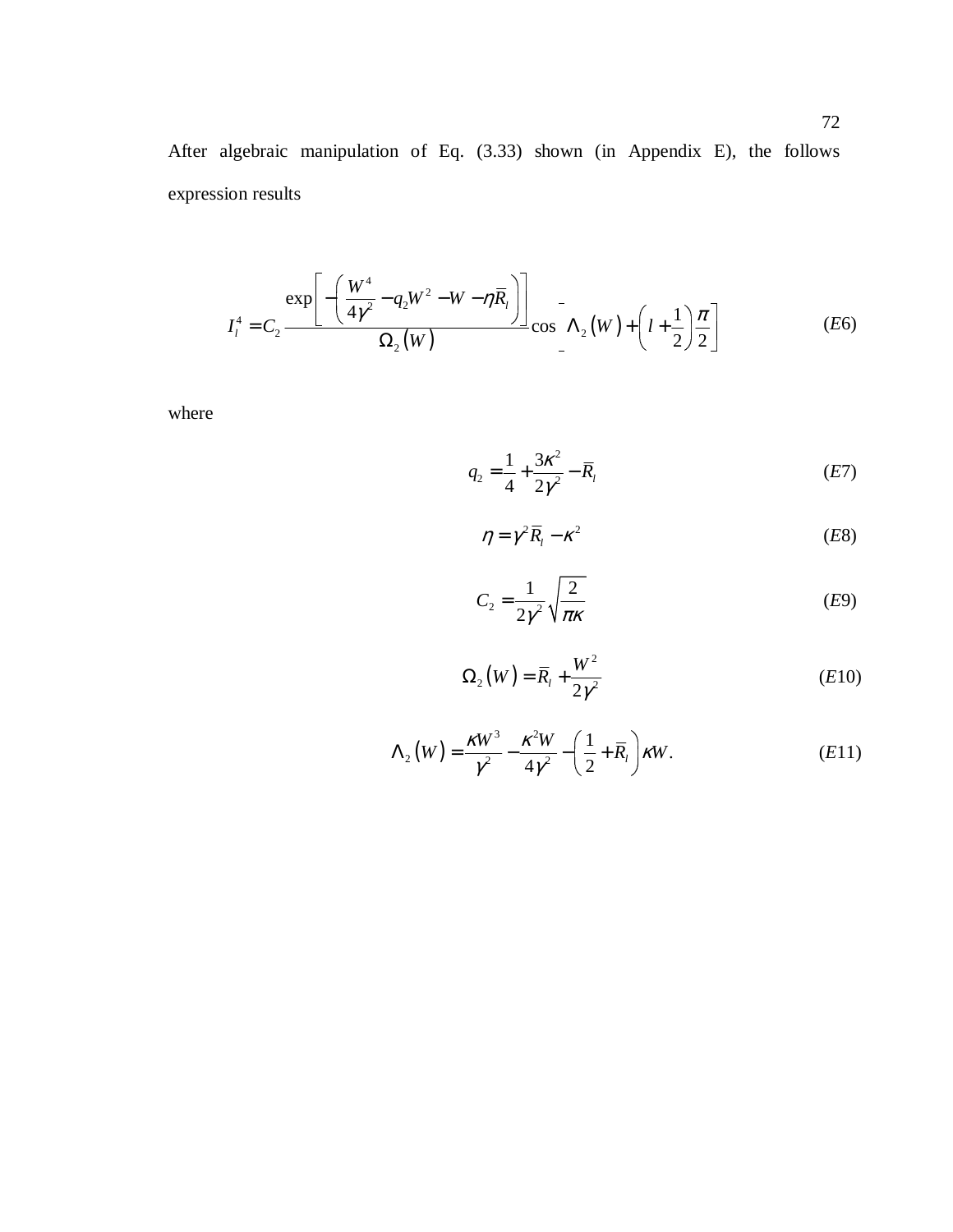APPENDIX F:

MODES WITH U-VALUES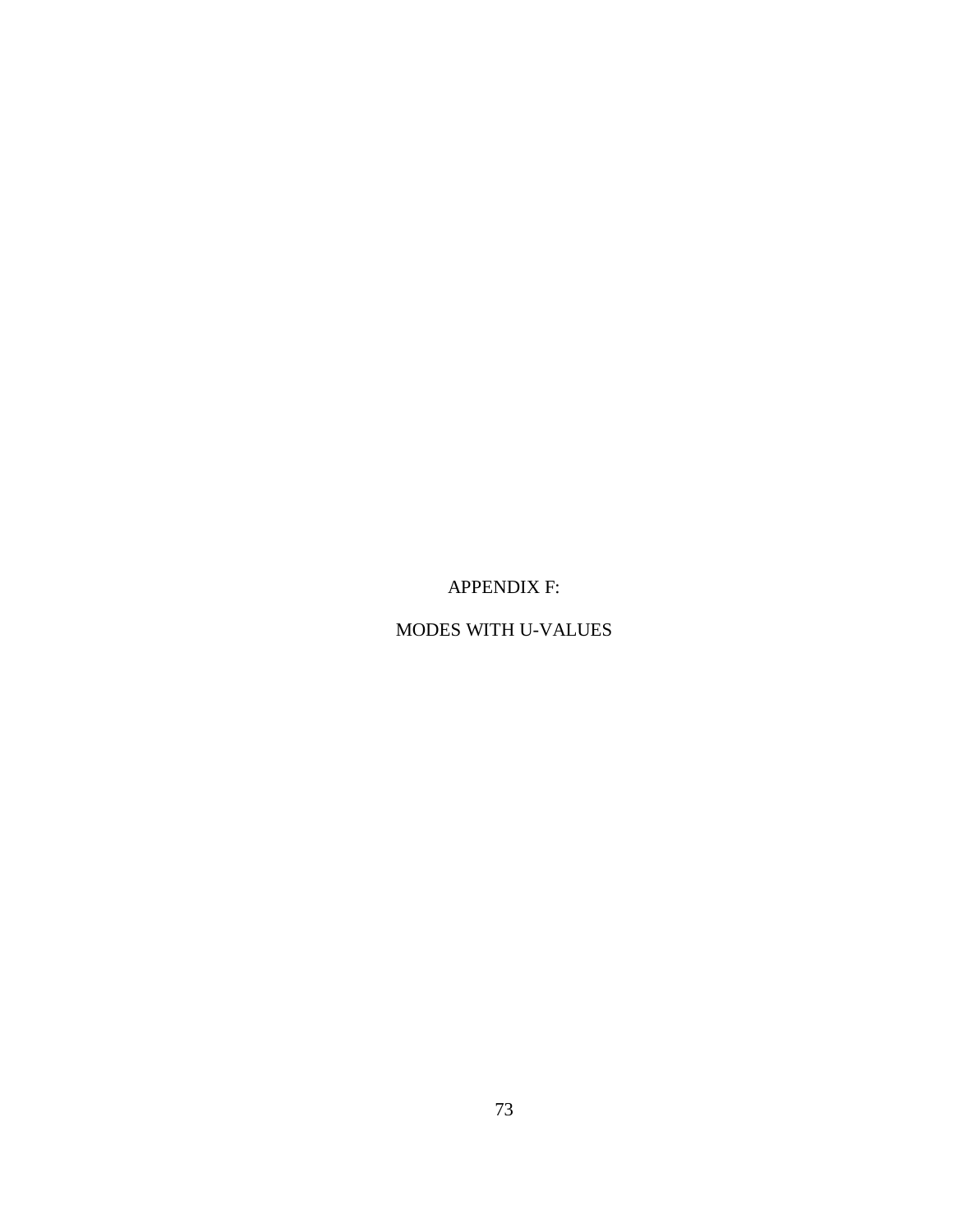| Mode        | U      | Mode        | U      | Mode        | U      | Mode         | U      | Mode         | $\sf U$ |
|-------------|--------|-------------|--------|-------------|--------|--------------|--------|--------------|---------|
| <b>LP01</b> | 2.406  | <b>LP16</b> | 19.566 | <b>LP49</b> | 33.440 | LP712        | 47.246 | LP219        | 61.815  |
| <b>LP11</b> | 3.89   | <b>LP64</b> | 20.272 | LP210       | 33.617 | LP513        | 47.501 | LP019        | 61.835  |
| <b>LP21</b> | 5.179  | <b>LP45</b> | 20.779 | LP010       | 33.654 | LP314        | 47.668 | <b>LP717</b> | 63.027  |
| <b>LP31</b> | 6.405  | LP26        | 21.067 | <b>LP78</b> | 34.535 | LP812        | 48.672 | LP518        | 63.217  |
| <b>LP12</b> | 7.035  | <b>LP06</b> | 21.127 | <b>LP59</b> | 34.886 | LP613        | 48.962 | LP319        | 63.343  |
| <b>LP41</b> | 7.600  | <b>LP74</b> | 21.587 | LP310       | 35.115 | LP414        | 49.166 | LP817        | 64.485  |
| <b>LP22</b> | 8.434  | <b>LP55</b> | 22.163 | LP111       | 35.223 | LP215        | 49.286 | LP618        | 64.702  |
| LP02        | 8.588  | LP36        | 22.528 | <b>LP88</b> | 35.918 | LP015        | 49.311 | LP419        | 64.856  |
| <b>LP51</b> | 8.773  | <b>LP17</b> | 22.698 | <b>LP69</b> | 36.313 | LP713        | 50.409 | LP718        | 66.176  |
| LP32        | 9.766  | <b>LP84</b> | 22.885 | LP410       | 36.590 | LP514        | 50.647 | LP519        | 66.357  |
| <b>LP61</b> | 9.929  | <b>LP65</b> | 23.525 | LP211       | 36.752 | LP315        | 50.804 | LP818        | 67.639  |
| <b>LP13</b> | 10.170 | LP46        | 23.958 | LP011       | 36.786 | LP813        | 51.843 | LP619        | 67.846  |
| <b>LP42</b> | 11.060 | LP27        | 24.207 | <b>LP79</b> | 37.725 | LP614        | 52.114 | LP719        | 69.323  |
| <b>LP71</b> | 11.072 | LP07        | 24.259 | LP510       | 38.045 | LP415        | 52.306 | LP819        | 70.790  |
| <b>LP23</b> | 11.616 | <b>LP75</b> | 24.868 | LP311       | 38.255 | LP216        | 52.418 |              |         |
| LP03        | 11.727 | <b>LP56</b> | 25.363 | LP112       | 38.354 | LP016        | 52.442 |              |         |
| <b>LP81</b> | 12.204 | <b>LP37</b> | 25.681 | <b>LP89</b> | 39.121 | LP714        | 53.568 |              |         |
| <b>LP52</b> | 12.325 | <b>LP18</b> | 25.829 | LP610       | 39.483 | LP515        | 53.792 |              |         |
| LP33        | 13.003 | <b>LP85</b> | 26.194 | LP411       | 39.737 | LP316        | 53.939 |              |         |
| LP14        | 13.302 | <b>LP66</b> | 26.747 | LP212       | 39.866 | LP814        | 55.009 |              |         |
| <b>LP62</b> | 13.568 | LP47        | 27.126 | LP012       | 39.917 | LP615        | 55.264 |              |         |
| LP43        | 14.352 | <b>LP28</b> | 27.345 | LP710       | 40.905 | LP416        | 55.444 |              |         |
| LP24        | 14.775 | LPO8        | 27.391 | LP511       | 41.200 | LP217        | 55.551 |              |         |
| <b>LP72</b> | 14.793 | <b>LP76</b> | 28.112 | LP312       | 41.394 | <b>LP017</b> | 55.573 |              |         |
| LPO4        | 14.861 | <b>LP57</b> | 28.547 | LP113       | 41.485 | LP715        | 56.723 |              |         |
| <b>LP53</b> | 15.672 | LP38        | 28.829 | LP810       | 42.313 | LP516        | 56.935 |              |         |
| <b>LP82</b> | 16.003 | LP19        | 28.96  | LP611       | 42.647 | LP317        | 57.074 |              |         |
| LP34        | 16.196 | <b>LP86</b> | 29.461 | LP412       | 42.882 | LP815        | 58.171 |              |         |
| <b>LP15</b> | 16.434 | <b>LP67</b> | 29.949 | LP213       | 43.020 | LP616        | 58.412 |              |         |
| LP63        | 16.969 | <b>LP48</b> | 30.286 | LP013       | 43.049 | <b>LP417</b> | 58.582 |              |         |
| <b>LP44</b> | 17.581 | LP29        | 30.482 | LP711       | 44.078 | LP218        | 58.683 |              |         |
| <b>LP25</b> | 17.924 | LP09        | 30.523 | LP512       | 44.352 | LP018        | 58.704 |              |         |
| LP05        | 17.995 | LP77        | 31.332 | LP313       | 44.531 | LP716        | 59.876 |              |         |
| <b>LP73</b> | 18.246 | <b>LP58</b> | 31.721 | LP811       | 45.496 | <b>LP517</b> | 60.077 |              |         |
| <b>LP54</b> | 18.938 | LP39        | 31.973 | LP612       | 45.806 | LP318        | 60.209 |              |         |
| LP35        | 19.368 | LP110       | 32.092 | LP413       | 46.024 | LP816        | 61.329 |              |         |
| <b>LP83</b> | 19.507 | <b>LP87</b> | 32.699 | LP214       | 46.153 | LP617        | 61.558 |              |         |
|             |        | <b>LP68</b> | 33.136 | LP014       | 46.180 | LP418        | 61.72  |              |         |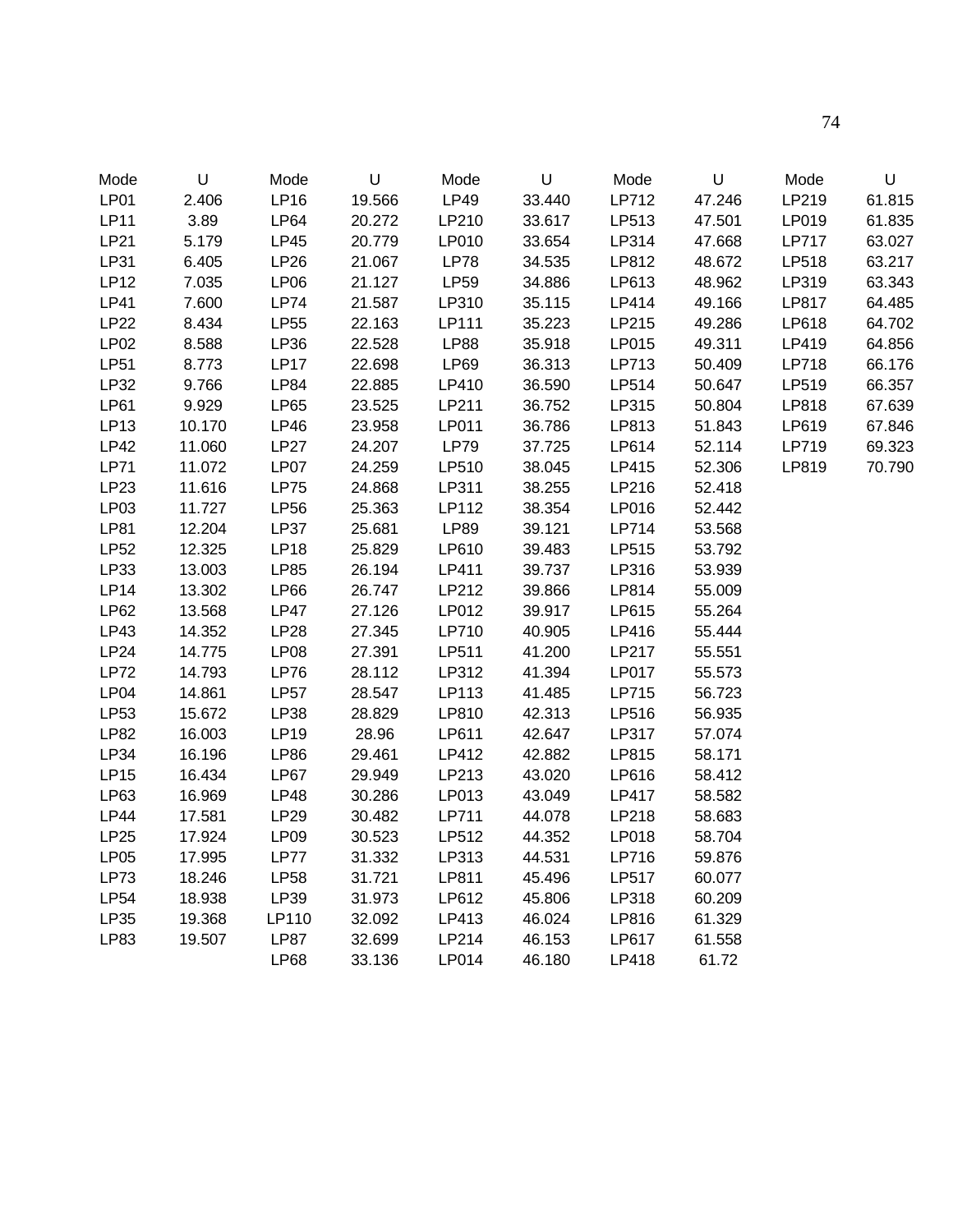## REFERENCES

- 1. D. Gloge, "Weakly-guiding Fibers," *Applied Optics*, 10, 1971, 2252–2258.
- 2. A. Ghatak, and K. Thyagarajan, *Introduction to Fiber Optic: First South Asia Edition*, (Foundation Books, New Delhi for Cambridge University Press, Cambridge, UK, 1999), Ch. 8.
- 3. A.W. Snyder and J.D. Love, *Optical Waveguide Theory*, Kluwer Academic, Boston, 1983, Ch. 13.
- 4. A.W. Snyder and J.D. Love, *Optical Waveguide Theory*, Kluwer Academic, Boston, 1983, Sec. 20-3.
- 5. B. Saleh and M.C. Teich, *Fundamentals of Photonics*, John Wiley & Sons, Inc. New York, 1991, Ch.8.
- 6. A.Yariv, *Optical electronics in modern communications*, Oxford University Press, Oxford, England, 1997.
- 7. C. Hentschel, *Fiber Optics Handbook: An Introduction and Reference Guide to Fiber Optic Technology and Measurement Techniques, 3rd Edition*, Hewlett-Packard, Germany, 1989.
- 8. http://ceramoptec.com/industrial3.htm, Optran® PUV, Optran® PWF PCS-Fiber Specifications, April 13, 2004.
- 9. J.T. Foley, *Intermediate Optics Class Notes*, 2004.
- 10. K.L.Sreenivasan, *Fiber Optic Moisture Sensor Detection System*, Diagnostic Instrumentation and Analysis Library Masters Thesis Collection, 2003.
- 11. A.W. Snyder, C.Pask and, D.J. Mitchell "Light Acceptance Property of an Optical Fiber," *J. Opt. Soc. Am*., Vol. 63, 1973, 59-63.
- 12. A.W. Snyder, "Asymptotic expressions for eigenfunctions and the eigenvalues of a dielectric or optical waveguide," *I.E.E.E. Trans. Microwave Theory Tech,* Vol 17**, (**1969)**,** 1130-8.
- 13. A.W. Snyder, "Excitation and Scattering of Modes on a Dielectric or Optical Fiber," *I.E.E.E. Trans. Microwave Theory Tech,* Vol 17**, (**1969), 1138-44.